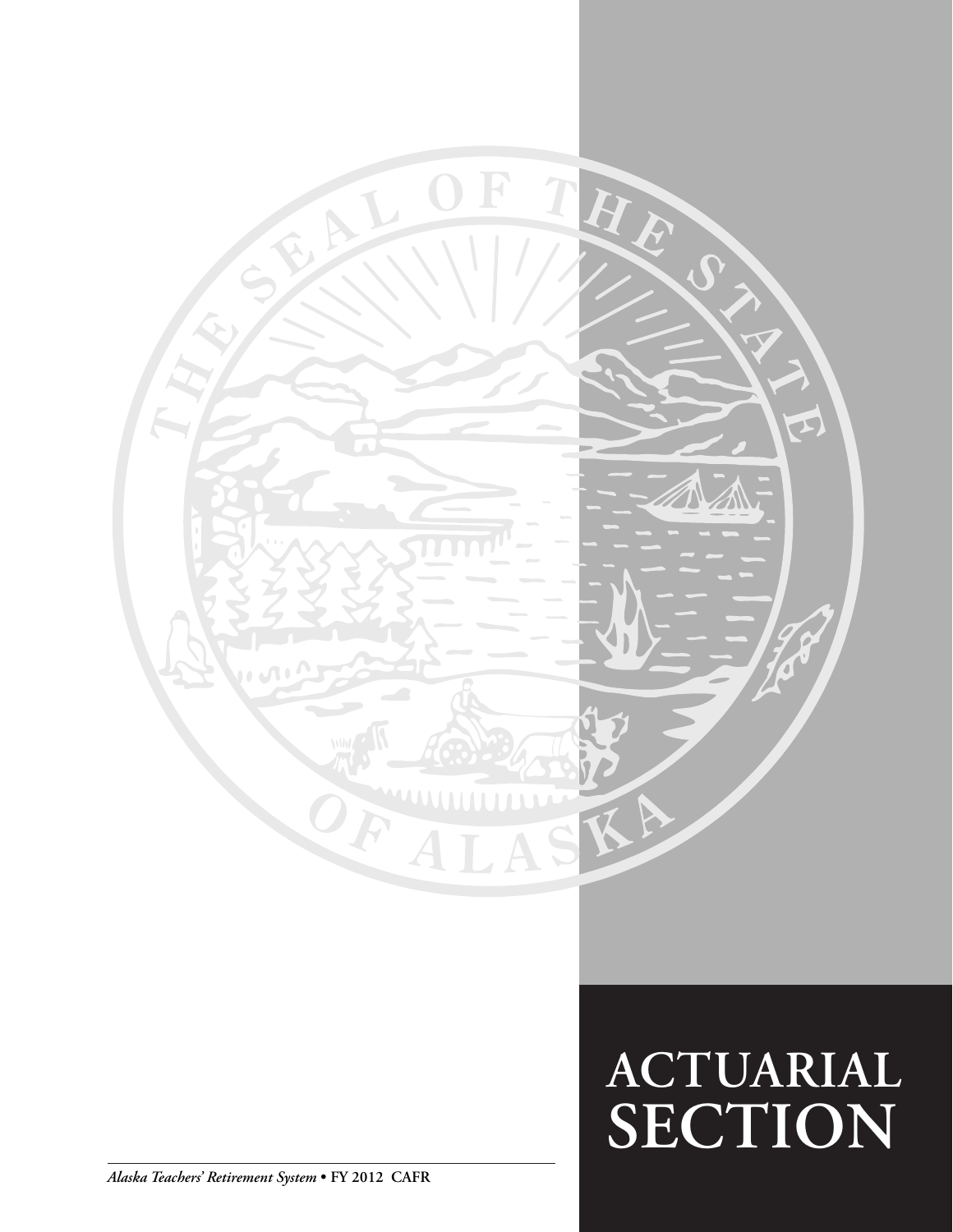# A**ctuarial** S**ection**

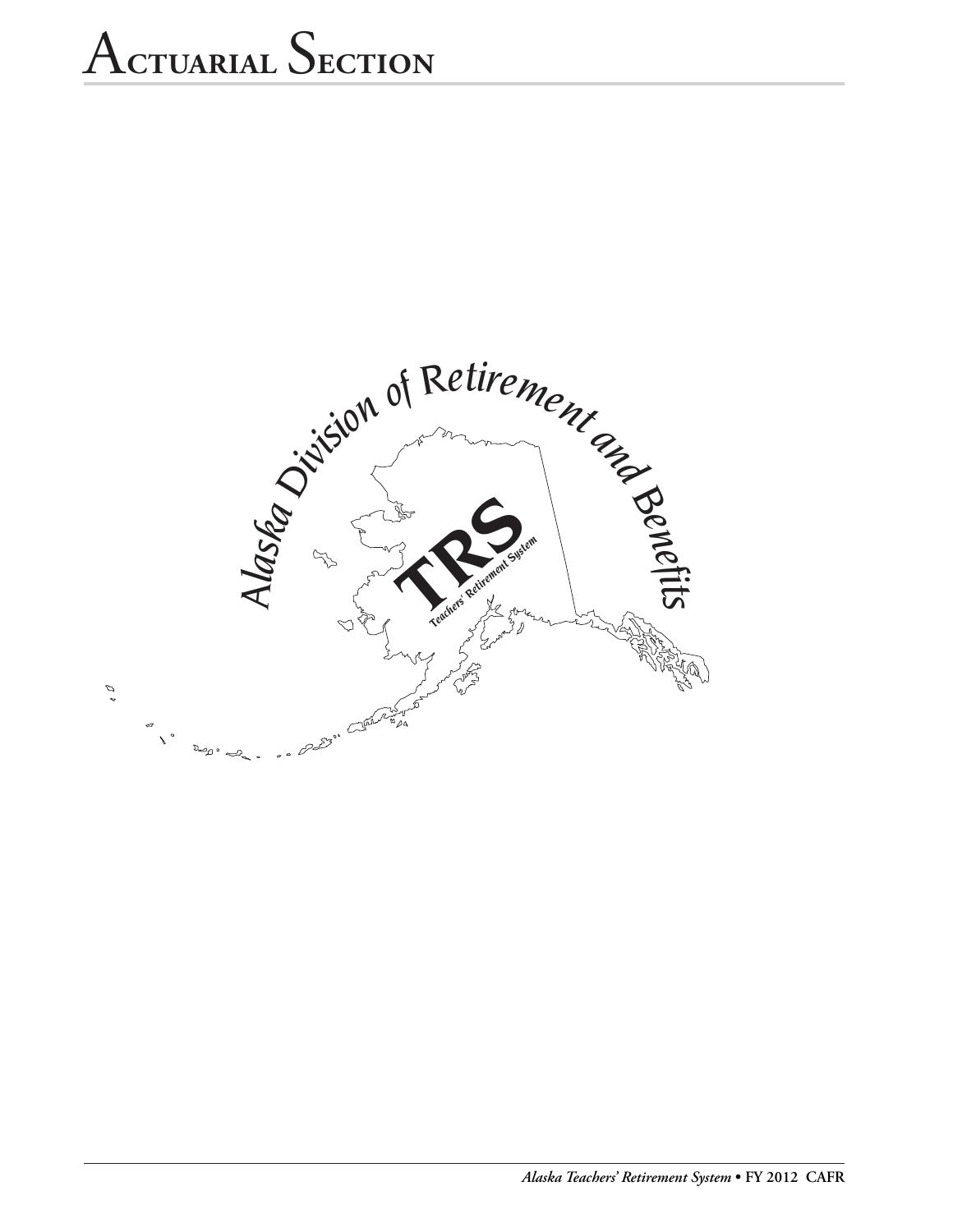# **buck**consultants

# A Xerox Company

July 25, 2012

State of Alaska The Alaska Retirement Management Board The Department of Revenue, Treasury Division The Department of Administration, Division of Retirement and Benefits P.O. Box 110203 Juneau, AK 99811-0203

#### *Certification of Actuarial Valuation*

Dear Members of The Alaska Retirement Management Board, The Department of Revenue and The Department of Administration:

This report summarizes the annual actuarial valuation results of the State of Alaska Teachers' Retirement System (TRS) as of June 30, 2011 performed by Buck Consultants, LLC.

The actuarial valuation is based on financial information provided in the financial statements audited by KPMG LLP and member data provided by the Division of Retirement and Benefits and summarized in this report. The benefits considered are those delineated in Alaska statutes effective June 30, 2011. The actuary did not verify the data submitted, but did perform tests for consistency and reasonableness.

All costs, liabilities and other factors under the System were determined in accordance with generally accepted actuarial principles and procedures. An actuarial cost method is used to measure the actuarial liabilities which we believe is reasonable. Buck Consultants, LLC is solely responsible for the actuarial data and actuarial results presented in this report. This report fully and fairly discloses the actuarial position of the System.

The State of Alaska Teachers' Retirement System is funded by Employer, State, and Member Contributions in accordance with the funding policy adopted by the Alaska Retirement Management Board (Board). The funding objective for the State of Alaska Teachers' Retirement System is to pay required contributions that remain level as a percent of total TRS Compensation. The Board has also established a funding policy objective that the required contributions be sufficient to pay the Normal Costs of active plan members, System expenses, and amortize the Unfunded Actuarial Accrued Liability as a level percent of total TRS Compensation over a closed 25-year period. The compensation used to determine required contributions is the total compensation of all active members in TRS, including those hired after July 1, 2006 who are members of the Defined Contribution Retirement (DCR) Plan. This objective is currently being met and is projected to continue to be met.

In our opinion, the actuarial assumptions used are reasonable, taking into account the experience of the System and reasonable long-term expectations, and represent our best estimate of the anticipated long-term experience under the System. The actuary performs an analysis of System experience periodically and recommends changes if, in the opinion of the actuary, assumption changes are needed to more accurately reflect expected future experience. The last experience analysis was performed in 2010. A summary of the actuarial assumptions and methods used in this actuarial valuation are shown in this report.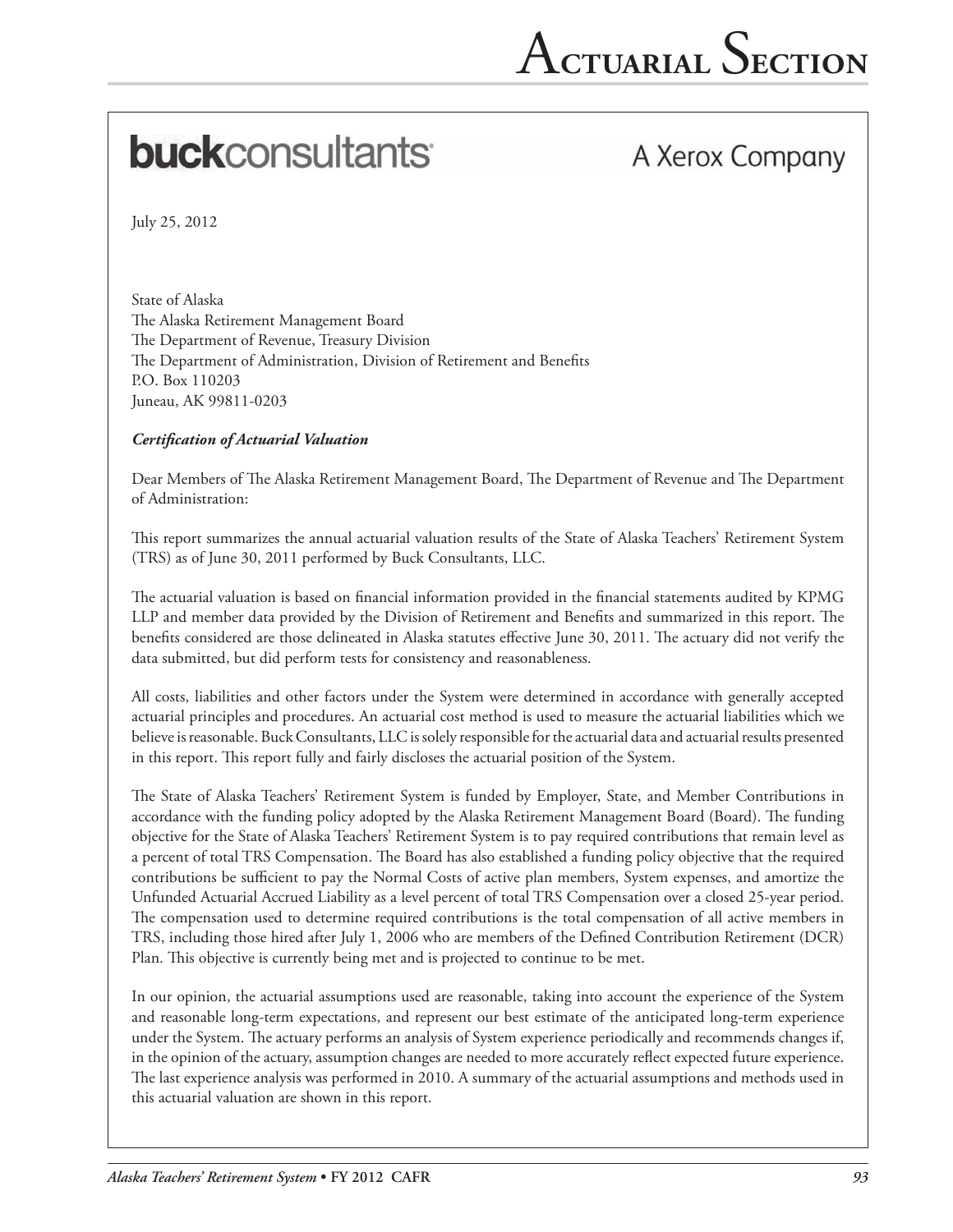# A**ctuarial** S**ection**

The assumptions and methods used to determine the Annual Required Contributions (ARC) of the Employers to the State of Alaska Teachers' Retirement System as outlined in this report and all supporting schedules meet the parameters and requirements for disclosure of Governmental Accounting Standards Board (GASB) Statements No. 25, Financial Reporting for Defined Benefit Pension Plans and Note Disclosures for Defined Contribution Plans, and No. 43, Financial Reporting for Postemployment Benefit Plans Other Than Pension Plans. Based on member data and asset information provided by the Division of Retirement and Benefits, we have prepared the Schedule of Funding Progress, Schedule of Employer Contributions, and trend data schedules under GASB Nos. 25 and 43 that are included in the Financial Section of the CAFR. We have also prepared the member data tables shown in this report for the Statistical Section of the CAFR, and the summary of actuarial assumptions, solvency test, and analysis of financial experience for the Actuarial Section of the CAFR.

The undersigned are Enrolled Actuaries, a Fellow and an Associate of the Society of Actuaries and Members of the American Academy of Actuaries and meet the Qualification Standards of the American Academy of Actuaries to render the actuarial opinions contained in this report. This report has been prepared in accordance with all Applicable Actuarial Standards of Practice. We are available to answer any questions on the material contained in the report, or to provide explanations or further details as may be appropriate.

Respectfully submitted,

BUCK CONSULTANTS, LLC

Denid H. Alschinsky

David H. Slishinsky, ASA, EA, MAAA Michael D. Mills, FSA, EA, MAAA Principal, Consulting Actuary **Director, Consulting Actuary** 

While D. Wills

The undersigned actuaries are responsible for all assumptions related to the average annual per capita health claims cost and the health care cost trend rates, and hereby affirms their qualification to render opinions in such matters, in accordance with the qualification standards of the American Academy of Actuaries.

Relisse A. Bist

Melissa Bissett, FSA, MAAA Senior Consultant, Health & Productivity

# **buck**consultants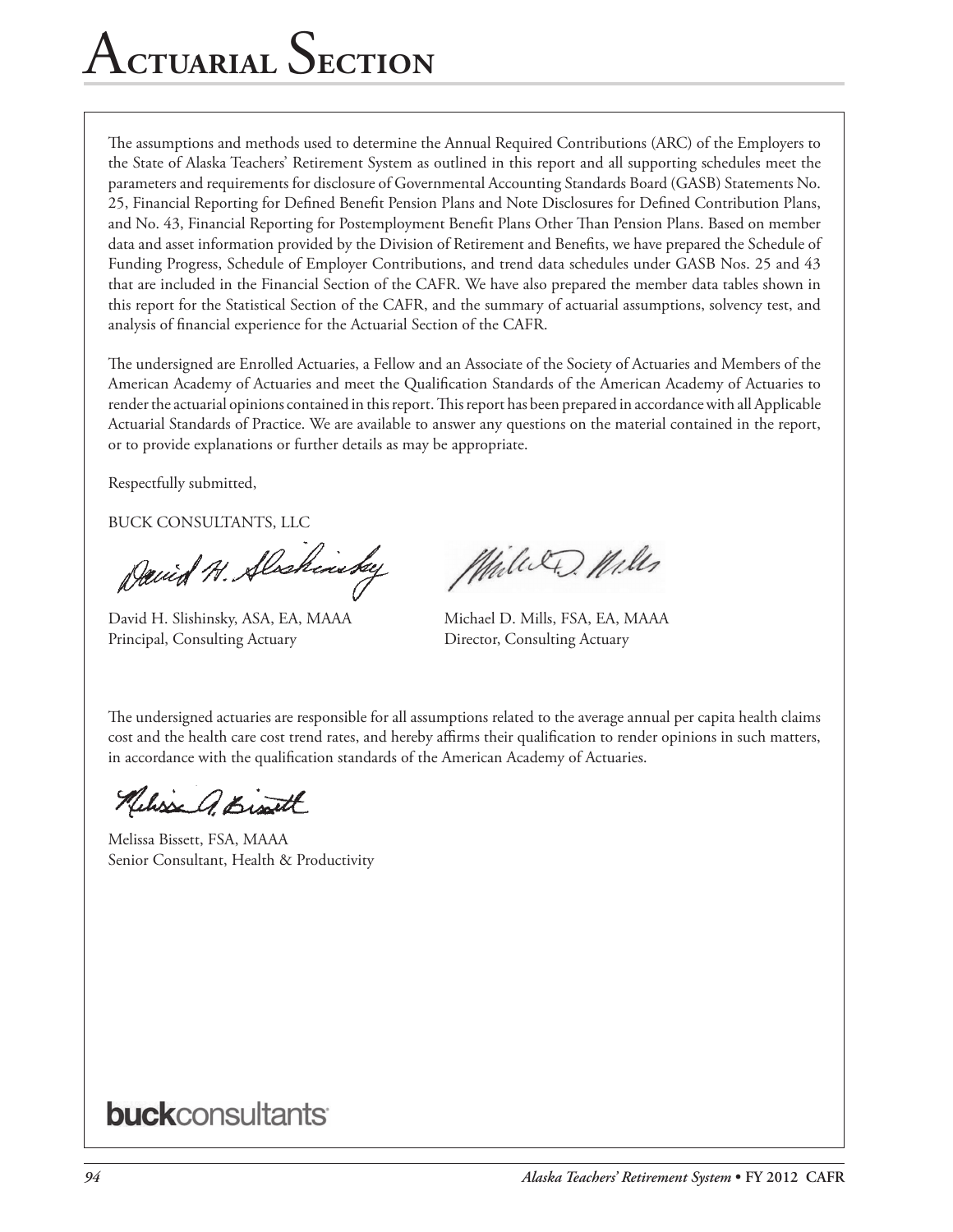The funding method used in this valuation was adopted by the Board in October 2006. The asset smoothing method used to determine valuation assets was changed effective June 30, 2002.

Benefits valued are those delineated in Alaska State statutes as of the valuation date. Changes in State statutes effective after the valuation date are not taken into consideration in setting the assumptions and methods.

# **A. Actuarial Method –** Entry Age Actuarial Cost

Liabilities and contributions shown in the report are computed using the Entry Age Actuarial Cost method of funding. Any funding surpluses or unfunded accrued liability is amortized over 25 years as a level percent of pay amount. Payroll is assumed to increase by the payroll growth assumption per year for this purpose. State statutes allow the contribution rate to be determined on payroll for all members, defined benefit and defined contribution member payroll combined. However, for GASB disclosure requirements, the net amortization period will not exceed 30 years and the level dollar amortization method is used since the defined benefit plan membership was closed effective July 1, 2006.

Projected pension and postemployment healthcare benefits were determined for all active members. Cost factors designed to produce annual costs as a constant percentage of each member's expected compensation in each year for pension benefits (constant dollar amount for healthcare benefits) from the assumed entry age to the assumed retirement age were applied to the projected benefits to determine the normal cost (the portion of the total cost of the plan allocated to the current year under the method). The normal cost is determined by summing intermediate results for active members and determining an average normal cost rate which is then related to the total payroll of active members. The actuarial accrued liability for active members (the portion of the total cost of the plan allocated to prior years under the method) was determined as the excess of the actuarial present value of projected benefits over the actuarial present value of future normal costs.

The actuarial accrued liability for retired members and their beneficiaries currently receiving benefits, terminated vested members and disabled members not yet receiving benefits was determined as the actuarial present value of the benefits expected to be paid. No future normal costs are payable for these members.

The actuarial accrued liability under this method at any point in time is the theoretical amount of the fund that would have been accumulated had annual contributions equal to the normal cost been made in prior years (it does not represent the liability for benefits accrued to the valuation date). The unfunded actuarial accrued liability is the excess of the actuarial accrued liability over the actuarial value of plan assets measured on the valuation date.

Under this method, experience gains or losses, i.e., decreases or increases in accrued liabilities attributable to deviations in experience from the actuarial assumptions, adjust the unfunded actuarial accrued liability.

## **B. Valuation of Assets**

Effective June 30, 2002, the asset valuation method recognizes 20% of the difference between actual and expected investment return in each of the current and preceding four years. This method was phased in over the next five years. All assets are valued at fair value. Assets are accounted for on an accrued basis and are taken directly from financial statements audited by KPMG LLP. Valuation assets are constrained to a range of 80% to 120% of the fair value of assets.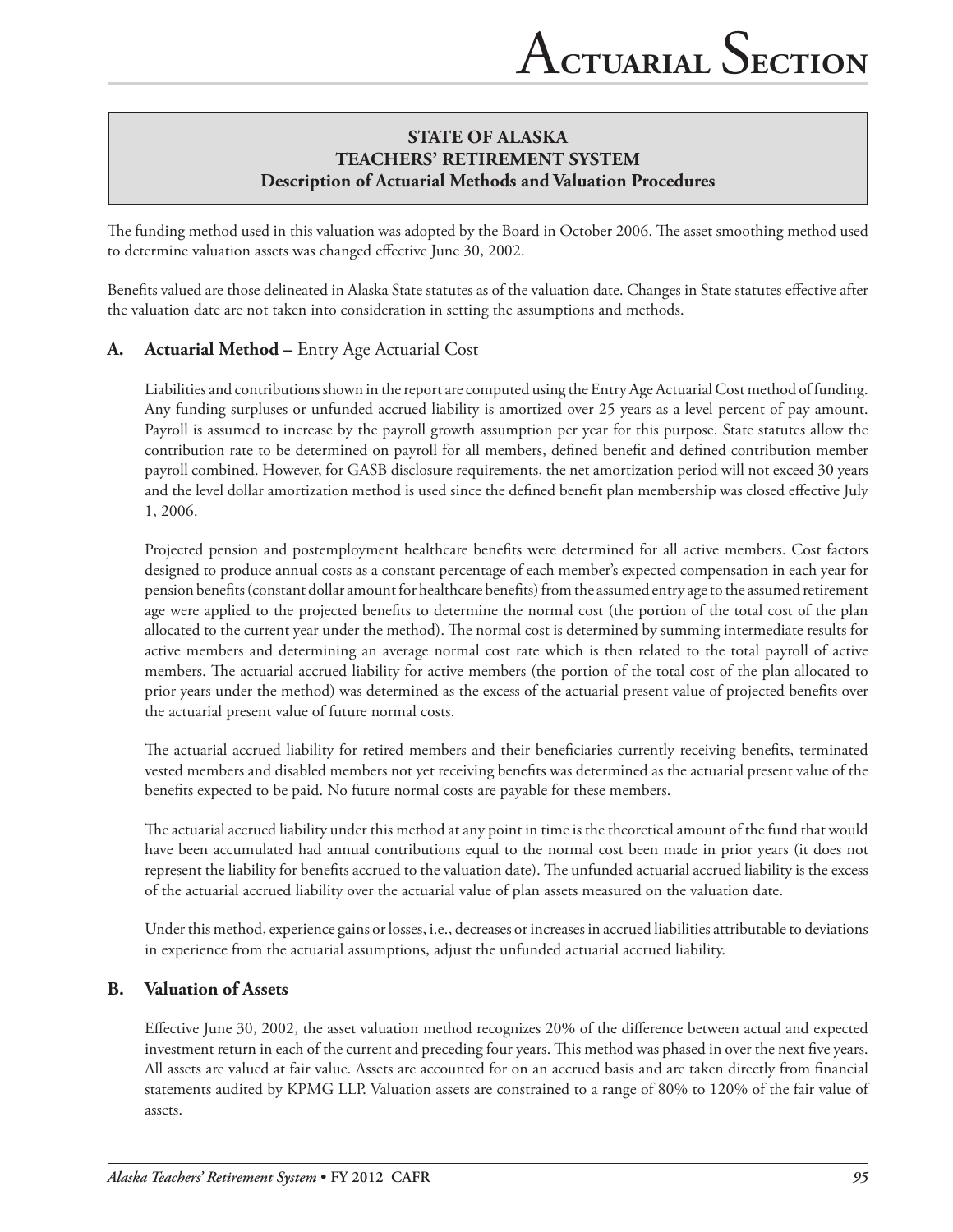#### **Changes in Methods from the Prior Valuation**

There have been no changes in methods since the prior valuation, except for any described in the healthcare sections below.

## **C. Valuation of Medical Benefits**

This section outlines the detailed methodology used to develop the initial per capita claims cost rates for the State of Alaska Teachers' Retirement System postemployment healthcare plan. Note that methodology reflects the results of our annual experience rate update for the period July 1, 2011 to June 30, 2012.

Base claims cost rates are incurred healthcare costs expressed as a rate per member per year. Ideally, claims cost rates should be derived for each significant component of cost that can be expected to require differing projection assumptions or methods, i.e., medical claims, prescription drug claims, administrative costs, etc. Separate analysis is limited by the availability and credibility of cost and enrollment data for each component of cost. This valuation reflects nonprescription claims separated by Medicare status, including eligibility for free Part A coverage. Prescription costs are analyzed separately as in prior valuations. Administrative costs are assumed in the final per capita claims cost rates used for valuation purposes, as described below. Analysis to date on Medicare Part A coverage is limited since Part A claim data is not available by individual, nor is this status incorporated into historical claim data.

We analyzed WFIS and Premera management level reporting for fiscal 2008 through fiscal 2011, as well as WFIS and Premera claim level data for the same period and derived recommended base claims cost rates as described in the following steps:

- 1. Based on analysis described in our Experience Study, dental, vision and audio claims (DVA) are excluded from data analyzed for this valuation.
- 2. Available management level reporting does not show claims or enrollment separately for Medicare and non-Medicare plan participants, but does include overall statistics as to the percentage of claims and enrollment attributable to both groups. Claim level reporting was used to augment cost data by Medicare status.
- 3. Alaska retirees who do not have 40 quarters of Medicare-covered compensation do not qualify for Medicare Part A coverage free of charge. This is a relatively small and closed group. Medicare was applied to State employment for all employees hired after March 31, 1986. For these "no-Part A" individuals, the State is the primary payer for hospital bills and other Part A services. Thus, claims costs are higher for the no-Part A group. To date, claim experience is not available separately for participants with both Medicare Parts A and B and those with Part B only. Therefore, higher no-Part A claims are spread across the entire retired population and have been applied to future claims of current active employees projected to retire in the future. To the extent that no-Part A claims can be isolated and applied strictly to the appropriate closed group, actuarial accrued liability will be more accurate and will be lower. The smaller the no-Part A population, the more accrued liabilities will decrease.

Based on census data received from WFIS, 0.5% of the current retiree population was identified as having coverage only under Medicare Part B. For future retirees, we assume their Part A eligible status based on a combination of date of hire and/or re-hire, date of birth, tier, etc.

All claims cost rates developed from management level reporting have been compared to similar rates developed from claim level data.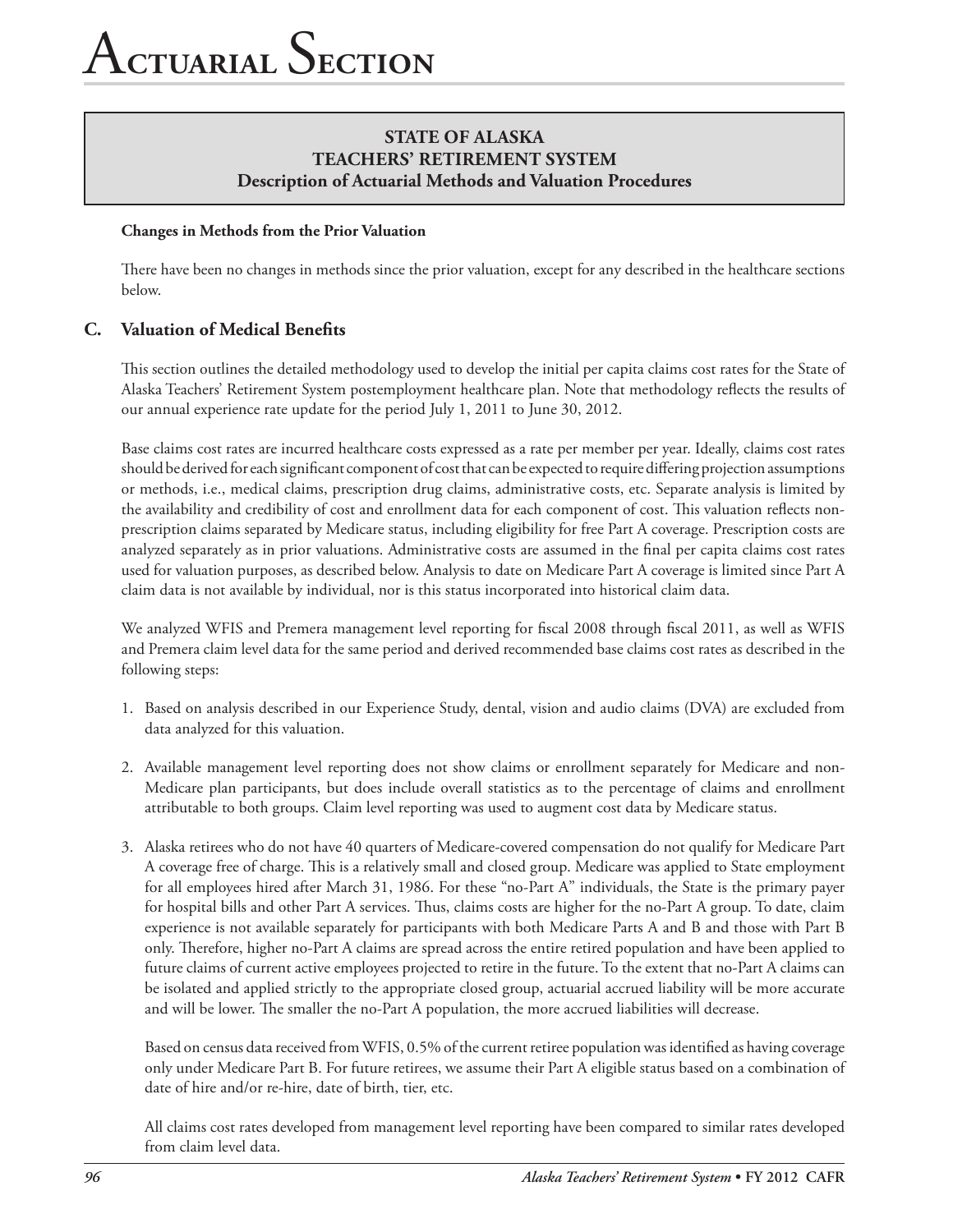- 4. The steps above result in separate paid claims cost rates for medical and prescription benefits for non-Medicare, Medicare Part B only and Medicare Part A&B members for the past four fiscal years. Medical claims cost rates reflect differing average ages and levels of Medicare coordination for each group. Prescription claims cost rates reflect differing average ages. We converted paid claim data to incurred cost rates projected from each historical data period to the valuation year using a weighted average of national and Alaska-specific trend factors and developed weighted average incurred claims cost rates. The assumed lag between medical claim incurred and paid dates is approximately 2.0 months for medical claims and 0.04 months for prescription claims.
- 5. Healthcare Reform legislation passed on March 23, 2010 included several provisions with potential implications for the State of Alaska Retiree Health Plan liability. Buck evaluated the impact of the following provisions; however, none of the impacts have been included in the valuation results.
	- • Because the State plan is retiree-only, and was in effect at the time the legislation was enacted, not all provisions are required. Unlimited lifetime benefits and dependent coverage to age 26 are two of these provisions. We reviewed the impact of including these provisions, but there was no decision made to adopt them, and no requirement to do so.
	- • The Plan will be subject to the high cost plan excise tax (Cadillac tax). Based upon guidance available at the time of disclosure, Buck estimated the year in which the tax would potentially affect Alaska to be sufficiently far into the future to produce a minimal impact. Buck determined the impact to be immaterial based on a blend of pre-Medicare and Medicare retirees.

We have not identified any other specific provisions of healthcare reform that would be expected to have a significant impact on the measured obligation. As additional guidance on the legislation is issued, we will continue to monitor any potential impacts.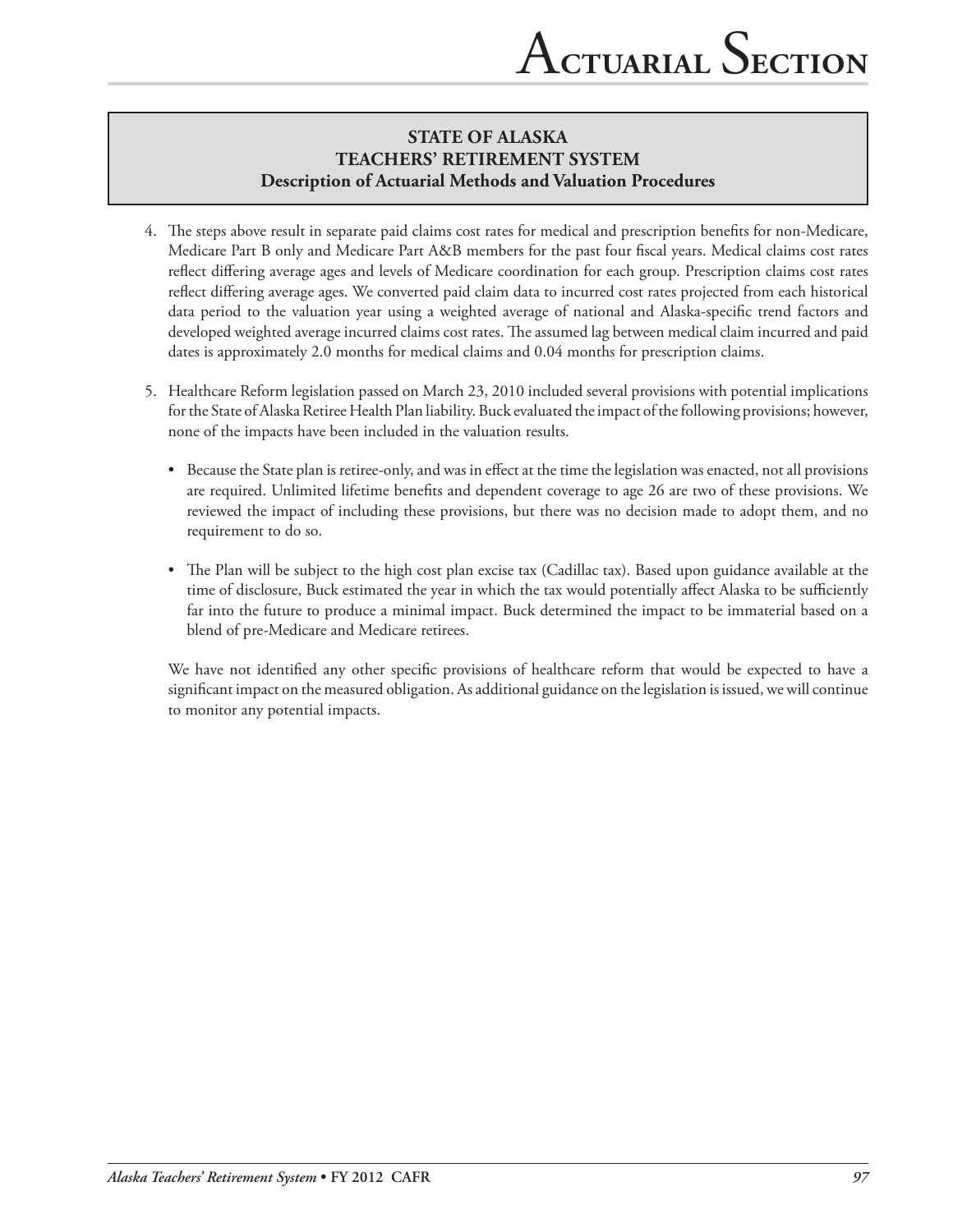# **June 30, 2011 Valuation – FY 2012 Claims Cost Rates**

|                                                                 | Medical       |              |                        |
|-----------------------------------------------------------------|---------------|--------------|------------------------|
|                                                                 | Pre-Medicare  | Medicare A&B | <b>Medicare B Only</b> |
| Fiscal 2008 Paid Claims*                                        | \$169,598,064 | \$28,657,490 | \$6,079,463            |
| Membership*                                                     | 33,630        | 21,434       | 893                    |
| Paid Claims Cost Rate                                           | \$5,043       | \$1,337      | \$6,807                |
| Trend to FY2012                                                 | 1.468         | 1.468        | 1.468                  |
| FY 2012 Paid Cost Rate                                          | \$7,401       | \$1,962      | \$9,991                |
| Paid to Incurred Factor                                         | 1.013         | 1.013        | 1.013                  |
| FY 2012 Incurred Cost Rate                                      | \$7,497       | \$1,988      | \$10,120               |
| Fiscal 2009 Paid Claims*                                        | \$185,275,626 | \$39,286,392 | \$3,949,927            |
| Membership*                                                     | 32,943        | 24,624       | 539                    |
| Paid Claims Cost Rate                                           | \$5,624       | \$1,595      | \$7,327                |
| Trend to FY2012                                                 | 1.320         | 1.320        | 1.320                  |
| FY 2012 Paid Cost Rate                                          | \$7,421       | \$2,105      | \$9,668                |
| Paid to Incurred Factor                                         | 1.013         | 1.013        | 1.013                  |
| FY 2012 Incurred Cost Rate                                      | \$7,517       | \$2,132      | \$9,793                |
| Fiscal 2010 Paid Claims*                                        | \$199,739,865 | \$51,373,725 | \$1,215,832            |
| Membership*                                                     | 32,026        | 27,915       | 156                    |
| Paid Claims Cost Rate                                           | \$6,237       | \$1,840      | \$7,794                |
| Trend to FY2012                                                 | 1.222         | 1.222        | 1.222                  |
| FY 2012 Paid Cost Rate                                          | \$7,620       | \$2,249      | \$9,522                |
| Paid to Incurred Factor                                         | 1.013         | 1.013        | 1.013                  |
| FY 2012 Incurred Cost Rate                                      | \$7,719       | \$2,278      | \$9,645                |
| Fiscal 2011 Paid Claims*                                        | \$224,173,628 | \$53,570,005 | \$817,957              |
| Membership*                                                     | 31,362        | 29,997       | 138                    |
| Paid Claims Cost Rate                                           | \$7,148       | \$1,786      | \$5,927                |
| Trend to FY2012                                                 | 1.081         | 1.081        | 1.081                  |
| FY 2012 Paid Cost Rate                                          | \$7,726       | \$1,930      | \$6,407                |
| Paid to Incurred Factor                                         | 1.013         | 1.013        | 1.013                  |
| FY 2012 Incurred Cost Rate                                      | \$7,826       | \$1,955      | \$6,490                |
| Weighted Average 7/1/2011-6/30/2012 Incurred Claims Cost Rates: |               |              |                        |
| At average age                                                  | \$7,688       | \$2,123      | \$8,776                |
| At age 65                                                       | \$9,497       | \$1,551      | \$6,936                |

\*Claims and membership information presented covers all AlaskaCare retiree systems.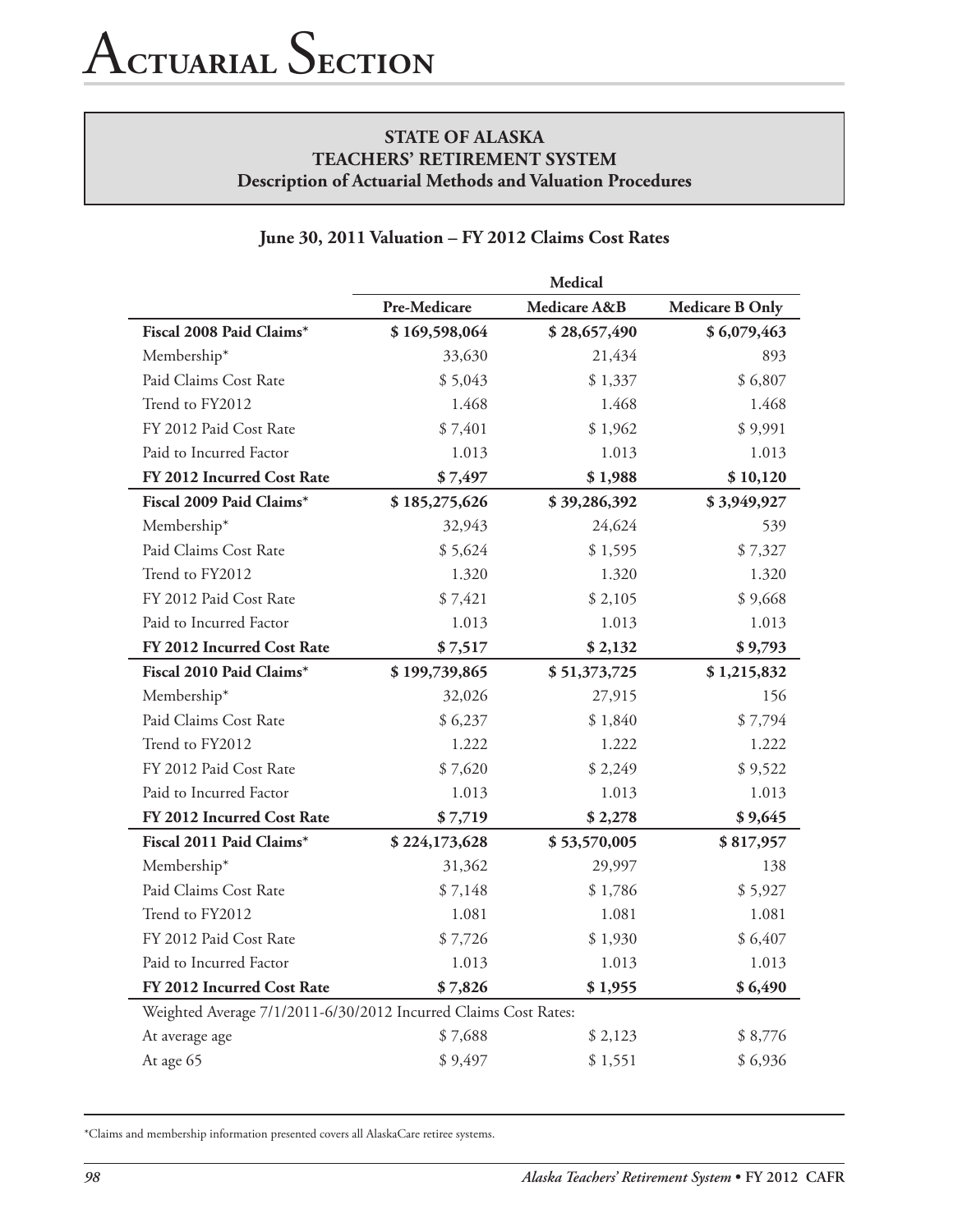#### **June 30, 2011 Valuation – FY 2012 Claims Cost Rates (cont.)**

|                                                                 | <b>Prescription Drugs</b> |              |                        |               |
|-----------------------------------------------------------------|---------------------------|--------------|------------------------|---------------|
|                                                                 | Pre-Medicare              | Medicare A&B | <b>Medicare B Only</b> | <b>Total</b>  |
| Fiscal 2008 Paid Claims*                                        | \$53,506,123              | \$52,529,773 | \$2,346,512            | \$312,717,425 |
| Membership*                                                     | 33,630                    | 21,434       | 893                    | 55,957        |
| Paid Claims Cost Rate                                           | \$1,591                   | \$2,451      | \$2,627                | \$5,589       |
| Trend to FY2012                                                 | 1.375                     | 1.375        | 1.375                  |               |
| FY 2012 Paid Cost Rate                                          | \$2,188                   | \$3,371      | \$3,614                | \$8,023       |
| Paid to Incurred Factor                                         | 1.000                     | 1.000        | 1.000                  |               |
| FY 2012 Incurred Cost Rate                                      | \$2,189                   | \$3,372      | \$3,615                | \$8,093       |
| Fiscal 2009 Paid Claims*                                        | \$61,062,842              | \$60,195,838 | \$1,412,907            | \$351,183,532 |
| Membership*                                                     | 32,943                    | 24,624       | 539                    | 58,106        |
| Paid Claims Cost Rate                                           | \$1,854                   | \$2,445      | \$2,621                | \$6,044       |
| Trend to FY2012                                                 | 1.237                     | 1.237        | 1,237                  |               |
| FY 2012 Paid Cost Rate                                          | \$2,292                   | \$3,023      | \$3,241                | \$7,800       |
| Paid to Incurred Factor                                         | 1.000                     | 1.000        | 1.000                  |               |
| FY 2012 Incurred Cost Rate                                      | \$2,293                   | \$3,024      | \$3,242                | \$7,868       |
| Fiscal 2010 Paid Claims*                                        | \$62,310,224              | \$73,005,066 | \$414,101              | \$388,058,813 |
| Membership*                                                     | 32,026                    | 27,915       | 156                    | 60,097        |
| Paid Claims Cost Rate                                           | \$1,946                   | \$2,615      | \$2,654                | \$6,457       |
| Trend to FY2012                                                 | 1.145                     | 1.145        | 1.145                  |               |
| FY 2012 Paid Cost Rate                                          | \$2,228                   | \$2,995      | \$3,040                | \$7,716       |
| Paid to Incurred Factor                                         | 1.000                     | 1.000        | 1.000                  |               |
| FY 2012 Incurred Cost Rate                                      | \$2,228                   | \$2,995      | \$3,040                | \$7,783       |
| Fiscal 2011 Paid Claims*                                        | \$46,903,585              | \$86,509,883 | \$386,305              | \$412,361,363 |
| Membership*                                                     | 31,362                    | 29,997       | 138                    | 61,497        |
| Paid Claims Cost Rate                                           | \$1,496                   | \$2,884      | \$2,799                | \$6,705       |
| Trend to FY2012                                                 | 1.045                     | 1.045        | 1.045                  |               |
| FY 2012 Paid Cost Rate                                          | \$1,563                   | \$3,013      | \$2,925                | \$7,170       |
| Paid to Incurred Factor                                         | 1.000                     | 1.000        | 1.000                  |               |
| FY 2012 Incurred Cost Rate                                      | \$1,563                   | \$3,014      | \$2,925                | \$7,233       |
| Weighted Average 7/1/2011-6/30/2012 Incurred Claims Cost Rates: |                           |              |                        |               |
| At average age                                                  | \$2,038                   | \$3,044      | \$3,103                | \$7,666       |
| At age 65                                                       | \$2,799                   | \$2,799      | \$2,799                | \$8,198       |

\*Claims and membership information presented covers all AlaskaCare retiree systems.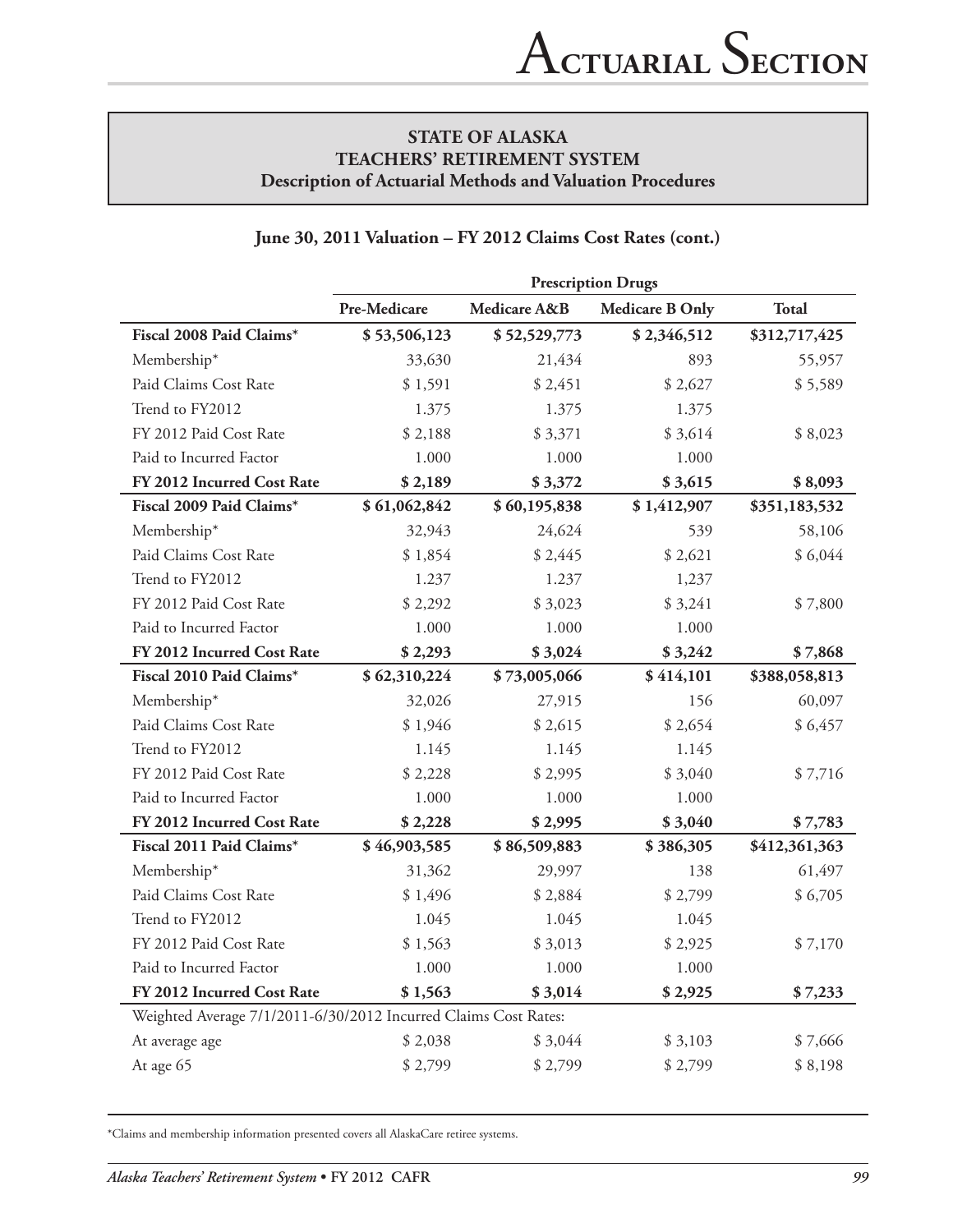Following the development of total projected costs, a distribution of per capita claims cost was developed. This was accomplished by allocating total projected costs to the population census used in the valuation. The allocation was done separately for each of prescription drugs and medical costs for the Medicare eligible and pre-Medicare populations. The allocation weights were developed using participant counts by age and assumed morbidity and aging factors. Results were tested for reasonableness based on historical trend and external benchmarks for costs paid by Medicare.Below are the results of this analysis:

| Age | Medical and<br><b>Medicare Parts</b><br>A & B | Medical and<br>Medicare<br>Part B Only | Prescription<br>Drug | <b>Medicare Retiree</b><br><b>Drug Subsidy</b> |
|-----|-----------------------------------------------|----------------------------------------|----------------------|------------------------------------------------|
| 45  | \$5,259                                       | \$5,259                                | \$1,476              |                                                |
| 50  | 5,951                                         | 5,951                                  | 1,754                |                                                |
| 55  | 6,733                                         | 6,733                                  | 2,083                |                                                |
| 60  | 7,996                                         | 7,996                                  | 2,414                |                                                |
| 65  | 1,551                                         | 6,936                                  | 2,799                | 534                                            |
| 70  | 1,887                                         | 8,439                                  | 3,015                | 575                                            |
| 75  | 2,241                                         | 10,020                                 | 3,216                | 614                                            |
| 80  | 2,414                                         | 10,795                                 | 3,298                | 629                                            |

# **Distribution of Per Capita Claims Cost by Age for the Period July 1, 2011 through June 30, 2012**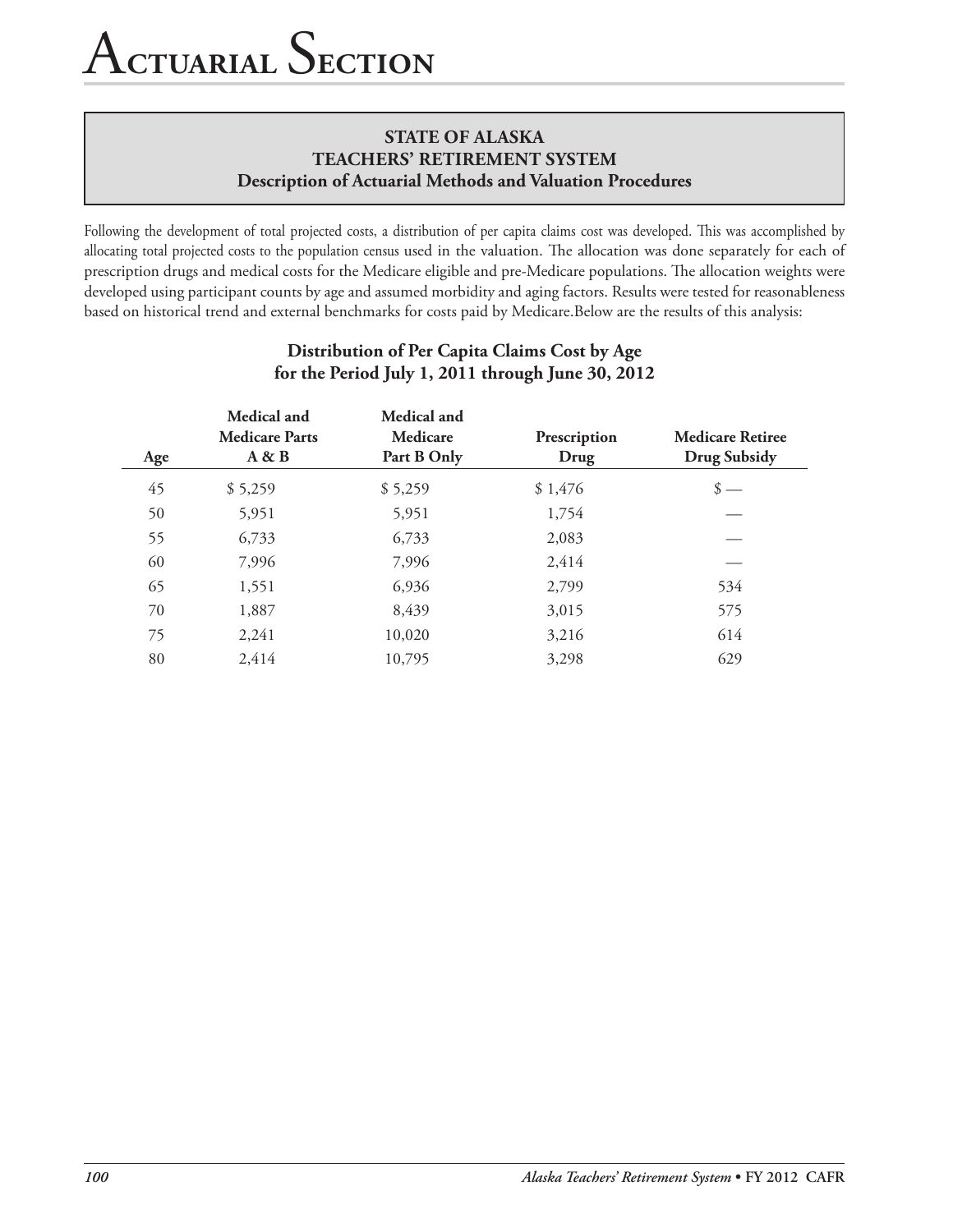The demographic and economic assumptions used in the June 30, 2011 valuation are described below. Unless noted otherwise, these assumptions were adopted by the Board in December 2010. These assumptions were the result of an experience study performed as of June 30, 2009.

| 1. Investment Return / Discount Rate | 8.00% per year (geometric), compounded annually, net of expenses.                                                                                                                                                                                                                                                                              |
|--------------------------------------|------------------------------------------------------------------------------------------------------------------------------------------------------------------------------------------------------------------------------------------------------------------------------------------------------------------------------------------------|
| 2. Salary Scale                      | Inflation $-3.12\%$ per year. Productivity $-0.5\%$ per year. See Table 1<br>for salary scale rates.                                                                                                                                                                                                                                           |
| 3. Payroll Growth                    | 3.62% per year. (Inflation + Productivity).                                                                                                                                                                                                                                                                                                    |
| 4. Total Inflation                   | Total inflation as measured by the Consumer Price Index for urban and<br>clerical workers for Anchorage is assumed to increase 3.12% annually.                                                                                                                                                                                                 |
| 5. Mortality (Pre-termination)*      | Based upon the 2005-2009 experience study, adopted in 2010. (See<br>Table 2). 1994 Group Annuity Mortality (GAM) Sex-distinct Table<br>1994 Base Year without margin projected to 2013 using Projection Scale<br>AA, adjusted 55% for females and 45% for males. Deaths are assumed<br>to result from non-occupational causes 85% of the time. |
| 6. Mortality (Post-termination)*     | Based upon the 2005-2009 experience study, adopted in 2010. (See<br>Table 3). The 1994 GAM Sex-distinct Table 1994 Base Year without<br>margin projected to 2013 using Projection Scale AA, with a 3-year<br>setback for females and 4-year setback for males.                                                                                 |
| 7. Turnover                          | Select and ultimate rates based upon the 2005-2009 actual withdrawal<br>experience. (See Table 4).                                                                                                                                                                                                                                             |
| 8. Disability                        | Incidence rates based upon the 2005-2009 actual experience in accordance<br>with Table 5. Post-disability mortality in accordance with the RP-2000<br>Disabled Retiree Mortality Table.                                                                                                                                                        |
| 9. Retirement                        | Retirement rates based upon the 2005-2009 actual experience, in<br>accordance with Table 6. Deferred vested members are assumed to retire<br>at their earliest unreduced retirement date.                                                                                                                                                      |
| 10. Marriage and Age Difference      | Wives are assumed to be three years younger than husbands. 85% of<br>male members and 75% of female members are assumed to be married.                                                                                                                                                                                                         |
| 11. Dependent Children               | Benefits to dependent children have been valued assuming members<br>who are married and between the ages of 25 and 45 have two dependent<br>children.                                                                                                                                                                                          |
| 12. Contribution Refunds             | 10% of terminating members with vested benefits are assumed to have<br>their contributions refunded. 100% of those with nonvested benefits<br>are assumed to have their contributions refunded.                                                                                                                                                |
| 13. COLA                             | Of those benefit recipients who are eligible for the COLA, 60% are<br>assumed to remain in Alaska and receive the COLA.                                                                                                                                                                                                                        |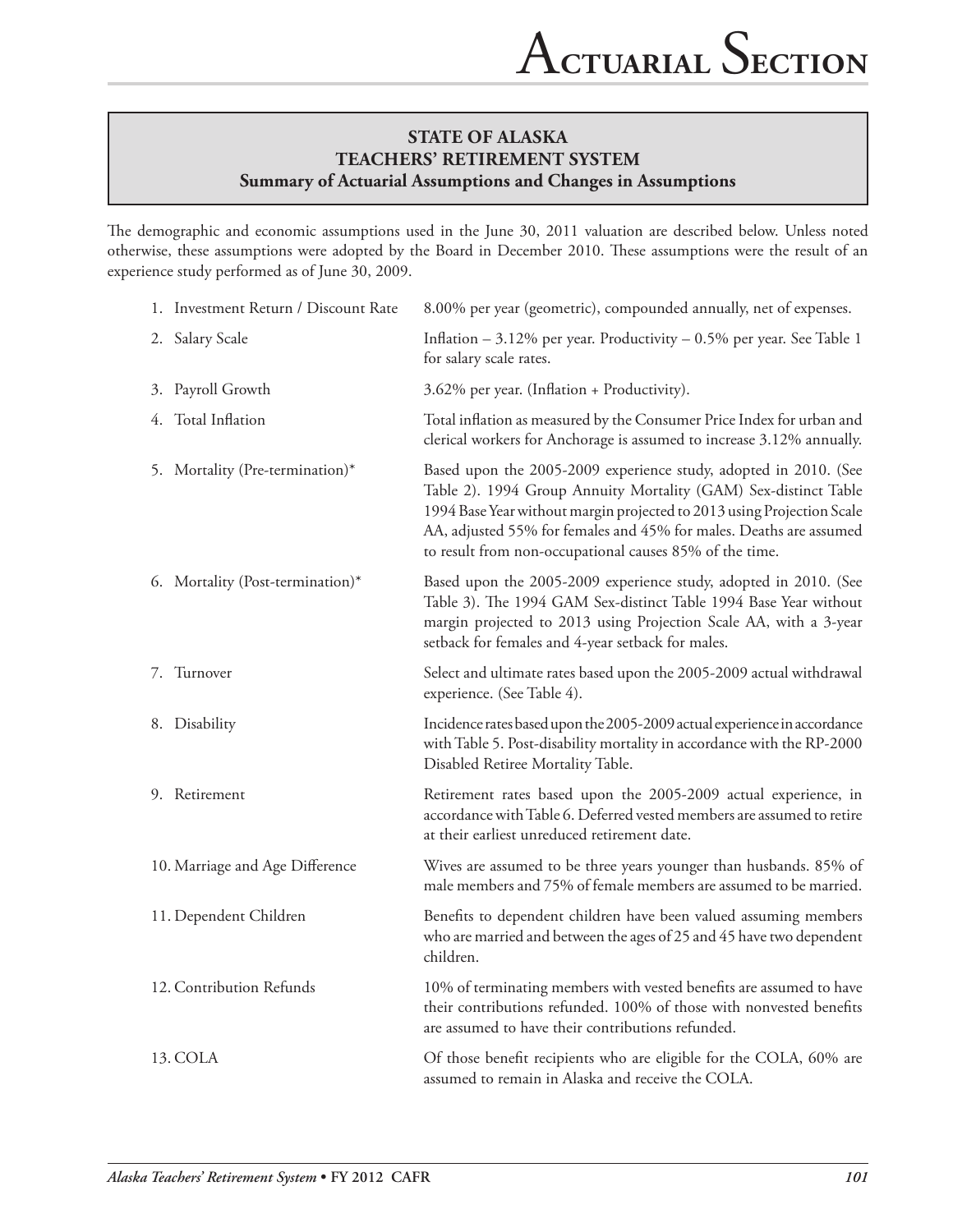| 14. Sick Leave                         | 4.7 days of unused sick leave for each year of service are assumed to be<br>available to be credited once the member is retired, terminates or dies.                                                                                                                                                                                             |                                                                        |                           |  |
|----------------------------------------|--------------------------------------------------------------------------------------------------------------------------------------------------------------------------------------------------------------------------------------------------------------------------------------------------------------------------------------------------|------------------------------------------------------------------------|---------------------------|--|
| 15. Post-Retirement Pension Adjustment | 50% and 75% of assumed inflation, or 1.56% and 2.34% respectively,<br>is valued for the annual automatic Post-Retirement Pension Adjustment<br>(PRPA) as specified in the statute.                                                                                                                                                               |                                                                        |                           |  |
| 16. Expenses                           |                                                                                                                                                                                                                                                                                                                                                  | All expenses are net of the investment return assumption.              |                           |  |
| 17. Part-time Status                   | per year.                                                                                                                                                                                                                                                                                                                                        | Part-time employees are assumed to earn 0.60 years of credited service |                           |  |
| 18. Re-Employment Option               | We assume all re-employed retirees return to work under the Standard<br>Option.                                                                                                                                                                                                                                                                  |                                                                        |                           |  |
| 19. Service                            | Total credited service is provided by the State. We assume that this<br>service is the only service that should be used to calculate benefits.<br>Additionally, the State provides claimed service (including Bureau of<br>Indian Affairs Service). Claimed service is used for vesting and eligibility<br>purposes as described in Section 2.1. |                                                                        |                           |  |
| 20. Final Average Earnings             | Final Average Earnings is provided on the data for active members. This<br>amount is used as a minimum in the calculation of the average earnings<br>in the future.                                                                                                                                                                              |                                                                        |                           |  |
| 21. Per Capita Claims Cost             | Sample claims cost rates adjusted to age 65 for FY12 medical benefits                                                                                                                                                                                                                                                                            |                                                                        |                           |  |
|                                        | are shown below:                                                                                                                                                                                                                                                                                                                                 | Medical                                                                | <b>Prescription Drugs</b> |  |
|                                        | Pre-Medicare                                                                                                                                                                                                                                                                                                                                     | \$9,497                                                                | \$2,799                   |  |
|                                        | Medicare Parts A & B                                                                                                                                                                                                                                                                                                                             | 1,551                                                                  | 2,799                     |  |
|                                        | Medicare Part B Only                                                                                                                                                                                                                                                                                                                             | 6,936                                                                  | 2,799                     |  |
|                                        | Medicare Part D                                                                                                                                                                                                                                                                                                                                  | N/A                                                                    | 534                       |  |
| 22. Third Party Administrator Fees     | \$162.47 per person per year; assumed trend rate of 5% per year.                                                                                                                                                                                                                                                                                 |                                                                        |                           |  |
| 23. Medicare Part B Only               | For actives and retirees not yet Medicare-eligible, participation is set<br>based on whether the employee/retiree will have 40 quarters of<br>employment after March 31, 1986, depending upon date of hire and/<br>or re-hire.                                                                                                                   |                                                                        |                           |  |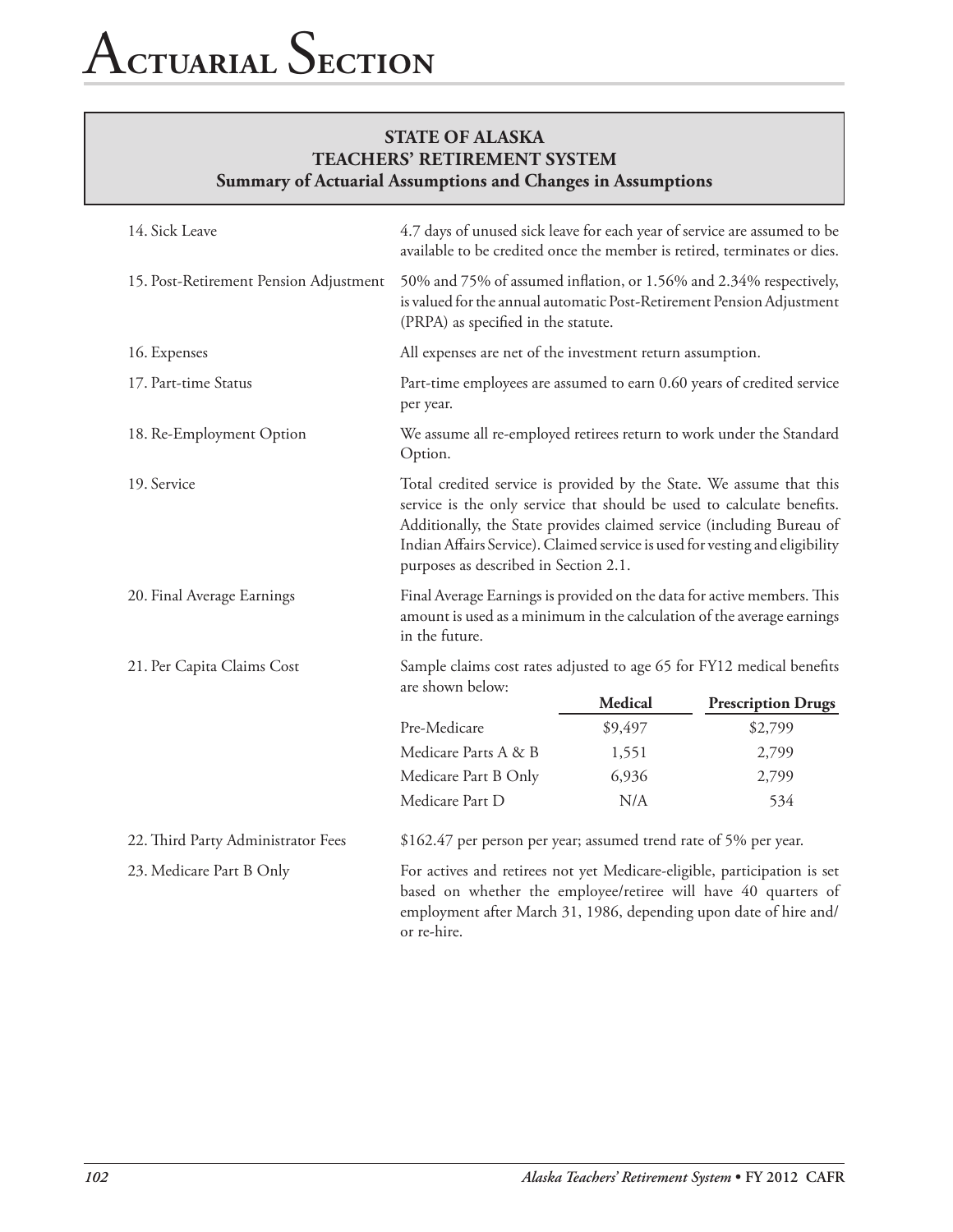24. Health Cost Trend The table below shows the rate used to project the cost from the shown fiscal year to the next fiscal year. For example, 6.4% is applied to the FY12 medical claims costs to get the FY13 medical claims costs.

|              | <b>Medical</b> | <b>Prescription Drugs</b> |
|--------------|----------------|---------------------------|
| <b>FY12</b>  | 6.4%           | 7.1%                      |
| <b>FY13</b>  | 5.9            | 5.9                       |
| <b>FY14</b>  | 5.9            | 5.9                       |
| <b>FY15</b>  | 5.9            | 5.9                       |
| <b>FY16</b>  | 5.9            | 5.9                       |
| <b>FY17</b>  | 5.9            | 5.9                       |
| <b>FY18</b>  | 5.9            | 5.9                       |
| <b>FY25</b>  | 5.8            | 5.8                       |
| <b>FY50</b>  | 5.7            | 5.7                       |
| <b>FY100</b> | 5.1            | 5.1                       |

For the June 30, 2009 valuations and later, the Society of Actuaries' Healthcare Cost Trend Model is used to project medical and prescription drug costs. This model effectively begins estimating trend amounts beginning in 2012 and projects out to 2100. The model has been populated with assumptions that are specific to the State of Alaska.

| 25. Aging Factors | Age       | Medical | <b>Prescription Drugs</b> |
|-------------------|-----------|---------|---------------------------|
|                   | $0 - 44$  | 2.0%    | 4.5%                      |
|                   | 45-54     | 2.5     | 3.5                       |
|                   | 55-64     | 3.5     | 3.0                       |
|                   | $65 - 73$ | 4.0     | 1.5                       |
|                   | 74-83     | 1.5     | 0.5                       |
|                   | 84-93     | 0.5     | 0.0                       |
|                   | $94+$     | 0.0     | 0.0                       |
|                   |           |         |                           |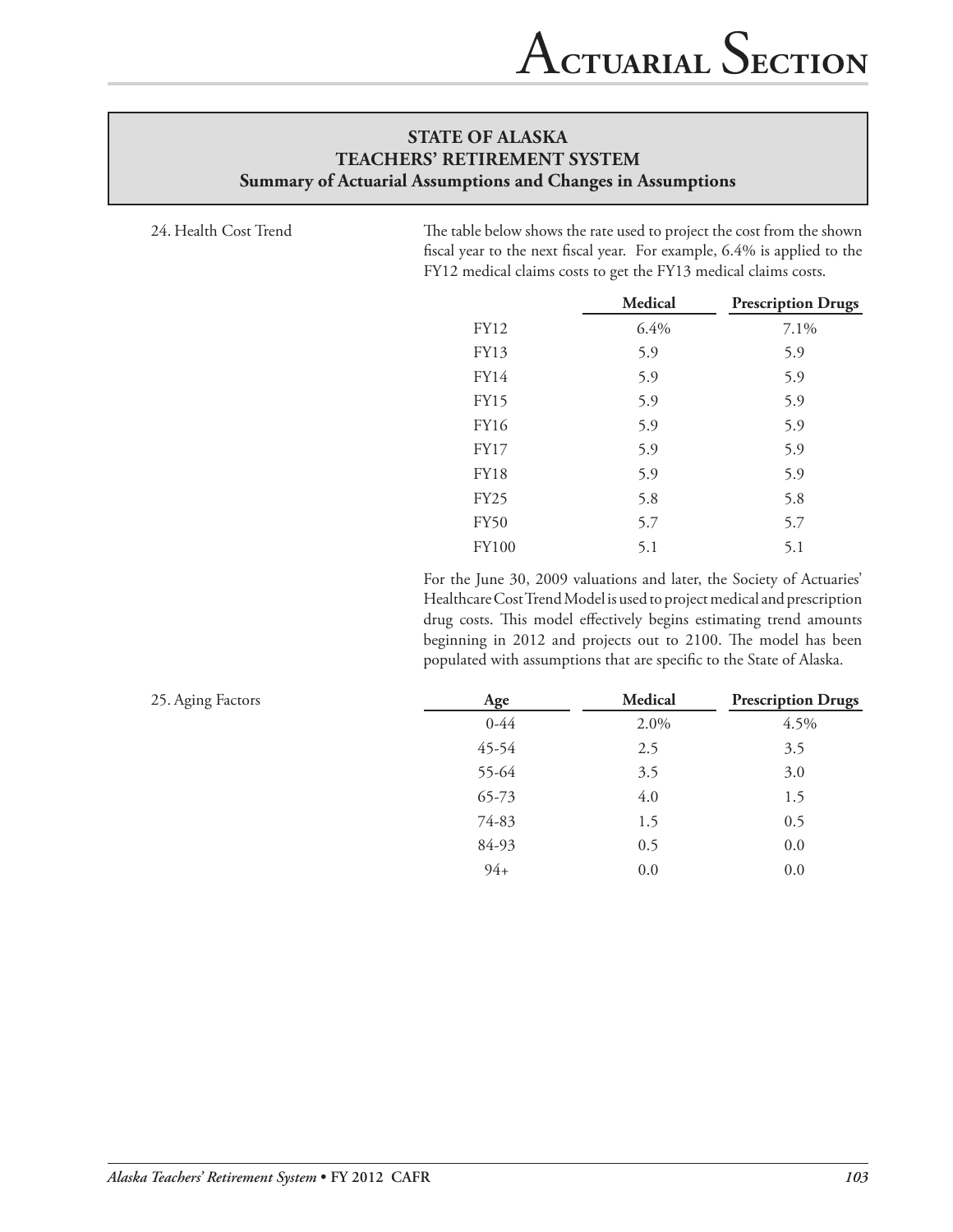26. Retired Member Contributions for Medical Benefits

Currently contributions are required for TRS members who are under age 60 and have less than 25 years of service. Eligible Tier 1 members are exempt from contribution requirements. Annual FY12 contributions based on monthly rates shown below for calendar 2011 and 2012 are assumed based on the coverage category for current retirees. The composite rate shown is used for current active and inactive members in Tier 2 who are assumed to retire prior to age 60 with less than 25 years of service and who are not disabled:

|                          | Calendar 2012              | Calendar 2012               | Calendar 2011               |
|--------------------------|----------------------------|-----------------------------|-----------------------------|
| <b>Coverage Category</b> | <b>Annual Contribution</b> | <b>Monthly Contribution</b> | <b>Monthly Contribution</b> |
| Retiree Only             | \$9,684                    | \$807                       | \$ 791                      |
| Retiree and Spouse       | 19,380                     | 1,615                       | 1,583                       |
| Retiree and Child(ren)   | 13,680                     | 1,140                       | 1,118                       |
| Retiree and Family       | 23,376                     | 1,948                       | 1,910                       |
| Composite                | 14,400                     | 1,200                       | 1,176                       |

27. Trend Rate for Retired Member Medical Contribution

The table below shows the rate used to project the retired member medical contributions from the shown fiscal year to the next fiscal year. For example, 6.3% is applied to the FY12 retired member medical contributions to get the FY13 retired member medical contributions.

| FY12           | $6.3\%$ |
|----------------|---------|
| FY13           | 6.0     |
| FY14           | 5.7     |
| <b>FY15</b>    | 5.3     |
| <b>FY16</b>    | 5.0     |
| FY17           | 5.0     |
| <b>FY18</b>    | 5.0     |
| FY19           | 5.0     |
| FY20 and later | 5.0     |

Graded trend rates for retired member medical contributions were reinitialized for the June 30, 2005 valuation. Note that actual FY14 retired member medical contributions are reflected in the valuation so trend on such contribution during FY14 is not applicable.

28. Healthcare Participation 100% of system paid members and their spouses are assumed to elect healthcare benefits as soon as they are eligible. 10% of non-system paid members and their spouses are assumed to elect healthcare benefits as soon as they are eligible.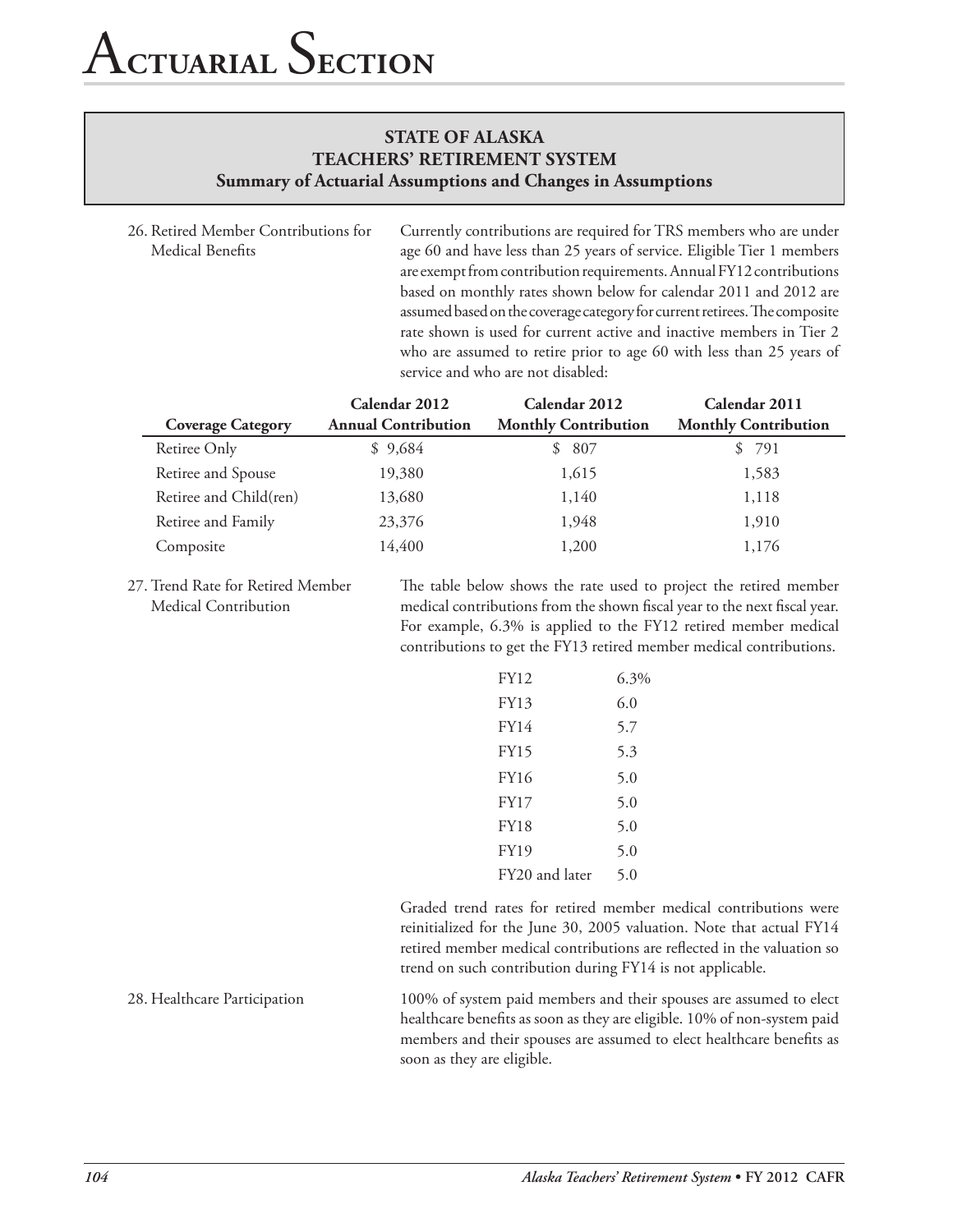| Year of Employment | <b>Unisex Rates</b> |
|--------------------|---------------------|
| $1-6$              | 6.11%               |
| 7                  | 5.94                |
| 8                  | 5.78                |
| 9                  | 5.61                |
| 10                 | 5.44                |
| 11                 | 5.28                |
| 12                 | 5.11                |
| 13                 | 4.94                |
| 14                 | 4.78                |
| 15                 | 4.61                |
| 16                 | 4.45                |
| 17                 | 4.28                |
| 18                 | 4.11                |
| 19                 | 3.95                |
| 20                 | 3.78                |
| $21+$              | 3.62                |

# **Table 1 Alaska TRS Salary Scale**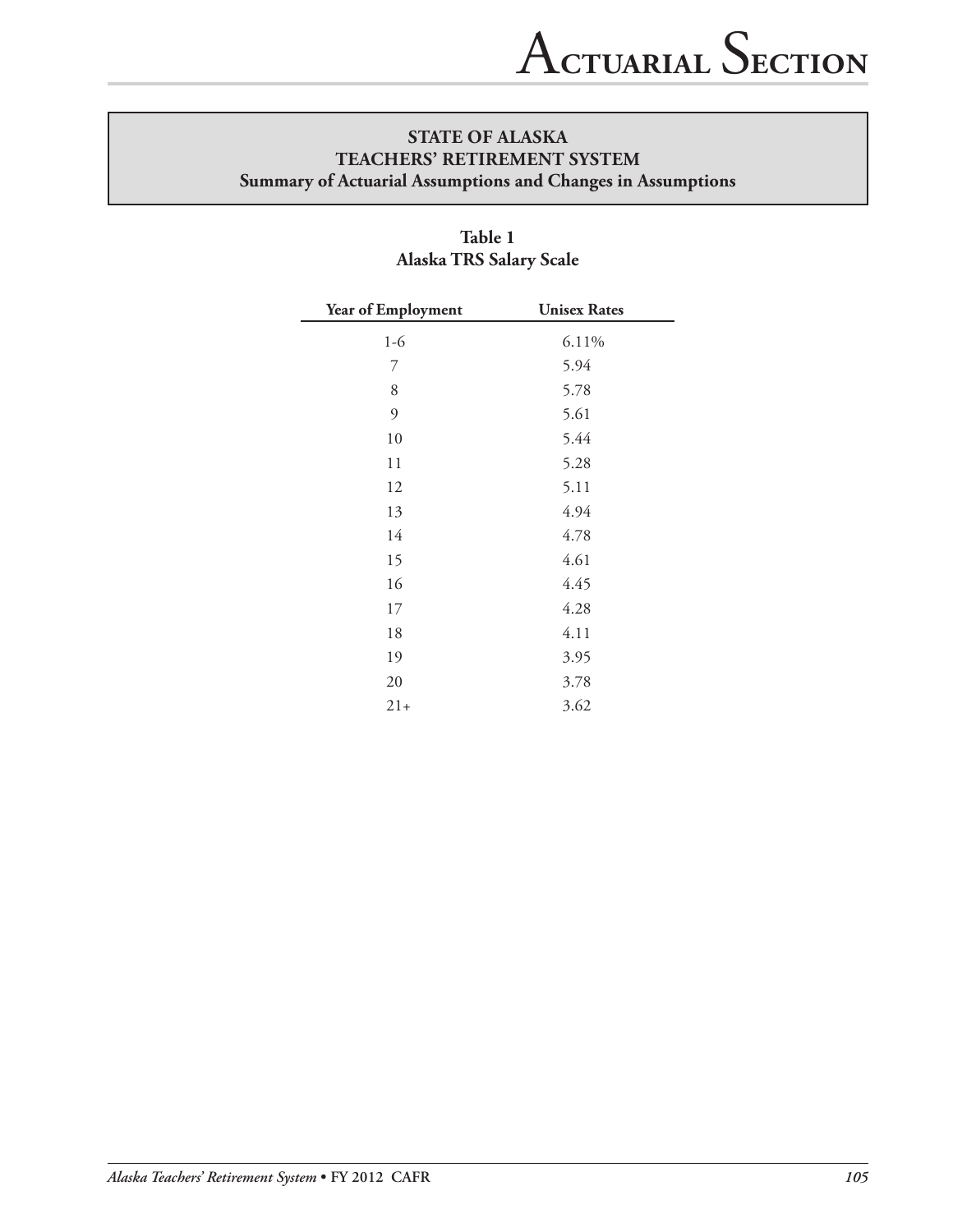| Age | Male         | Female |
|-----|--------------|--------|
| 20  | .017%        | .012%  |
| 21  | .018         | .012   |
| 22  | .019         | .012   |
| 23  | .021         | .013   |
| 24  | .024         | .013   |
| 25  | .026         | .013   |
| 26  | .030         | .014   |
| 27  | .032         | .014   |
| 28  | .033         | .015   |
| 29  | .034         | .016   |
| 30  | .035         | .017   |
| 31  | .036         | .019   |
| 32  | .037         | .020   |
| 33  | .037         | .021   |
| 34  | .037         | .022   |
| 35  | .037         | .023   |
| 36  | .038         | .024   |
| 37  | .039         | .025   |
| 38  | .041         | .027   |
| 39  | .042         | .029   |
| 40  | .045         | .032   |
| 41  | .047         | .034   |
| 42  | .050         | .037   |
| 43  | .053         | .039   |
| 44  | .056         | .041   |
| 45  | .060         | .042   |
| 46  | .064         | .044   |
| 47  | .069         | .047   |
| 48  |              | .051   |
| 49  | .075<br>.081 | .055   |
|     |              |        |
| 50  | .088         | .061   |
| 51  | .097         | .068   |
| 52  | .106         | .078   |
| 53  | .118         | .090   |
| 54  | .131         | .102   |
| 55  | .149         | .116   |
| 56  | .170         | .135   |
| 57  | .195         | .157   |
| 58  | .224         | .181   |
| 59  | .253         | .208   |
| 60  | .284         | .239   |
| 61  | .326         | .274   |
| 62  | .368         | .314   |
| 63  | .425         | .359   |
| 64  | .479         | .410   |

# **Table 2 Alaska TRS Mortality Table (Pre-termination)**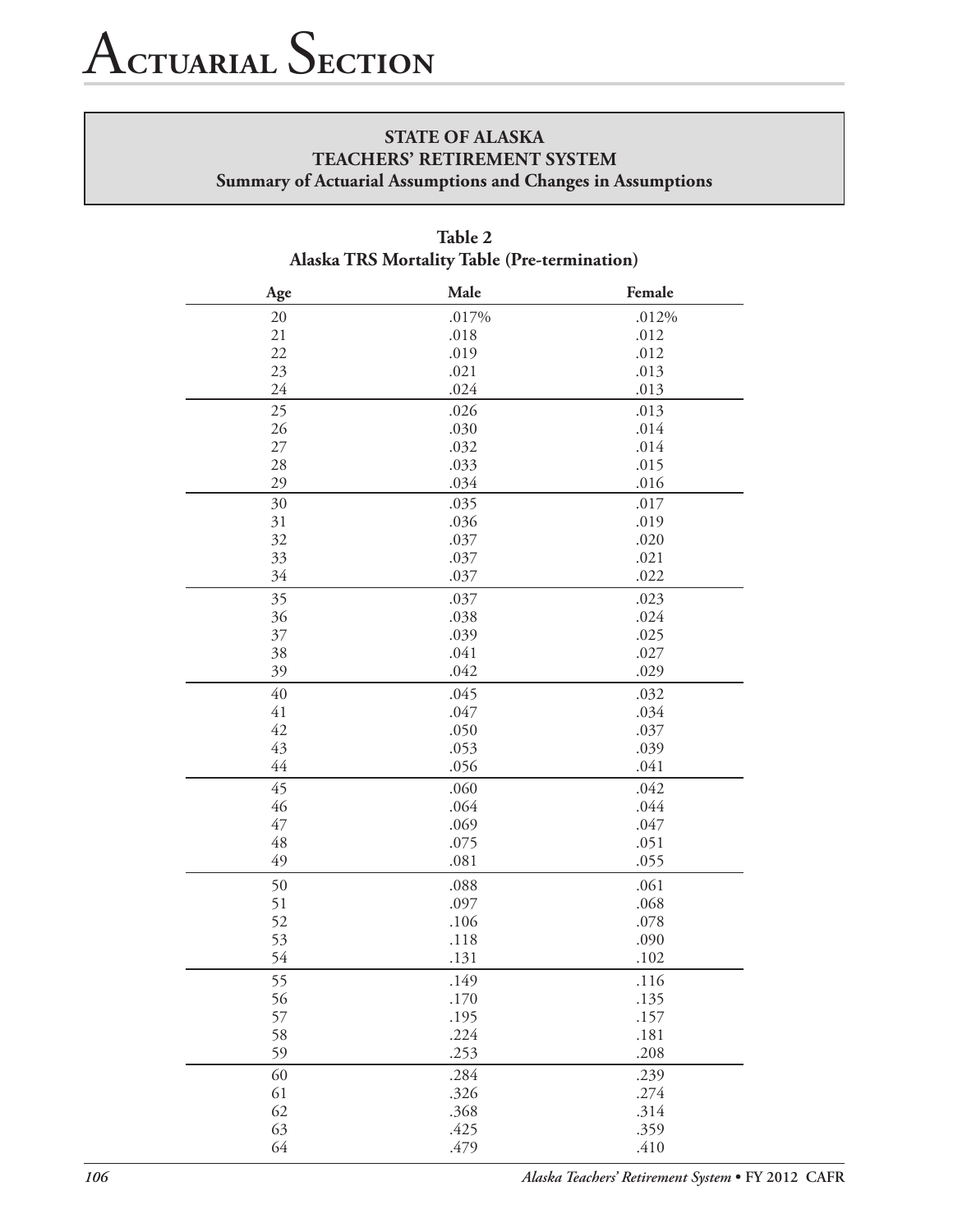| Age | Male  | Female |
|-----|-------|--------|
| 50  | .142% | .085%  |
| 51  | .153  | .092   |
| 52  | .166  | .100   |
| 53  | .181  | .111   |
| 54  | .196  | .124   |
| 55  | .215  | .143   |
| 56  | .235  | .163   |
| 57  | .263  | .185   |
| 58  | .291  | .212   |
| 59  | .331  | .246   |
| 60  | .377  | .285   |
| 61  | .433  | .328   |
| 62  | .499  | .378   |
| 63  | .561  | .434   |
| 64  | .631  | .498   |
| 65  | .725  | .570   |
| 66  | .819  | .653   |
| 67  | .944  | .745   |
| 68  | 1.064 | .844   |
| 69  | 1.196 | .948   |
| 70  | 1.362 | 1.052  |
| 71  | 1.512 | 1.150  |
| 72  | 1.634 | 1.242  |
| 73  | 1.787 | 1.342  |
| 74  | 1.915 | 1.434  |
| 75  | 2.094 | 1.583  |
| 76  | 2.298 | 1.726  |
| 77  | 2.518 | 1.918  |
| 78  | 2.748 | 2.094  |
| 79  | 3.061 | 2.338  |
| 80  | 3.361 | 2.669  |
| 81  | 3.788 | 2.985  |
| 82  | 4.292 | 3.327  |
| 83  | 4.868 | 3.707  |
| 84  | 5.510 | 4.136  |
| 85  | 6.214 | 4.625  |

# **Table 3 Alaska TRS Mortality Table (Post-termination)**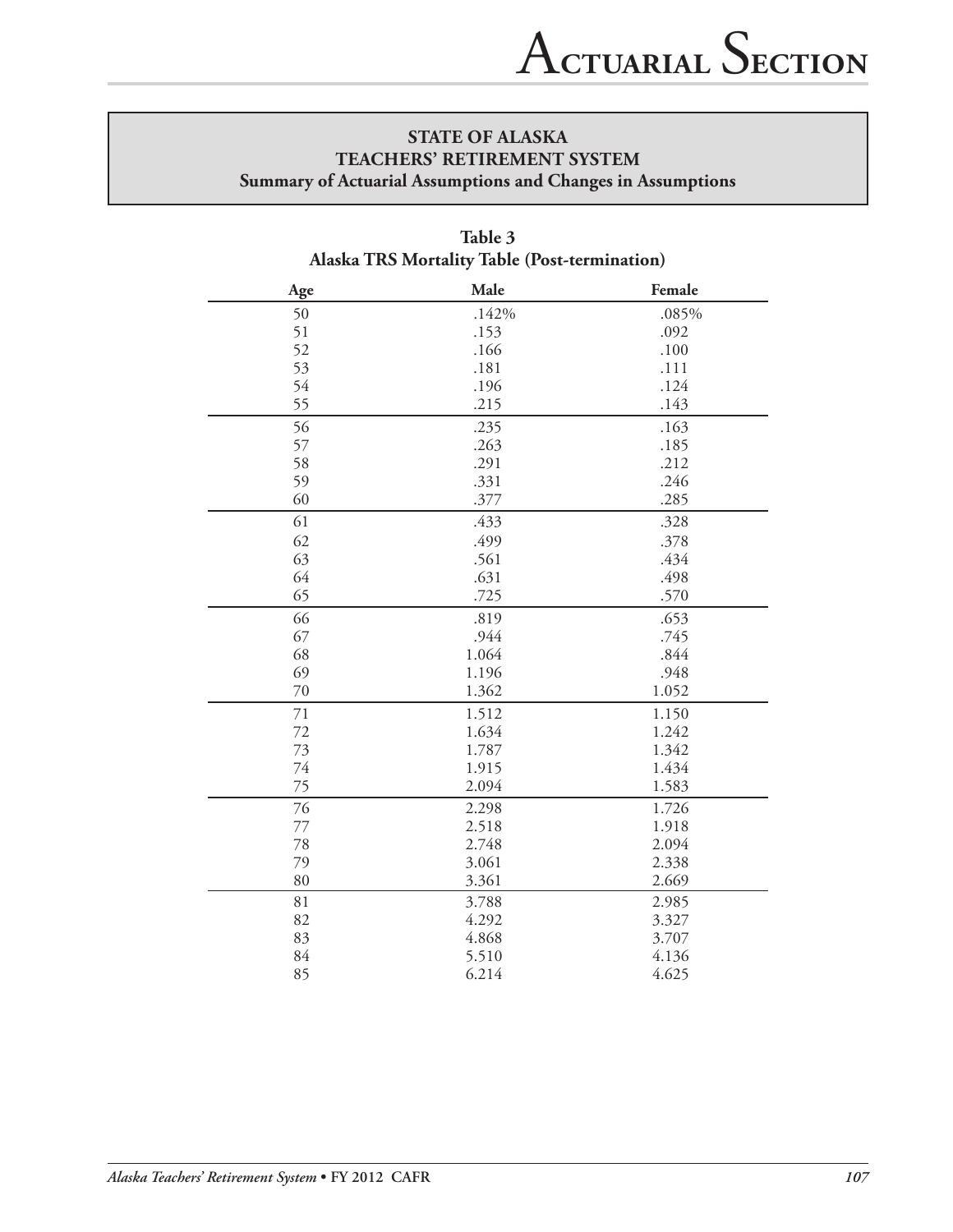# **Table 4 Alaska TRS Turnover Assumptions**

**Select Rates of Turnover During the First 8 Years of Employment:**

| Year of Employment | <b>Unisex Rate</b> |
|--------------------|--------------------|
| 1                  | 17.00%             |
| $\mathfrak{D}$     | 17.00              |
| 3                  | 14.00              |
| 4                  | 12.00              |
| 5                  | 10.00              |
| 6                  | 9.00               |
|                    | 7.50               |
| 8                  | 6.00               |

# **Ultimate Rates of Turnover After the First 8 Years of Employment**

| Age    | Male    | Female  | Age   | Male    | Female  |
|--------|---------|---------|-------|---------|---------|
| 15     | 4.4584% | 4.3747% | 40    | 4.3189% | 4.2658% |
| 16     | 4.4528  | 4.3714  | 41    | 4.3065  | 4.2559  |
| 17     | 4.4483  | 4.3692  | 42    | 4.2908  | 4.2460  |
| 18     | 4.4438  | 4.3681  | 43    | 4.2762  | 4.2372  |
| 19     | 4.4415  | 4.3670  | 44    | 4.2570  | 4.2262  |
| 20     | 4.4067  | 4.3351  | 45    | 4.2357  | 4.2130  |
| 21     | 4.4044  | 4.3351  | 46    | 4.2132  | 4.2009  |
| 22     | 4.3999  | 4.3340  | 47    | 4.1850  | 4.1844  |
| 23     | 4.3965  | 4.3340  | 48    | 4.1524  | 4.1657  |
| 24     | 4.3909  | 4.3329  | 49    | 4.1187  | 4.1470  |
| 25     | 4.3864  | 4.3329  | 50    | 4.0804  | 4.1250  |
| 26     | 4.3819  | 4.3318  | 51    | 4.0354  | 4.0997  |
| $27\,$ | 4.3774  | 4.3307  | 52    | 3.9825  | 4.0700  |
| $28\,$ | 4.3729  | 4.3274  | 53    | 3.9240  | 4.0348  |
| 29     | 4.3684  | 4.3241  | 54    | 3.8588  | 3.9974  |
| 30     | 4.3650  | 4.3208  | 55    | 3.7845  | 3.9523  |
| 31     | 4.3628  | 4.3186  | 56    | 3.6945  | 3.8940  |
| 32     | 4.3594  | 4.3142  | 57    | 3.5843  | 3.8192  |
| 33     | 4.3572  | 4.3109  | 58    | 3.4639  | 3.7345  |
| 34     | 4.3560  | 4.3065  | 59    | 3.3188  | 3.6267  |
| 35     | 4.3538  | 4.3021  | 60    | 3.1557  | 3.5046  |
| 36     | 4.3504  | 4.2955  | 61    | 2.9745  | 3.3682  |
| 37     | 4.3459  | 4.2900  | 62    | 2.7642  | 3.2131  |
| 38     | 4.3380  | 4.2823  | 63    | 2.5245  | 3.0360  |
| 39     | 4.3290  | 4.2746  | 64    | 2.2647  | 2.8435  |
|        |         |         | $65+$ | 4.5000  | 4.4000  |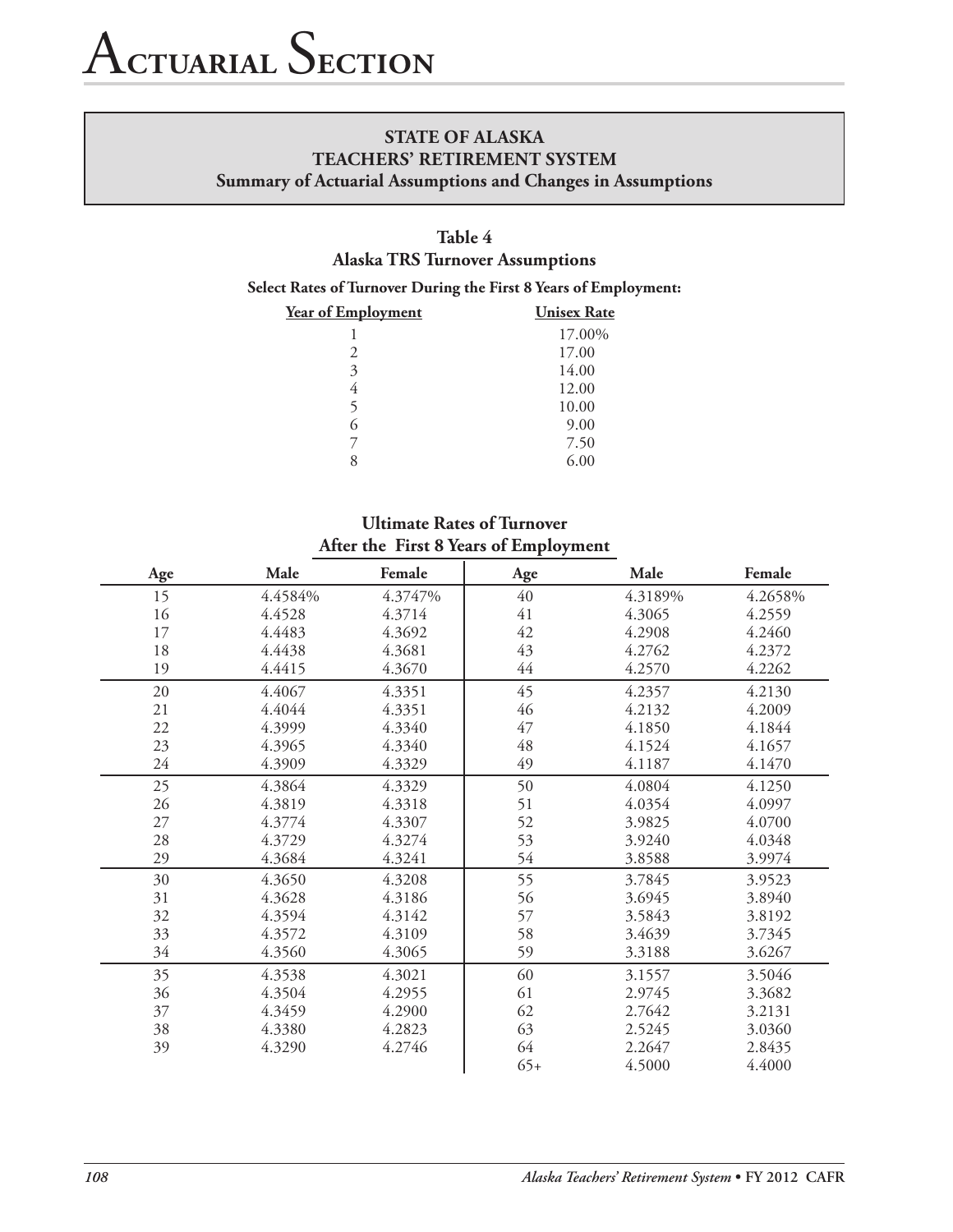| Age | Male   | Female |
|-----|--------|--------|
| 20  | .0224% | .0202% |
| 21  | .0224  | .0202  |
| 22  | .0232  | .0209  |
| 23  | .0232  | .0209  |
| 24  | .0240  | .0216  |
| 25  | .0240  | .0216  |
| 26  | .0240  | .0216  |
| 27  | .0248  | .0223  |
| 28  | .0256  | .0230  |
| 29  | .0264  | .0238  |
| 30  | .0272  | .0245  |
| 31  | .0272  | .0245  |
| 32  | .0280  | .0252  |
| 33  | .0288  | .0259  |
| 34  | .0296  | .0266  |
| 35  | .0304  | .0274  |
| 36  | .0320  | .0288  |
| 37  | .0328  | .0295  |
| 38  | .0344  | .0310  |
| 39  | .0352  | .0317  |
| 40  | .0368  | .0331  |
| 41  | .0384  | .0346  |
| 42  | .0408  | .0367  |
| 43  | .0432  | .0389  |
| 44  | .0472  | .0425  |
| 45  | .0520  | .0468  |
| 46  | .0560  | .0504  |
| 47  | .0608  | .0547  |
| 48  | .0664  | .0598  |
| 49  | .0712  | .0641  |
| 50  | .0768  | .0691  |
| 51  | .0832  | .0749  |
| 52  | .0912  | .0821  |
| 53  | .1016  | .0914  |
| 54  | .1136  | .1022  |
| 55  | .1280  | .1152  |
| 56  | .1472  | .1325  |
| 57  | .1712  | .1541  |
| 58  | .1952  | .1757  |
| 59  | .2304  | .2074  |
| 60  | .2696  | .2426  |
| 61  | .3120  | .2808  |
| 62  | .3616  | .3254  |
| 63  | .4176  | .3758  |
| 64  | .4768  | .4291  |

# **Table 5 Alaska TRS Disability Table**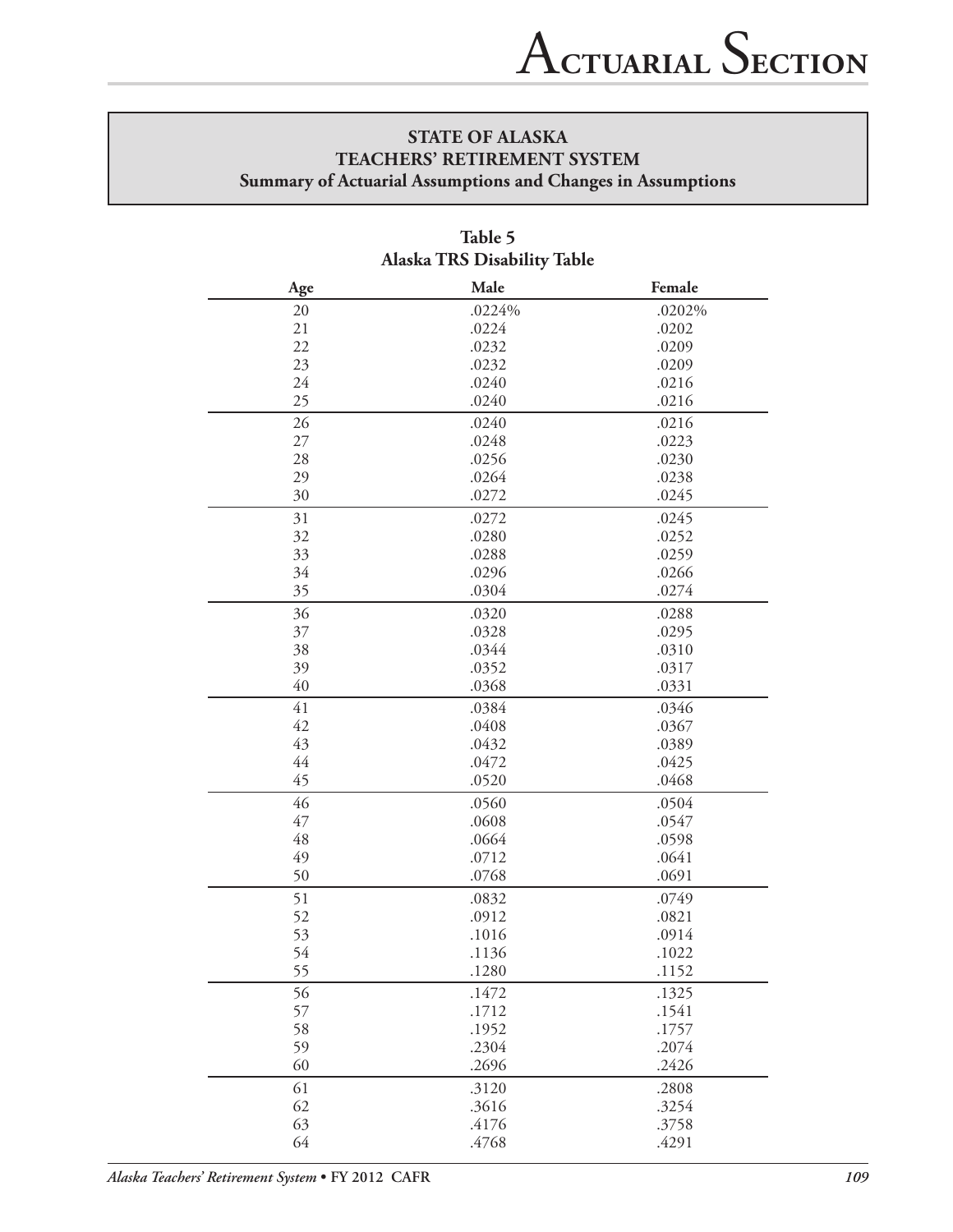|                          |                             | <b>Retirement Rate</b> |        |  |  |  |
|--------------------------|-----------------------------|------------------------|--------|--|--|--|
| <b>Age at Retirement</b> | Reduced<br><b>Unreduced</b> |                        |        |  |  |  |
|                          | <b>Unisex Rates</b>         | Male                   | Female |  |  |  |
| < 50                     | $\rm N/A$                   | 10.00%                 | 10.00% |  |  |  |
| 50                       | 8.00%                       | 13.00                  | 13.00  |  |  |  |
| 51                       | 8.00                        | 12.00                  | 12.00  |  |  |  |
| 52                       | 8.00                        | 12.00                  | 12.00  |  |  |  |
| 53                       | 6.00                        | 13.00                  | 13.00  |  |  |  |
| 54                       | 12.00                       | 16.00                  | 16.00  |  |  |  |
| 55                       | 8.00                        | 18.00                  | 20.00  |  |  |  |
| 56                       | 8.00                        | 17.00                  | 15.00  |  |  |  |
| 57                       | 8.00                        | 13.00                  | 17.50  |  |  |  |
| 58                       | 8.00                        | 17.50                  | 18.00  |  |  |  |
| 59                       | 12.00                       | 15.00                  | 17.50  |  |  |  |
| 60                       | N/A                         | 17.50                  | 20.00  |  |  |  |
| 61                       | N/A                         | 17.50                  | 20.00  |  |  |  |
| 62                       | N/A                         | 11.00                  | 25.00  |  |  |  |
| 63                       | N/A                         | 20.00                  | 25.00  |  |  |  |
| 64                       | N/A                         | 25.00                  | 20.00  |  |  |  |
| 65                       | N/A                         | 30.00                  | 20.00  |  |  |  |
| 66                       | N/A                         | 25.00                  | 20.00  |  |  |  |
| 67                       | N/A                         | 25.00                  | 20.00  |  |  |  |
| 68                       | N/A                         | 25.00                  | 20.00  |  |  |  |
| 69                       | N/A                         | 25.00                  | 20.00  |  |  |  |
| 70-84                    | $\rm N/A$                   | 50.00                  | 50.00  |  |  |  |
| 85                       |                             | 100.00                 | 100.00 |  |  |  |

# **Table 6 Alaska TRS Retirement Table**

# **Changes in Actuarial Assumptions Since the Prior Valuation**

There have been no changes in assumptions since the prior valuation, except for the assumption regarding Medicare Part B only participation for pre-65 retirees and active members. We now determine the Part B only status based on number of quarters worked since date of hire or re-hire where applicable.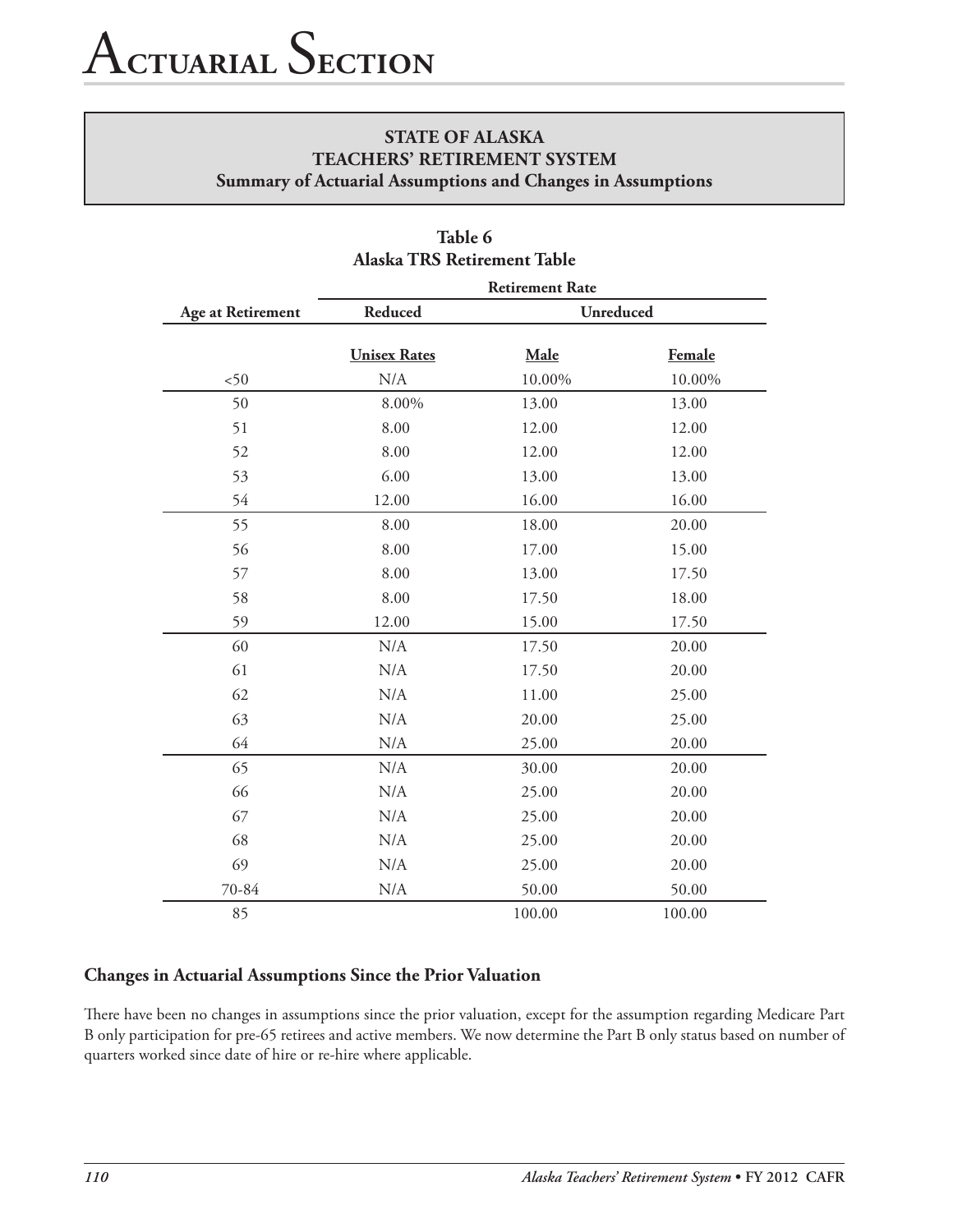| <b>Teachers' Retirement System</b><br><b>Funding Excess/(Unfunded Liability)</b><br>(In thousands) |                              |                |                                                                |                     |  |  |  |  |  |
|----------------------------------------------------------------------------------------------------|------------------------------|----------------|----------------------------------------------------------------|---------------------|--|--|--|--|--|
| Actuarial<br><b>Valuation Year</b><br><b>Ended June 30</b>                                         | Postemployment<br>Healthcare | <b>Pension</b> | <b>Total</b><br><b>Funding Excess/</b><br>(Unfunded Liability) | <b>Funded Ratio</b> |  |  |  |  |  |
| 2002                                                                                               | \$<br>(462,093)              | \$(1,260,513)  | \$(1,722,606)                                                  | 68.2%               |  |  |  |  |  |
| 2003                                                                                               | (587, 139)                   | (1, 496, 185)  | (2,083,324)                                                    | 64.3                |  |  |  |  |  |
| 2004                                                                                               | (709, 527)                   | (1,568,703)    | (2,278,230)                                                    | 62.8                |  |  |  |  |  |
| 2005                                                                                               | (845, 674)                   | (1,693,934)    | (2,539,608)                                                    | 60.9                |  |  |  |  |  |
| 2006                                                                                               | (1,012,540)                  | (2,075,617)    | (3,088,157)                                                    | 57.3                |  |  |  |  |  |
| 2007                                                                                               | (1,163,423)                  | (1,601,581)    | (2,765,004)                                                    | 61.5                |  |  |  |  |  |
| 2008                                                                                               | (1,120,634)                  | (1,561,568)    | (2,682,202)                                                    | 64.8                |  |  |  |  |  |
| 2009                                                                                               | (1,026,288)                  | (2,348,268)    | (3,374,556)                                                    | 57.0                |  |  |  |  |  |
| 2010                                                                                               | (1,361,547)                  | (2,747,113)    | (4,108,660)                                                    | 53.6                |  |  |  |  |  |
| 2011                                                                                               | (1,340,703)                  | (2,850,155)    | (4,190,858)                                                    | 54.1                |  |  |  |  |  |

# **10-YEAR TREND OF UNFUNDED LIABILITY (In thousands)**

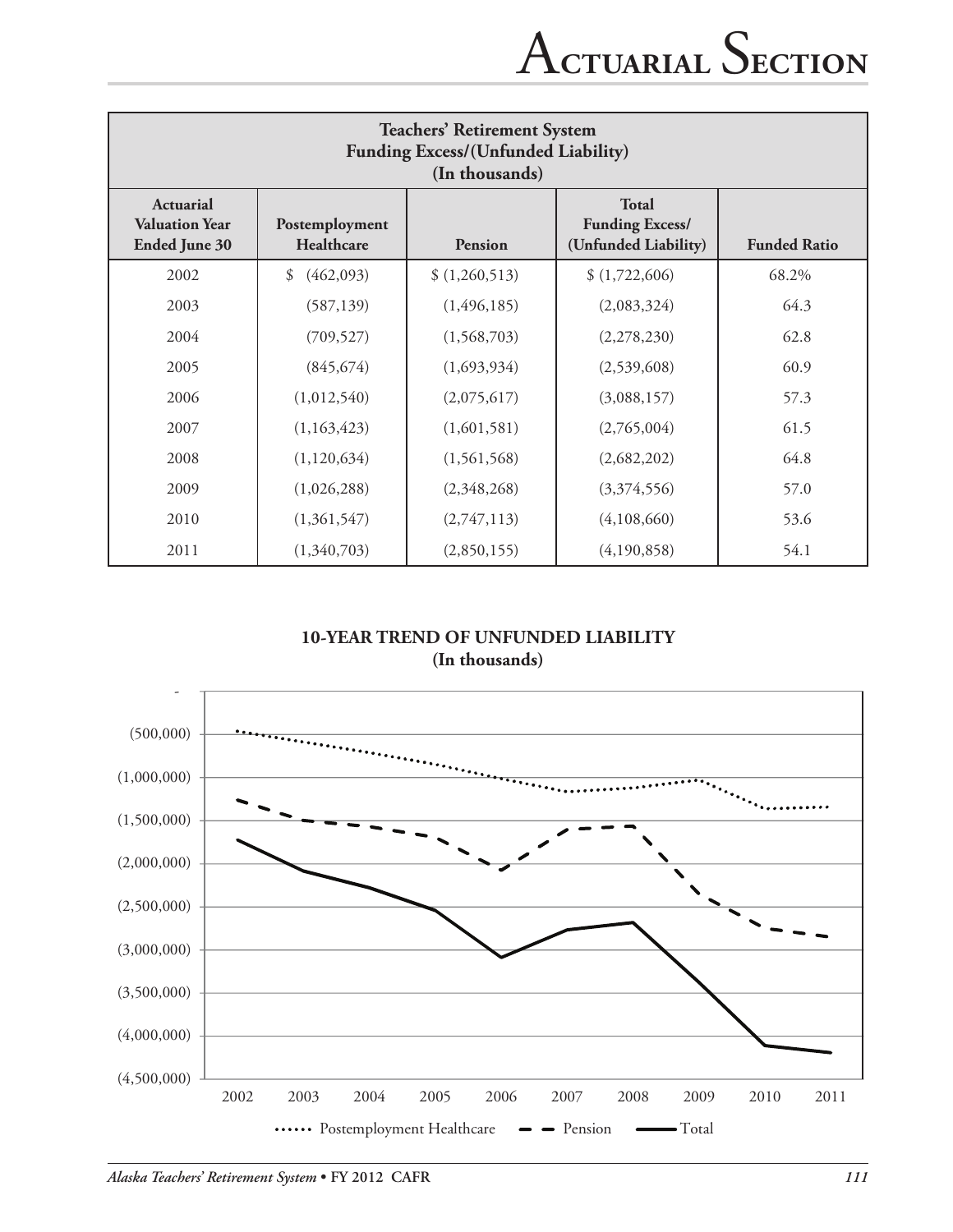# A**ctuarial** S**ection**

| <b>Teachers' Retirement System</b><br><b>Employer Contribution Rates</b> |                                                                   |                                    |                        |                                    |                    |  |  |  |  |
|--------------------------------------------------------------------------|-------------------------------------------------------------------|------------------------------------|------------------------|------------------------------------|--------------------|--|--|--|--|
|                                                                          |                                                                   | <b>Actuarially Determined</b>      |                        |                                    |                    |  |  |  |  |
| <b>Year Ended</b><br>June 30                                             | <b>Actuarial</b><br><b>Valuation Year</b><br><b>Ended June 30</b> | <b>Normal</b><br>Cost <sup>1</sup> | Past<br><b>Service</b> | <b>Total</b><br>Annual<br>Required | Adopted            |  |  |  |  |
| 2005                                                                     | 2002                                                              | 14.76%                             | 20.81%                 | 35.57%                             | 16.00%             |  |  |  |  |
| 2006                                                                     | 2003                                                              | 14.28                              | 24.57                  | 38.85                              | 21.00              |  |  |  |  |
| 2007                                                                     | 2004                                                              | 13.76                              | 28.02                  | 41.78                              | 26.00              |  |  |  |  |
| 2008                                                                     | 2005                                                              | 12.56                              | 29.70                  | 42.26                              | 54.03 <sup>2</sup> |  |  |  |  |
| 2009                                                                     | 2006                                                              | 9.37                               | 34.80                  | 44.17                              | 44.17              |  |  |  |  |
| 2010                                                                     | 2007                                                              | 7.59                               | 31.94                  | 39.53                              | 39.53              |  |  |  |  |
| 2011                                                                     | 2008                                                              | 7.56                               | 31.00                  | 38.56                              | 38.56              |  |  |  |  |
| 2012                                                                     | 2009                                                              | 6.57                               | 36.04                  | 42.61                              | 45.55              |  |  |  |  |
| 2013                                                                     | 2010                                                              | 7.47                               | 42.09                  | 49.56                              | 52.67              |  |  |  |  |
| 2014                                                                     | 2011                                                              | 6.59                               | 43.51                  | 50.10                              | 53.62              |  |  |  |  |

<sup>1</sup> Also referred to as the consolidated rate.

<sup>2</sup>The ARMB recognized the fact that the Plan becomes a closed Plan on July 1, 2006, and set a rate reflecting no payroll growth.

Valuations are used to set contribution rates in future years.



# **10-YEAR COMPARISON OF EMPLOYER CONTRIBUTION RATES**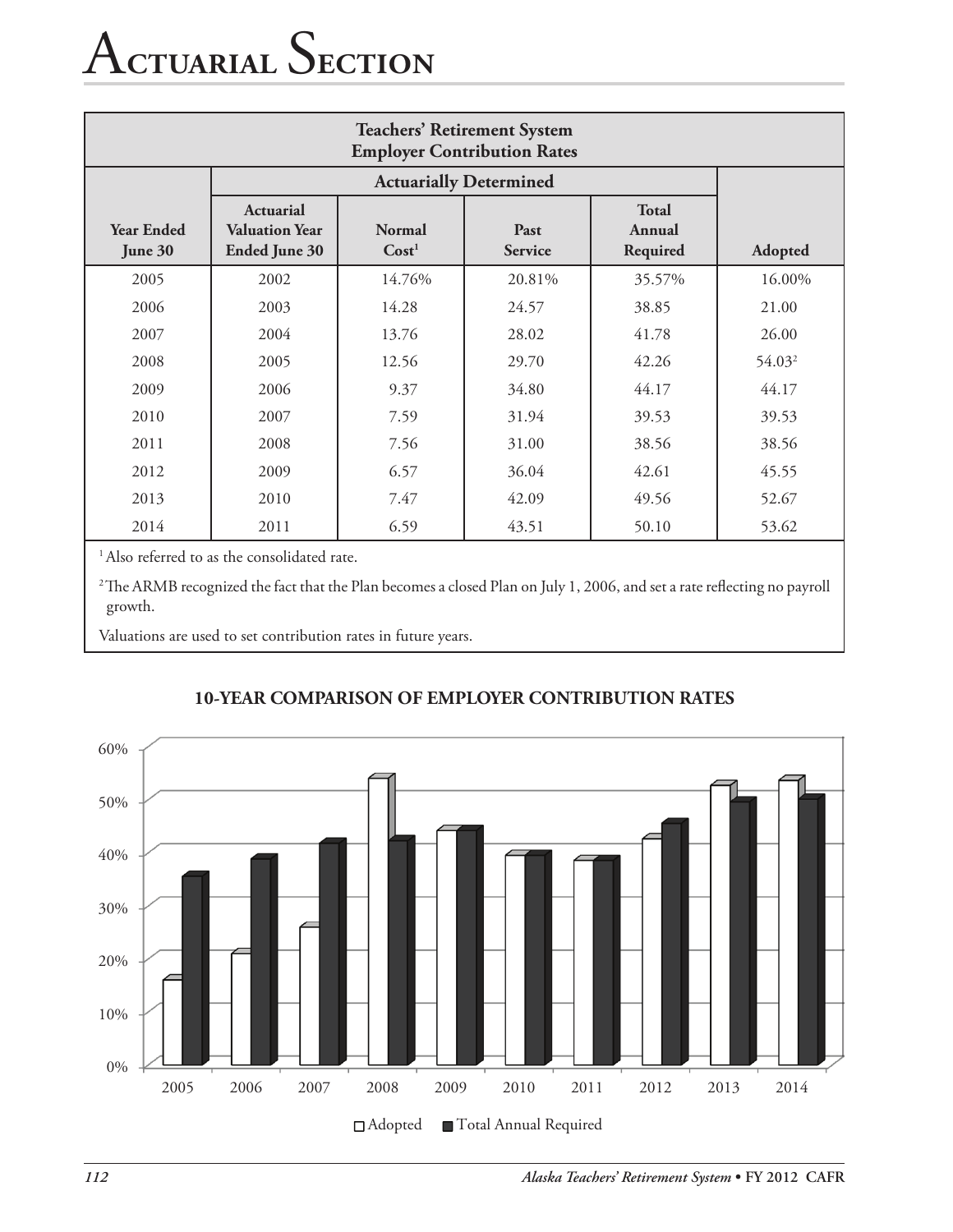| <b>Teachers' Retirement System</b><br><b>Schedule of Active Member Valuation Data</b> |               |                                          |                                   |                                                                      |                                                |  |  |  |  |
|---------------------------------------------------------------------------------------|---------------|------------------------------------------|-----------------------------------|----------------------------------------------------------------------|------------------------------------------------|--|--|--|--|
| <b>Valuation</b><br>Date                                                              | <b>Number</b> | <b>Annual Earnings</b><br>(In thousands) | <b>Annual Average</b><br>Earnings | <b>Percent Increase/</b><br>(Decrease) In<br><b>Average Earnings</b> | Number of<br>Participating<br><b>Employers</b> |  |  |  |  |
| June 30, 2011                                                                         | 7,303         | \$545,155                                | \$74,648                          | 3.5%                                                                 | 58                                             |  |  |  |  |
| June 30, 2010                                                                         | 7,832         | 564,887                                  | 72,125                            | 6.5                                                                  | 58                                             |  |  |  |  |
| June 30, 2009                                                                         | 8,226         | 557,026                                  | 67,715                            | 5.2                                                                  | 58                                             |  |  |  |  |
| June 30, 2008                                                                         | 8,531         | 549,148                                  | 64,371                            | 5.8                                                                  | 58                                             |  |  |  |  |
| June 30, 2007                                                                         | 9,107         | 554,245                                  | 60,859                            | 2.9                                                                  | 58                                             |  |  |  |  |
| June 30, 2006                                                                         | 9,710         | 574,409                                  | 59,156                            | 6.6                                                                  | 58                                             |  |  |  |  |
| June 30, 2005                                                                         | 9,656         | 535,837                                  | 55,493                            | 2.9                                                                  | 58                                             |  |  |  |  |
| June 30, 2004                                                                         | 9,688         | 522,421                                  | 53,925                            | 0.0                                                                  | 58                                             |  |  |  |  |
| June 30, 2003                                                                         | 9,873         | 532,630                                  | 53,948                            | 2.7                                                                  | 57                                             |  |  |  |  |
| June 30, 2002                                                                         | 9,690         | 509,437                                  | 52,535                            | 3.9                                                                  | 57                                             |  |  |  |  |

| <b>Teachers' Retirement System</b><br>Schedule of Pension Benefit Recipients Added to and Removed from Rolls |        |                                  |                       |                                         |        |                                        |                                                       |                                                   |  |
|--------------------------------------------------------------------------------------------------------------|--------|----------------------------------|-----------------------|-----------------------------------------|--------|----------------------------------------|-------------------------------------------------------|---------------------------------------------------|--|
|                                                                                                              |        | Added<br>to Rolls                | Removed<br>from Rolls |                                         |        | Rolls-<br><b>End of Year</b>           | Percent                                               |                                                   |  |
| <b>Year Ended</b>                                                                                            | $No.*$ | Annual<br>Pension<br>Allowances* | $No.*$                | Annual<br>Pension<br>Allowances*        | No.    | Annual<br>Pension<br><b>Allowances</b> | Increase In<br>Annual<br>Pension<br><b>Allowances</b> | Average<br>Annual<br>Pension<br><b>Allowances</b> |  |
| June 30, 2011                                                                                                | 564    | \$19,546,369                     | 146                   | $\boldsymbol{\mathcal{S}}$<br>1,464,766 | 11,016 | \$360,702,611                          | 5.28%                                                 | \$32,744                                          |  |
| June 30, 2010                                                                                                | 533    | 16,980,817                       | 190                   | 5,495,399                               | 10,598 | 342,621,008                            | 3.47                                                  | 32,329                                            |  |
| June 30, 2009                                                                                                | 368    | 9,788,639                        | 139                   | (2,857,118)                             | 10,255 | 331,135,590                            | 3.97                                                  | 32,290                                            |  |
| June 30, 2008                                                                                                | 481    | 14,265,236                       | 133                   | 806,945                                 | 10,026 | 318,489,833                            | 4.41                                                  | 31,766                                            |  |
| June 30, 2007                                                                                                | 432    | 12,388,703                       | 140                   | (14, 114, 559)                          | 9,678  | 305,031,542                            | 9.52                                                  | 31,518                                            |  |
| June 30, 2006                                                                                                | 487    | 12,731,292                       | 121                   | (50, 838)                               | 9,386  | 278,528,280                            | 4.81                                                  | 29,675                                            |  |
| June 30, 2005                                                                                                | 446    | 11,243,448                       | 121                   | 13,053,612                              | 9,020  | 265,746,150                            | (0.68)                                                | 29,462                                            |  |
| June 30, 2004                                                                                                | 491    | 17,867,366                       | 96                    | 5,503,666                               | 8,707  | 267,556,314                            | 4.84                                                  | 30,729                                            |  |
| June 30, 2003                                                                                                | 599    | 21,475,421                       | 91                    | 3,377,352                               | 8,312  | 255,192,614                            | 7.63                                                  | 30,702                                            |  |
| June 30, 2002                                                                                                | 589    | 24,789,896                       | 118                   | 4,966,397                               | 7,804  | 237,094,545                            | 9.12                                                  | 30,381                                            |  |

\*Numbers are estimated, and include other internal transfers.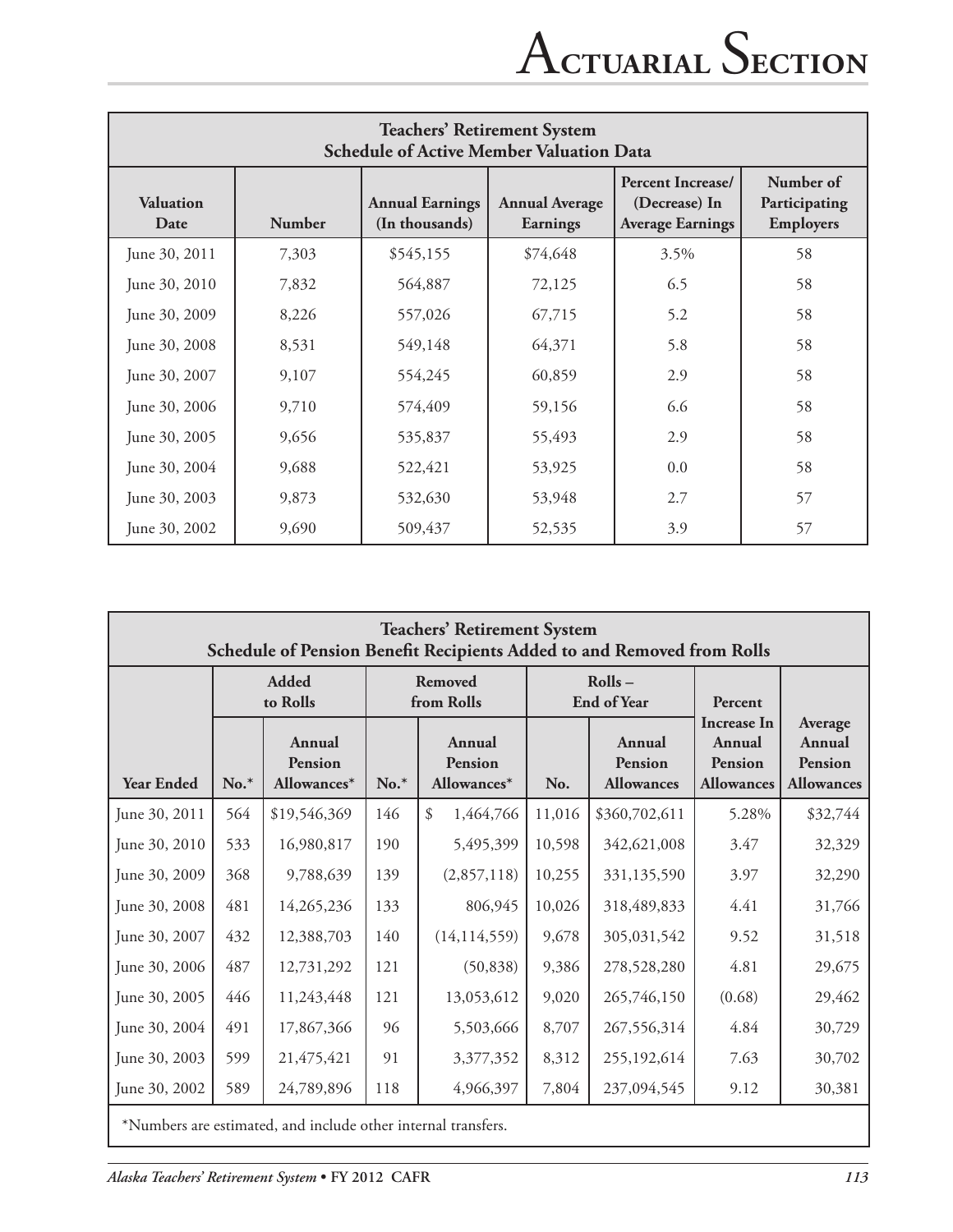# A**ctuarial** S**ection**

| <b>Teachers' Retirement System</b><br><b>Pension Solvency Test</b><br>(In thousands) |                                          |                                                           |                                                                       |                                                     |        |                                                                    |       |  |  |
|--------------------------------------------------------------------------------------|------------------------------------------|-----------------------------------------------------------|-----------------------------------------------------------------------|-----------------------------------------------------|--------|--------------------------------------------------------------------|-------|--|--|
|                                                                                      |                                          | <b>Pension</b><br><b>Aggregate Accrued Liability For:</b> |                                                                       |                                                     |        | <b>Portion of Accrued Liabilities</b><br><b>Covered by Assets:</b> |       |  |  |
| <b>Valuation</b><br>Date                                                             | (1)<br>Active<br>Member<br>Contributions | (2)<br><b>Inactive</b><br><b>Members</b>                  | (3)<br>Active<br><b>Members</b><br>(Employer-<br>Financed<br>Portion) | <b>Pension</b><br><b>Valuation</b><br><b>Assets</b> | (1)    | (2)                                                                | (3)   |  |  |
| June 30, 2011                                                                        | \$717,819                                | \$4,352,035                                               | \$1,126,250                                                           | \$3,345,949                                         | 100.0% | 60.4%                                                              | $-$ % |  |  |
| June $30, 20101$                                                                     | 716,675                                  | 4,153,119                                                 | 1,137,187                                                             | 3,259,868                                           | 100.0  | 61.2                                                               |       |  |  |
| June 30, 2009                                                                        | 692,105                                  | 3,815,020                                                 | 956,862                                                               | 3,115,719                                           | 100.0  | 63.5                                                               |       |  |  |
| June 30, 2008                                                                        | 654,662                                  | 3,700,812                                                 | 876,180                                                               | 3,670,086                                           | 100.0  | 81.5                                                               |       |  |  |
| June 30, 2007                                                                        | 638,420                                  | 3,567,894                                                 | 837,134                                                               | 3,441,867                                           | 100.0  | 78.6                                                               |       |  |  |
| June 30, 2006 <sup>12</sup>                                                          | 615,207                                  | 3,432,703                                                 | 811,426                                                               | 3,296,934                                           | 100.0  | 78.1                                                               |       |  |  |
| June 30, 2005                                                                        | 589,169                                  | 3,200,339                                                 | 545,077                                                               | 3,184,976 <sup>3</sup>                              | 100.0  | 81.1                                                               |       |  |  |

<sup>1</sup> Change in Assumptions

2 Change in Methods

 $3$  The pension and postemployment healthcare valuation assets were allocated using a ratio of fair value of assets as of June 30, 2005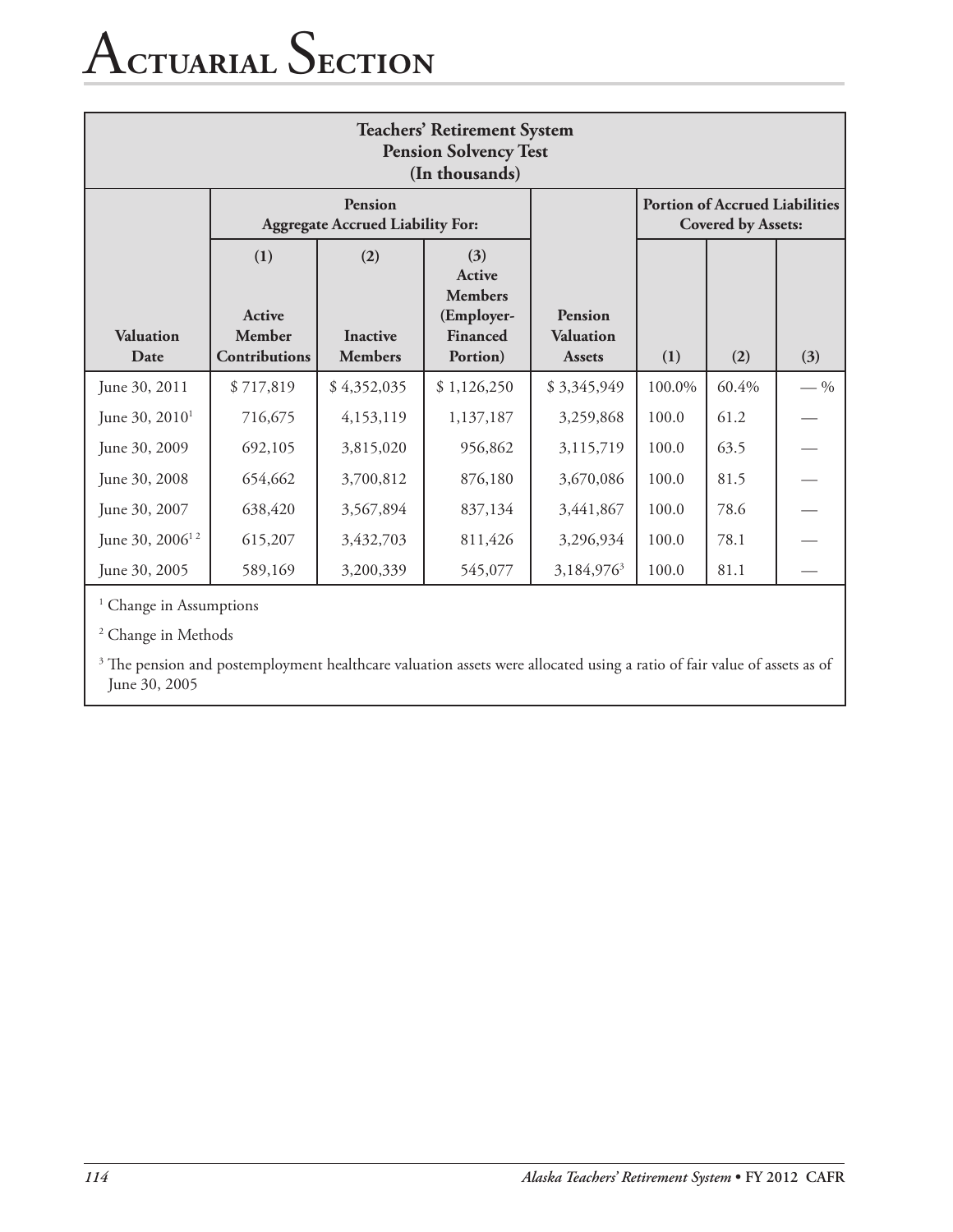| <b>Teachers' Retirement System</b><br><b>Postemployment Healthcare Solvency Test</b><br>(In thousands) |                                                 |                                                                             |                                                                       |                                                                        |        |                                                                       |       |  |  |
|--------------------------------------------------------------------------------------------------------|-------------------------------------------------|-----------------------------------------------------------------------------|-----------------------------------------------------------------------|------------------------------------------------------------------------|--------|-----------------------------------------------------------------------|-------|--|--|
|                                                                                                        |                                                 | <b>Postemployment Healthcare</b><br><b>Aggregate Accrued Liability For:</b> |                                                                       |                                                                        |        | <b>Portion of Accrued</b><br>Liabilities<br><b>Covered by Assets:</b> |       |  |  |
| <b>Valuation</b><br>Date                                                                               | (1)<br><b>Active</b><br>Member<br>Contributions | (2)<br><b>Inactive</b><br><b>Members</b>                                    | (3)<br>Active<br><b>Members</b><br>(Employer-<br>Financed<br>Portion) | Post-<br>Employment<br>Healthcare<br><b>Valuation</b><br><b>Assets</b> | (1)    | (2)                                                                   | (3)   |  |  |
| June 30, 2011                                                                                          | $\frac{\text{I}}{\text{I}}$                     | \$1,879,564                                                                 | \$1,053,127                                                           | \$1,591,988                                                            | 100.0% | 84.7%                                                                 | $-$ % |  |  |
| June 30, 2010 <sup>1</sup>                                                                             |                                                 | 1,755,961                                                                   | 1,084,846                                                             | 1,479,260                                                              | 100.0  | 84.2                                                                  |       |  |  |
| June 30, 2009                                                                                          |                                                 | 1,477,788                                                                   | 905,739                                                               | 1,357,239                                                              | 100.0  | 91.8                                                                  |       |  |  |
| June 30, 2008 <sup>1</sup>                                                                             |                                                 | 1,480,864                                                                   | 906,660                                                               | 1,266,890                                                              | 100.0  | 85.6                                                                  |       |  |  |
| June 30, 2007                                                                                          |                                                 | 1,344,131                                                                   | 801,824                                                               | 982,532                                                                | 100.0  | 73.1                                                                  |       |  |  |
| June 30, $2006^{12}$                                                                                   |                                                 | 1,493,219                                                                   | 877,296                                                               | 844,766                                                                | 100.0  | 56.6                                                                  |       |  |  |
| June 30, 2005                                                                                          |                                                 | 1,493,837                                                                   | 670,134                                                               | $773,9633^3$                                                           | 100.0  | 51.8                                                                  |       |  |  |

Healthcare liabilities are calculated using the funding assumptions (i.e., funding investment return and net of Medicare Part D subsidy).

<sup>1</sup> Change in Assumptions

2 Change in Methods

 $3$  The pension and postemployment healthcare valuation assets were allocated using a ratio of fair value of assets as of June 30, 2005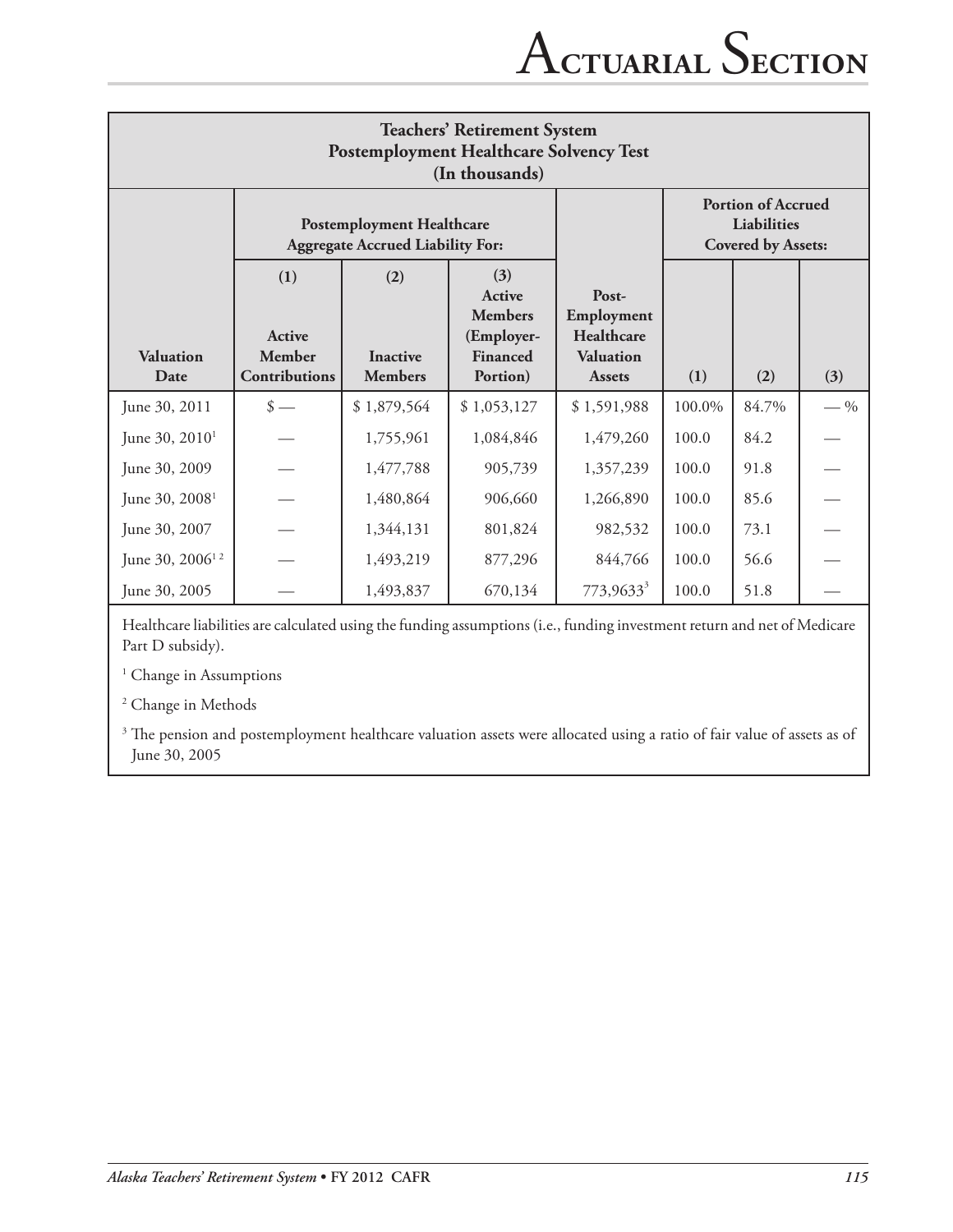# A**ctuarial** S**ection**

| <b>Teachers' Retirement System</b><br><b>Analysis of Financial Experience</b>                                                                                                                                          |            |        |             |             |             |  |  |
|------------------------------------------------------------------------------------------------------------------------------------------------------------------------------------------------------------------------|------------|--------|-------------|-------------|-------------|--|--|
| Change in Employer/State Contribution Rate Due to (Gains) and Losses<br>in Accrued Liabilities During the Last Five Fiscal Years Resulting From Differences<br><b>Between Assumed Experience and Actual Experience</b> |            |        |             |             |             |  |  |
| <b>Change in Employer/State</b><br><b>Contribution Rate During Fiscal Year</b><br>Type of                                                                                                                              |            |        |             |             |             |  |  |
| (Gain) or Loss                                                                                                                                                                                                         | 2011       | 2010   | 2009        | 2008        | 2007        |  |  |
| Health Experience                                                                                                                                                                                                      | $(0.72)\%$ | 0.19%  | $(2.67)\%$  | $(1.22)\%$  | $(3.90)\%$  |  |  |
| Salary Experience                                                                                                                                                                                                      | (0.03)     | 0.59   | 0.29        | 0.43        | (0.27)      |  |  |
| <b>Investment Experience</b>                                                                                                                                                                                           | (0.46)     | 0.05   | 7.23        | (0.85)      | (1.37)      |  |  |
| Demographic Experience                                                                                                                                                                                                 | (0.03)     | (0.75) | (0.54)      | (0.33)      | 1.63        |  |  |
| Contribution Shortfall                                                                                                                                                                                                 | 0.86       | 0.01   | (0.26)      | (0.98)      | 1.31        |  |  |
| (Gain) or Loss During Year From Experience                                                                                                                                                                             | 0.54       | 0.09   | 4.05        | (2.95)      | (2.60)      |  |  |
| Non-recurring changes                                                                                                                                                                                                  |            |        |             |             |             |  |  |
| <b>Asset Valuation Method</b>                                                                                                                                                                                          |            |        |             |             |             |  |  |
| Past Service Amortization Change                                                                                                                                                                                       |            |        |             |             |             |  |  |
| Assumption and Method Changes                                                                                                                                                                                          |            | 6.86   |             | 1.98        | $(2.04)^*$  |  |  |
| System Benefit Changes                                                                                                                                                                                                 |            |        |             |             |             |  |  |
| Composite (Gain) or Loss During Year                                                                                                                                                                                   | 0.54       | 6.95   | 4.05        | (0.97)      | (4.64)      |  |  |
| Beginning Total Employer/State Contribution Rate                                                                                                                                                                       | 49.56      | 42.61  | 38.56       | 39.53       | 44.17       |  |  |
| Ending Total Employer/State Contribution Rate                                                                                                                                                                          | 50.10      | 49.56  | 42.61       | 38.56       | 39.53       |  |  |
| Board Adopted Contribution Rate                                                                                                                                                                                        | 53.62%     | 52.67% | 45.55%      | 38.56%      | 39.53%      |  |  |
| Fiscal Year Above Rate is Applied                                                                                                                                                                                      | FY14       | FY13   | <b>FY12</b> | <b>FY11</b> | <b>FY10</b> |  |  |
| *Includes change in rate by using total payroll.                                                                                                                                                                       |            |        |             |             |             |  |  |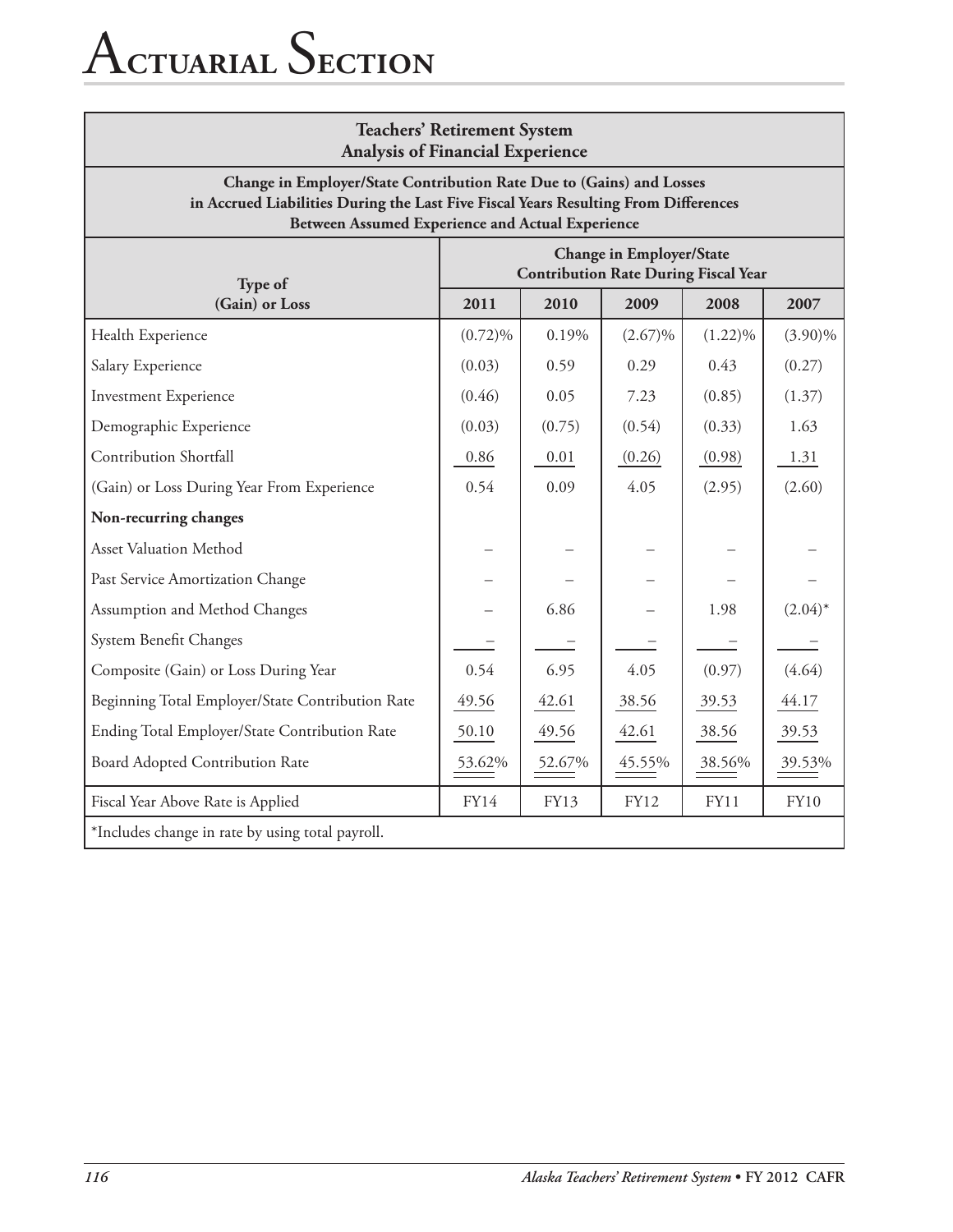| <b>Teachers' Retirement System</b><br><b>Analysis of Financial Experience</b>                                                                                                                                    |            |         |             |                                                               |            |             |  |  |
|------------------------------------------------------------------------------------------------------------------------------------------------------------------------------------------------------------------|------------|---------|-------------|---------------------------------------------------------------|------------|-------------|--|--|
| Change in Employer/State Contribution Rate Due to (Gains) and Losses<br>in Accrued Liabilities During the Last Three Fiscal Years Resulting From Differences<br>Between Assumed Experience and Actual Experience |            |         |             |                                                               |            |             |  |  |
|                                                                                                                                                                                                                  |            |         |             | Change in Employer/State Contribution Rate During Fiscal Year |            |             |  |  |
| Type of                                                                                                                                                                                                          |            | Pension |             |                                                               | Healthcare |             |  |  |
| (Gain) or Loss                                                                                                                                                                                                   | 2011       | 2010    | 2009        | 2011                                                          | 2010       | 2009        |  |  |
| Health Experience                                                                                                                                                                                                | N/A        | N/A     | N/A         | $(0.72)\%$                                                    | 0.19%      | $(2.67)\%$  |  |  |
| Salary Experience                                                                                                                                                                                                | $(0.03)\%$ | 0.59%   | 0.29%       | N/A                                                           | N/A        | N/A         |  |  |
| <b>Investment Experience</b>                                                                                                                                                                                     | 0.18       | (0.34)  | 6.53        | 0.28                                                          | 0.39       | 0.70        |  |  |
| Demographic Experience                                                                                                                                                                                           | (0.03)     | (0.75)  | (0.54)      | N/A                                                           | N/A        | N/A         |  |  |
| Contribution Shortfall                                                                                                                                                                                           | 0.75       | 0.46    | (0.01)      | (0.11)                                                        | (0.45)     | (0.27)      |  |  |
| (Gain) or Loss During Year From Experience                                                                                                                                                                       | 0.87       | (0.04)  | 6.29        | (0.33)                                                        | 0.13       | (2.24)      |  |  |
| Non-recurring changes                                                                                                                                                                                            |            |         |             |                                                               |            |             |  |  |
| <b>Asset Valuation Method</b>                                                                                                                                                                                    |            |         |             |                                                               |            |             |  |  |
| Past Service Amortization Change                                                                                                                                                                                 |            |         |             |                                                               |            |             |  |  |
| Assumption and Method Changes                                                                                                                                                                                    |            | 3.96    |             |                                                               | 2.90       |             |  |  |
| System Benefit Changes                                                                                                                                                                                           |            |         |             |                                                               |            |             |  |  |
| Composite (Gain) or Loss During Year                                                                                                                                                                             | 0.87       | 3.92    | 6.29        | (0.33)                                                        | 3.03       | (2.24)      |  |  |
| Beginning Total Employer/State Contribution Rate                                                                                                                                                                 | 30.53      | 26.61   | 20.32       | 19.03                                                         | 16.00      | 18.24       |  |  |
| Ending Total Employer/State Contribution Rate                                                                                                                                                                    | 31.40%     | 30.53%  | 26.61%      | 18.70%                                                        | 19.03%     | 16.00%      |  |  |
| Fiscal Year Above Rate is Applied                                                                                                                                                                                | FY14       | FY13    | <b>FY12</b> | FY14                                                          | FY13       | <b>FY12</b> |  |  |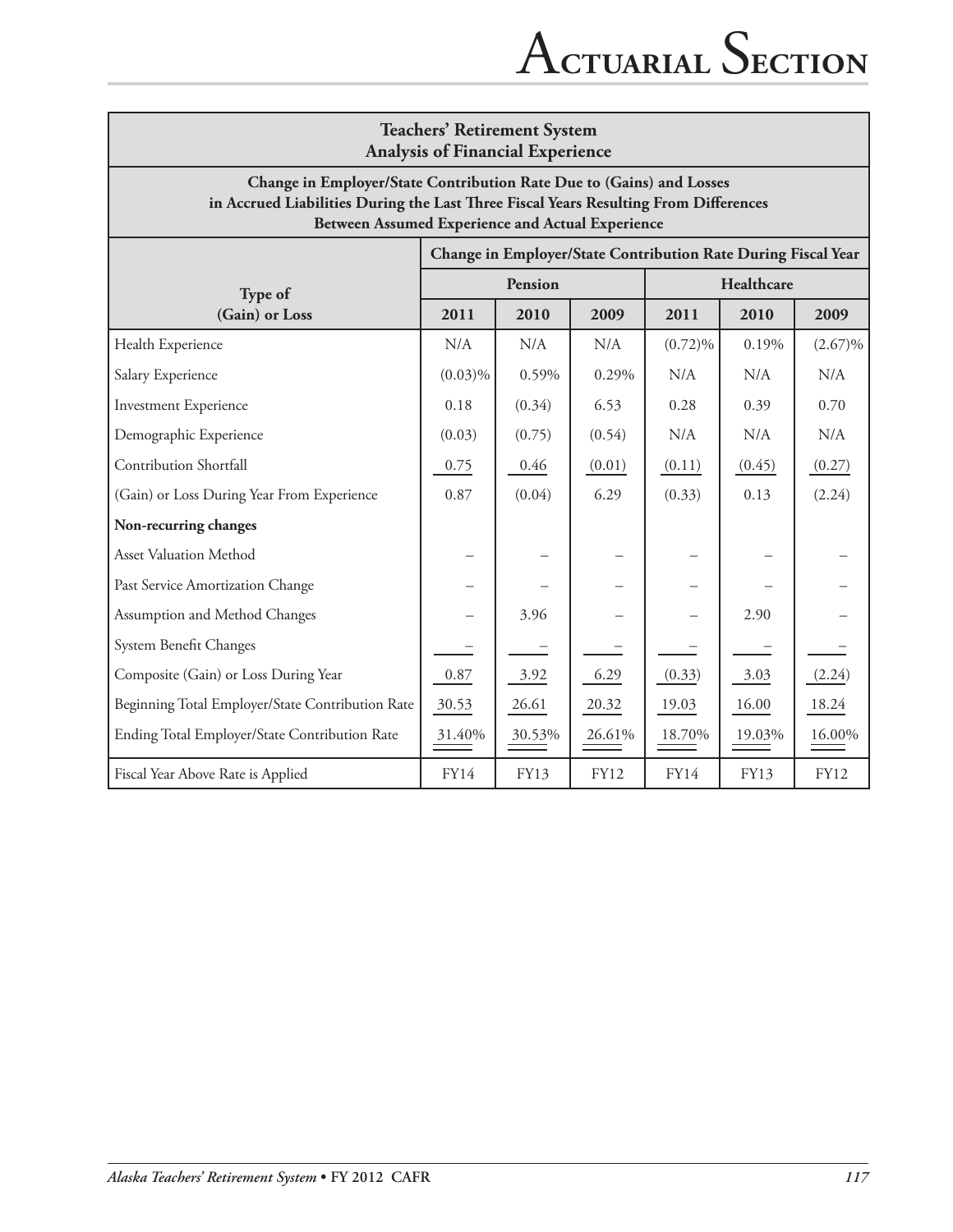# **(1) Effective Date**

July 1, 1955, with amendments through June 30, 2011. Chapter 97, 1990 Session Laws of Alaska, created a two-tier retirement system. Members who were first hired under the TRS before July 1, 1990 (Tier 1) are eligible for different benefits than members hired after June 30, 1990 (Tier 2). Chapter 9, 2005 Session Laws of Alaska, closed the plan to new members hired after June 30, 2006.

## **(2) Administration of Plan**

The Commissioner of Administration or the Commissioner's designee is the administrator of the system. The Attorney General of the state is the legal counsel for the system and shall advise the administrator and represent the system in legal proceedings.

Prior to June 30, 2005, the Teachers' Retirement Board prescribed policies and adopted regulations and performed other activities necessary to carry out the provisions of the system. The Alaska State Pension Investment Board, Department of Revenue, Treasury Division was responsible for investing TRS funds.

On July 27, 2005, Senate Bill 141, enacted as Chapter 9, 2005 Session laws of Alaska, replaced the Teachers' Retirement Board and the Alaska State Pension Investment Board with the Alaska Retirement Management Board.

## **(3) Employers Included**

Currently, there are 58 employers participating in the TRS, including the State of Alaska, 53 school districts, and four other eligible organizations.

## **(4) Membership**

Membership in the Alaska TRS is mandatory for the following employees hired before July 1, 2006:

- • certificated full-time and part-time elementary and secondary teachers, certificated school nurses, and certificated employees in positions requiring teaching certificates;
- • positions requiring a teaching certificate as a condition of employment in the Department of Education and Early Development and the Department of Labor and Workforce Development;
- • University of Alaska full-time and part-time teachers, and full-time administrative employees in positions requiring academic standing if approved by the TRS administrator;
- • certain full-time or part-time teachers of Alaska Native language or culture who have elected to be covered under the TRS;
- members on approved sabbatical leave under AS 14.20.310;
- certain State legislators who have elected to be covered under the TRS; and
- • a teacher who has filed for worker's compensation benefits due to an on-the-job assault and who, as a result of the physical injury, is placed on leave without pay.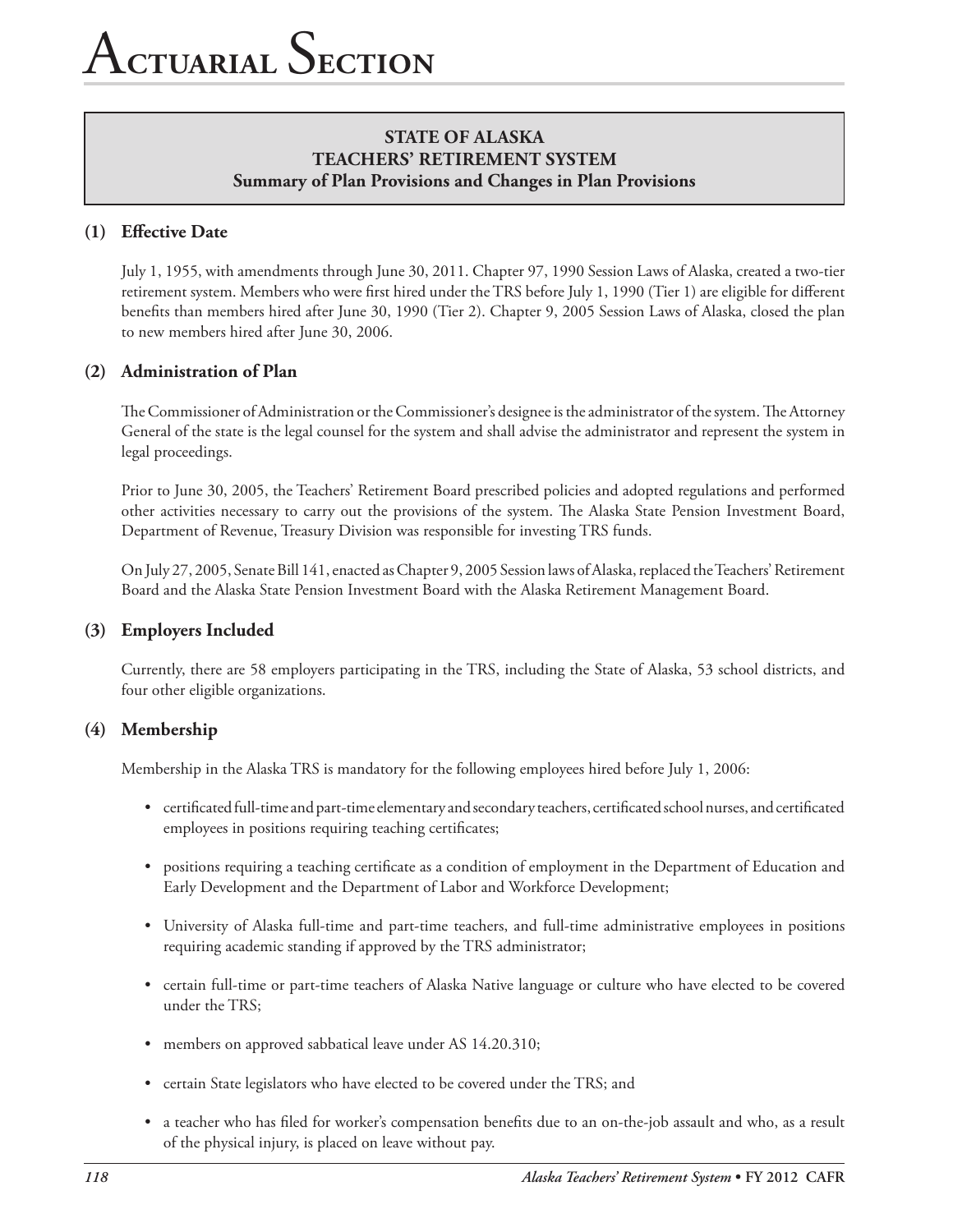Employees participating in the University of Alaska's Optional Retirement Plan or other retirement plans funded by the State are not covered by the TRS.

Employees who work half-time in the TRS and Public Employees' Retirement System (PERS) simultaneously are eligible for half-time TRS and PERS credit.

Senate Bill 141, signed into law on July 27, 2005, closes the plan effective July 1, 2006 to new members first hired on or after July 1, 2006.

#### **(5) Credited Service**

TRS members receive a year of membership credit if they work a minimum of 172 days during the school year (July 1 through June 30 of the following year). Fractional credit is determined based on the number of days worked. Parttime members who work at least 50% of full-time receive membership credit for each day in proportion to full-time service. Credit is granted for all Alaskan public school service.

Members may claim other types of service, including:

- • Outside teaching service in out-of-state schools or Alaska private schools (not more than ten years may be claimed);
- • Military service (not more than five years of military service or ten years of combined outside and military service may be claimed);
- Alaska Bureau of Indian Affairs (BIA) service;
- • Retroactive Alaskan service that was not creditable at the time it occurred, but later became creditable because of legislative change;
- • Unused sick leave credit after members retire; and
- Leave of absence without pay.

Except for retroactive Alaska service that occurred before July 1, 1955, and unused sick leave, contributions are required for all claimed service.

Members receiving TRS disability benefits continue to earn TRS credit while disabled.

Survivors who are receiving occupational death benefits continue to earn TRS service credit while occupational survivor benefits are being paid.

## **(6) Employer Contributions**

TRS employers contribute the amounts required, in addition to employees' contributions, to fund the benefits of the system.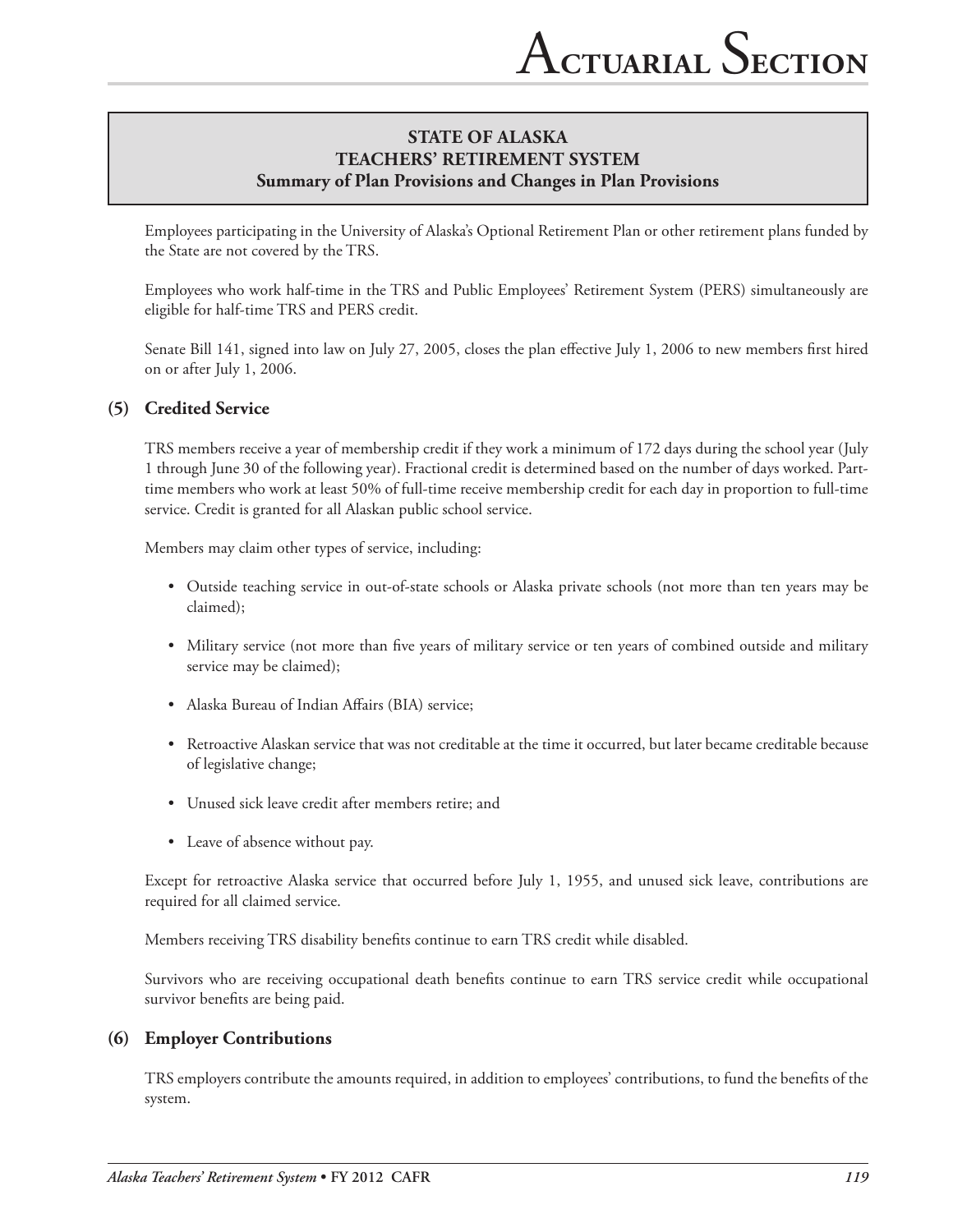The normal cost rate is a uniform rate for all participating employers (less the value of members' contributions).

The past service rate is a uniform rate for all participating employers to amortize the unfunded past service liability with payments that are a level percentage of pay amount over fixed 25-year periods.

Employer rates cannot be less than the normal cost rate.

#### **(7) Additional State Contribution**

Pursuant to AS14.25.070 effective July 1, 2008, the State shall contribute an amount (in addition to the State contribution as an employer) that when combined with the employer contribution (12.56%) will be sufficient to pay the total contribution rate adopted by The State of Alaska Retirement Management Board.

#### **(8) Member Contributions**

**Mandatory Contributions:** Members are required to contribute 8.65% of their base salaries. Members' contributions are deducted from gross salaries before federal income taxes are withheld.

**Contributions for Claimed Service:** Member contributions are also required for most of the claimed service described in (5).

**1% Supplemental Contributions:** Members who joined the system before July 1, 1982 and elected to participate in the supplemental contributions provision are required to contribute an additional 1% of their salaries. Supplemental contributions are deducted from gross salaries after federal income taxes are withheld. Under the supplemental provision, an eligible spouse or dependent child will receive a survivor's allowance or spouse's pension if the member dies (see 13). Supplemental contributions are only refundable upon death (see 13).

**Interest:** Members' contributions earn 4.5% interest, compounded annually on June 30.

**Refund of Contributions:** Terminated members may receive refunds of their member contribution accounts which includes their mandatory contributions, indebtedness payments, and interest earned. Terminated members' accounts may be attached to satisfy claims under Alaska Statute 09.38.065, federal income tax levies, and valid Qualified Domestic Relations Orders.

**Reinstatement of Contributions:** Refunded accounts and the corresponding TRS service may be reinstated upon reemployment in the TRS prior to July 1, 2010. Interest accrues on refunds until paid in full or members retire.

#### **(9) Retirement Benefits**

#### **Eligibility:**

- (a) Members, including deferred vested members, are eligible for normal retirement at age 55 or early retirement at age 50 if they were hired before July 1, 1990 (Tier 1) and age 60 or early retirement at age 55 if they were hired on or after July 1, 1990 (Tier 2). Additionally, they must have at least:
	- (i) eight years of paid-up membership service;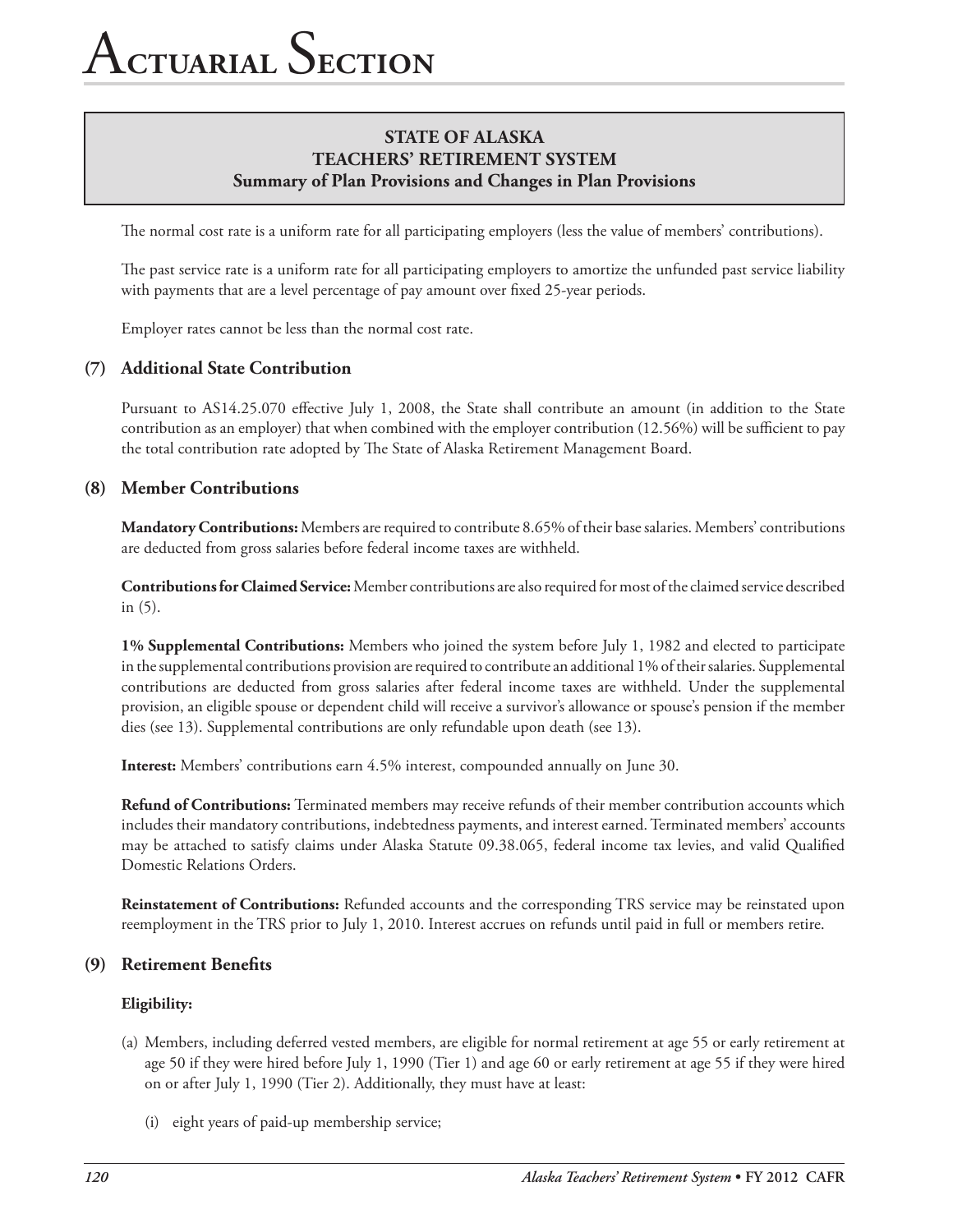- (ii) 15 years of paid-up creditable service, the last five years of which are membership service, and they were first hired under the TRS before July 1, 1975;
- (iii) five years of paid-up membership service and three years of paid-up Alaska Bureau of Indian Affairs service;
- (iv) 12 years of combined part-time and full-time paid-up membership service;
- (v) two years of paid-up membership service if they are vested in the Public Employees' Retirement System (PERS); or
- (vi) one year of paid-up membership service if they are retired from the PERS.
- (b) Members may retire at any age when they have:
	- (i) 25 years of paid-up creditable service, the last five years of which are membership service;
	- (ii) 20 years of paid-up membership service;
	- (iii) 20 years of combined paid-up membership and Alaska Bureau of Indian Affairs service, the last five years of which are membership service; or
	- (iv) 20 years of combined paid-up part-time and full-time membership service.

**Benefit Type:** Lifetime benefits are paid to members. Eligible members may receive normal, unreduced benefits when they (1) reach normal retirement age and complete the service required; or (2) satisfy the minimum service requirements to retire at any age under (b) above. Members may receive early, actuarially reduced benefits when they reach early retirement age and complete the service required.

Members may select joint and survivor options and a last survivor option. Under those options and early retirement, benefits are actuarially adjusted so that members receive the actuarial equivalents of their normal benefit amounts.

**Benefit Calculation:** Retirement benefits are calculated by multiplying the average base salary (ABS) times the total TRS service times the percentage multiplier. The ABS is determined by averaging the salaries earned during the three highest school years. Members must earn at least 115 days of credit in a school year to include it in the ABS calculation. The TRS pays a minimum benefit of \$25.00 per month for each year of service when the calculated benefit is less.

The percentage multipliers are 2% for the first 20 years and 2.5% for all remaining service. Service before July 1, 1990 is calculated at 2%.

**Indebtedness:** Members who terminate and refund their TRS contributions are not eligible to retire unless they return to TRS employment and pay back their refunds plus interest or accrue additional service which qualifies them for retirement. TRS refunds must be paid in full if the corresponding service is to count toward the minimum service requirements for retirement. Refunded TRS service is included in total service for the purpose of calculating retirement benefits. However, when refunds are not completely paid before retirement, benefits are actuarially reduced for life. Indebtedness balances may also be created when a member purchases qualified claimed service.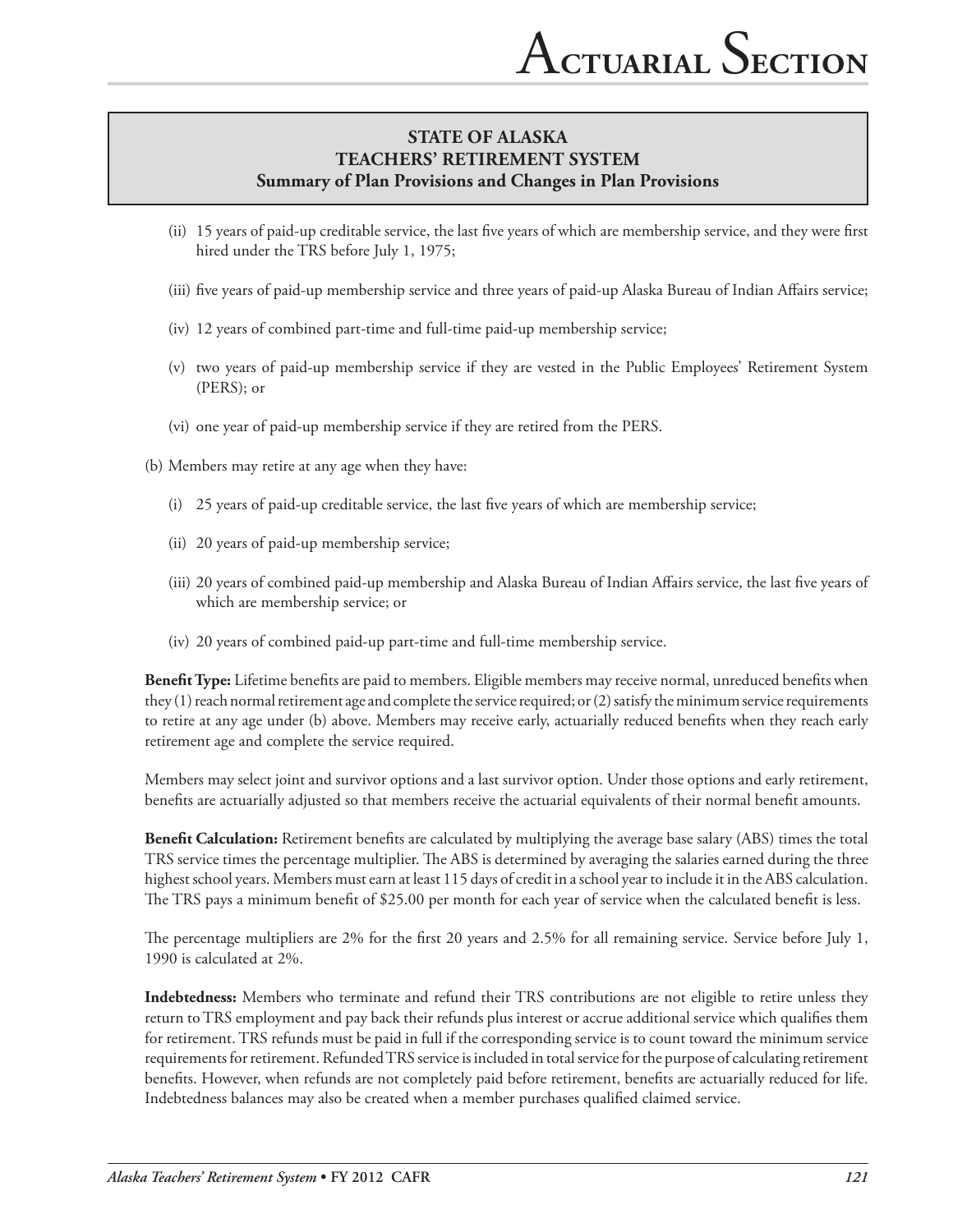## **(10) Reemployment of Retired Members**

Retirees who return to work in a permanent full-time or part-time TRS position after a Normal Retirement are eligible to return under the Standard Option.

Under the Standard Option, retirement and retiree healthcare benefits are suspended while retired members are reemployed under the TRS. During reemployment, members earn additional TRS service and contributions are withheld from their wages.

Members retired under the RIP who return to employment under the TRS, Public Employees' Retirement System (PERS), Judicial Retirement System (JRS) or the University of Alaska's Optional Retirement Plan will:

- (a) forfeit the three years of incentive credits that they received;
- (b) owe the TRS 110% of the benefits that they received under the RIP, which may include costs for health insurance, excluding amounts that they paid to participate; and
- (c) be charged 7% interest from the date that they are reemployed until their indebtedness is paid in full or they retire again. If the indebtedness is not completely paid, future benefits will be actuarially reduced for life.

Employers make contributions to the unfunded liability of the plan on behalf of rehired retired members at the rate the employer is making contributions to the unfunded liability of the plan for other members.

#### **(11) Postemployment Healthcare Benefits**

When pension benefits begin, major medical benefits are provided by the TRS to (1) all employees first hired before July 1, 1990 (Tier 1) and their surviving spouses and (2) members and their surviving spouses who have twenty-five years of membership service, are disabled or age sixty or older, regardless of their initial hire dates. Employees first hired after June 30, 1990 (Tier 2) and their surviving spouses may receive major medical benefits prior to age sixty by paying premiums.

#### **(12) Disability Benefits**

Monthly disability benefits are paid to permanently disabled members until they die, recover or become eligible for normal retirement. To be eligible, members must have at least five years of paid-up membership service.

Disability benefits are equal to 50% of the member's base salary at the time of disability. The benefit is increased by 10% of the base salary for each minor child, up to a maximum of 40%. Members continue to earn TRS service until eligible for normal retirement.

Members are appointed to normal retirement on the first of the month after they become eligible.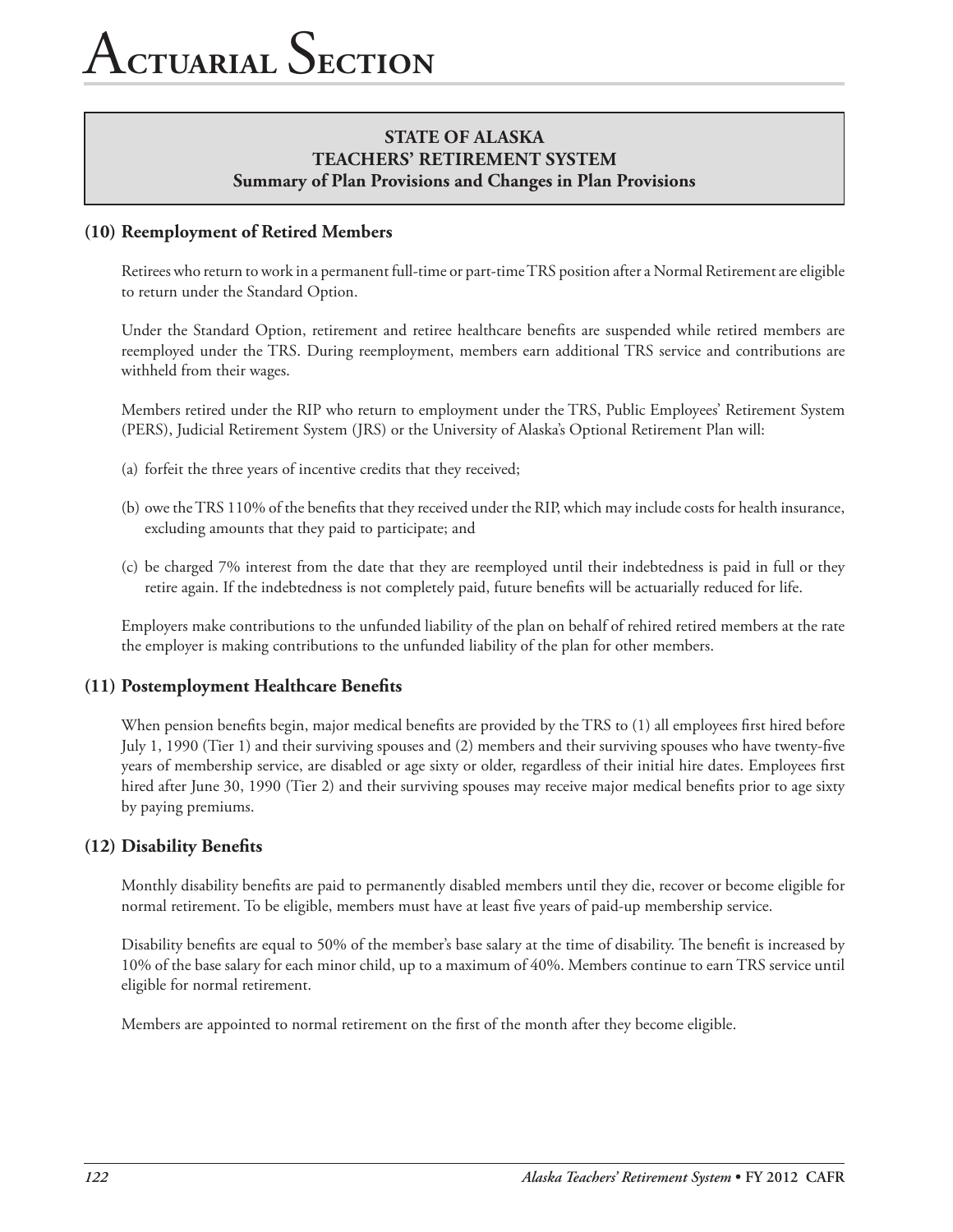# **(13) Death Benefits**

Monthly death benefits may be paid to a spouse or dependent children upon the death of a member. If monthly benefits are not payable under the supplemental contributions provision or occupational and nonoccupational death provisions, the designated beneficiary receives the lump sum benefit described below.

**Occupational Death:** When an active member dies from occupational causes, a monthly survivor's pension may be paid to the spouse, unless benefits are payable under the supplemental contributions provision (below). The pension equals 40% of the member's base salary on the date of death or disability, if earlier. If there is no spouse, the pension may be paid to the member's dependent children. On the member's normal retirement date, the benefit converts to a normal retirement benefit. The normal benefit is based on the member's average base salary on the date of death and service, including service accumulated from the date of the member's death to the normal retirement date.

**Nonoccupational Death:** When a vested member dies from nonoccupational causes, the surviving spouse may elect to receive a monthly 50% joint and survivor benefit or a lump sum benefit, unless benefits are payable under the supplemental contributions provision (below). The monthly benefit is calculated on the member's average base salary and TRS service accrued at the time of death.

**Lump Sum Benefit:** Upon the death of an active member who has less than one year of service or an inactive member who is not vested, the designated beneficiary receives the member's contribution account, which includes mandatory contributions, indebtedness payments, and interest earned. Any supplemental contributions will also be refunded. If the member has more than one year of TRS service or is vested, the beneficiary also receives \$1,000 and \$100 for each year of TRS service, up to a maximum of \$3,000. An additional \$500 may be payable if the member is survived by dependent children.

**Supplemental Contributions Provision:** Members are eligible for supplemental coverage if they joined the TRS before July 1, 1982, elected to participate in the supplemental provision, and made the required contributions. A survivor's allowance or spouse's pension (below) may be payable if the member made supplemental contributions for at least one year and dies while in membership service or while disabled under the TRS. In addition, the allowance and pension may be payable if the member dies while retired or in deferred vested status if supplemental contributions were made for at least five years.

- (a) **Survivor's Allowance:** If the member is survived by dependent children, the surviving spouse and dependent children are entitled to a survivor's allowance. The allowance for the spouse is equal to 35% of the member's base salary at the time of death or disability, plus 10% for each dependent child up to a maximum of 40%. The allowance terminates and a spouse's pension becomes payable when there is no longer an eligible dependent child.
- (b) **Spouse's Pension:** The spouse's pension is equal to 50% of the retirement benefit that the deceased member was receiving or the unreduced retirement benefit that the deceased member would have received if retired at the time of death. The spouse's pension begins on the first of the month after the member's death or termination of the survivor's allowance.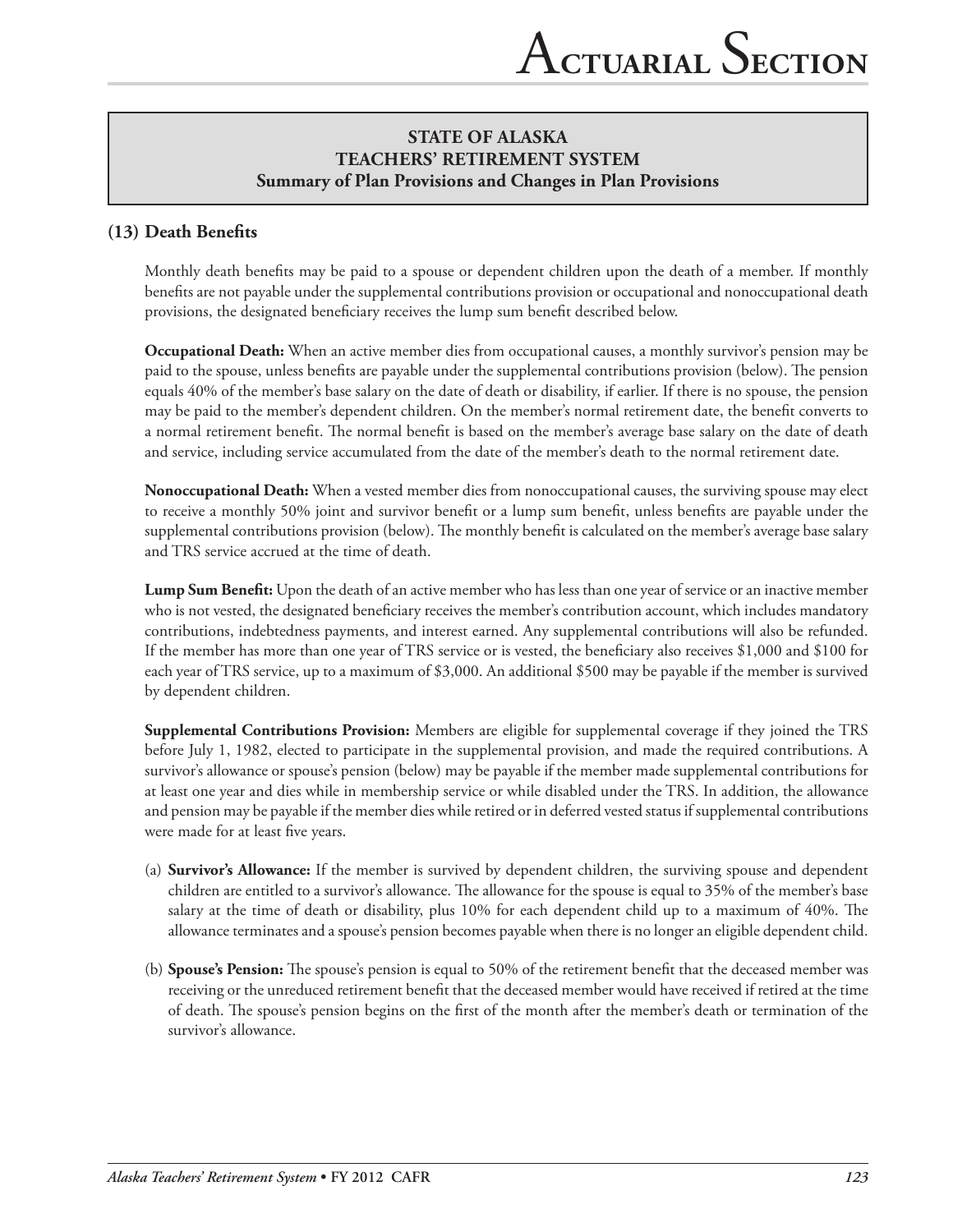**Death After Retirement:** If a joint and survivor option was selected at retirement, the eligible spouse receives continuing, lifetime monthly benefits after the member dies. A survivor's allowance or spouse's pension may be payable if the member participated in the supplemental contributions provision. If a joint and survivor option was not selected and benefits are not payable under the supplemental contributions provision, the designated beneficiary receives the member's contribution account, less any benefits already paid and the member's last benefit check.

## **(14) Postretirement Pension Adjustments**

Postretirement pension adjustments (PRPAs) are granted annually to eligible benefit recipients when the consumer price index (CPI) for urban wage earners and clerical workers for Anchorage increases during the preceding calendar year. PRPAs are calculated by multiplying the recipient's base benefit, including past PRPAs, excluding the Alaska COLA, times:

- (a) 75% of the CPI increase in the preceding calendar year or 9%, whichever is less, if the recipient is at least age 65 or on TRS disability; or
- (b) 50% of the CPI increase in the preceding calendar year or 6%, whichever is less, if the recipient is at least age 60, or under age 60 if the recipient has been receiving benefits for at least eight years.

Ad hoc PRPAs, up to a maximum of 4%, may be granted to eligible recipients who were first hired before July 1, 1990 (Tier 1) if the CPI increases and the funding ratio is at least 105%.

In a year where an Ad Hoc PRPA is granted, eligible recipients will receive the higher of the two calculations.

## **(15) Alaska Cost of Living Allowance**

Eligible benefit recipients who reside in Alaska receive an Alaska cost of living allowance (COLA) equal to 10% of their base benefits. The following benefit recipients are eligible:

- (a) members who were first hired under the TRS before July 1, 1990 (Tier 1) and their survivors;
- (b) members who were first hired under the TRS after June 30, 1990 (Tier 2) and their survivors if they are at least age 65; and
- (c) all disabled members.

## **Changes in Benefit Provisions Since the Prior Valuation**

There have been no changes in benefit provisions since the prior valuation.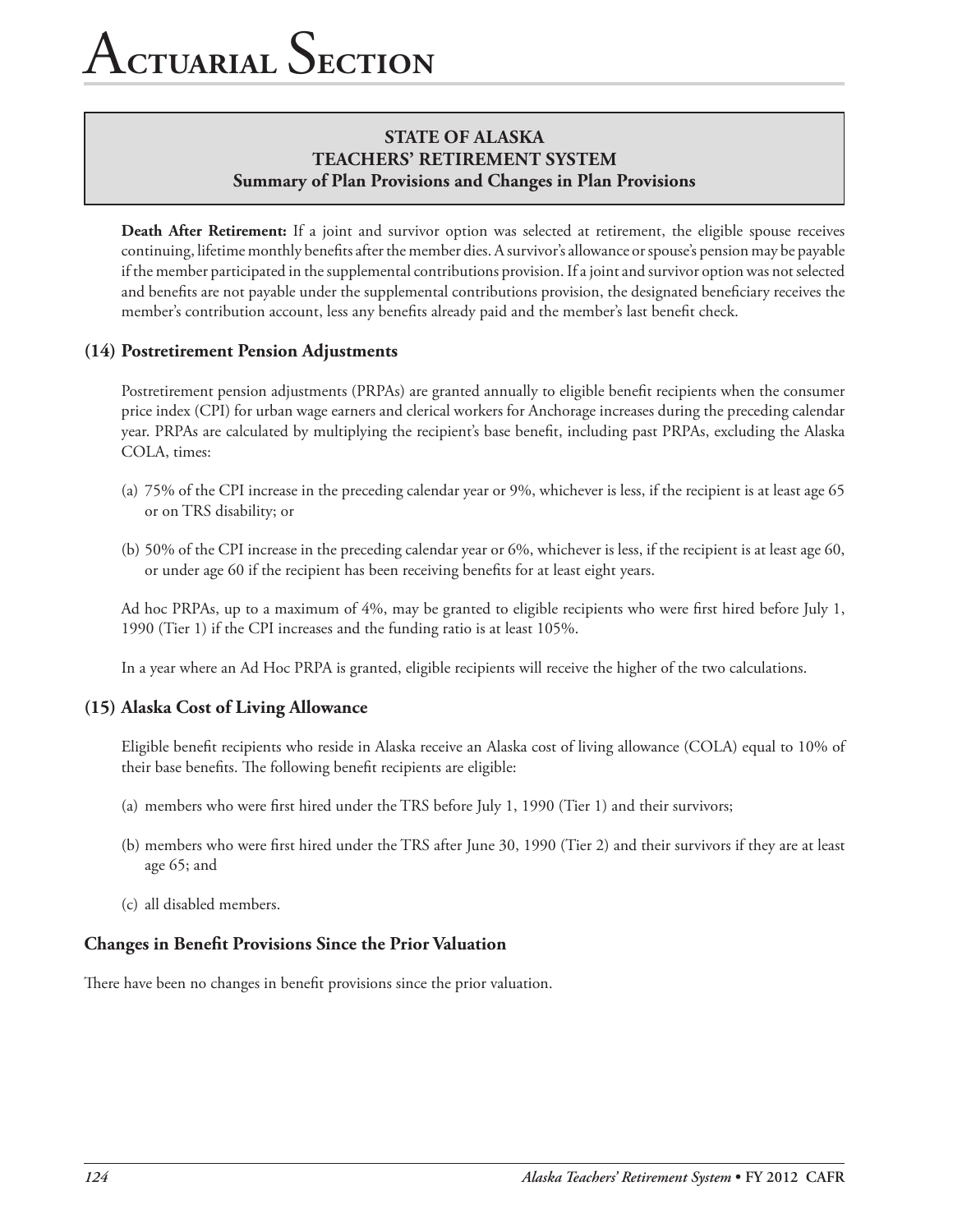# **buck**consultants

# A Xerox Company

July 27, 2012

State of Alaska The Alaska Retirement Management Board The Department of Revenue, Treasury Division The Department of Administration, Division of Retirement and Benefits P.O. Box 110203 Juneau, AK 99811-0203

#### *Certification of Actuarial Valuation*

Dear Members of The Alaska Retirement Management Board, The Department of Revenue and The Department of Administration:

This report summarizes the annual actuarial valuation results of the State of Alaska Teachers' Retirement System Defined Contribution Retirement (TRS DCR) Plan as of June 30, 2011 performed by Buck Consultants, LLC.

The actuarial valuation is based on financial information provided in the financial statements audited by KPMG LLP and member data provided by the Division of Retirement and Benefits and summarized in this report. The benefits considered are those delineated in Alaska statutes effective June 30, 2011. The actuary did not verify the data submitted, but did perform tests for consistency and reasonableness.

All costs, liabilities and other factors under the Plan were determined in accordance with generally accepted actuarial principles and procedures. An actuarial cost method is used to measure the actuarial liabilities which we believe is reasonable. Buck Consultants, LLC is solely responsible for the actuarial data and actuarial results presented in this report. This report fully and fairly discloses the actuarial position of the Plan.

The State of Alaska Teachers' Retirement System DCR Plan is funded by Employer Contributions in accordance with the funding policy adopted by the Alaska Retirement Management Board (Board). The funding objective for the State of Alaska Teachers' Retirement System DCR Plan is to pay required contributions that remain level as a percent of TRS DCR Compensation. The Board has also established a funding policy objective that the required contributions be sufficient to pay the Normal Costs of active plan members, Plan expenses, and amortize the Unfunded Actuarial Accrued Liability as a level percent of TRS DCR Compensation over a closed 25-year period. This objective is currently being met and is projected to continue to be met.

In our opinion, the actuarial assumptions used are reasonable, taking into account the experience of the Plan and reasonable long-term expectations, and represent our best estimate of the anticipated long-term experience under the Plan. The actuary performs an analysis of Plan experience periodically and recommends changes if, in the opinion of the actuary, assumption changes are needed to more accurately reflect expected future experience. The last experience analysis was performed in 2010. A summary of the actuarial assumptions and methods used in this actuarial valuation are shown in this report.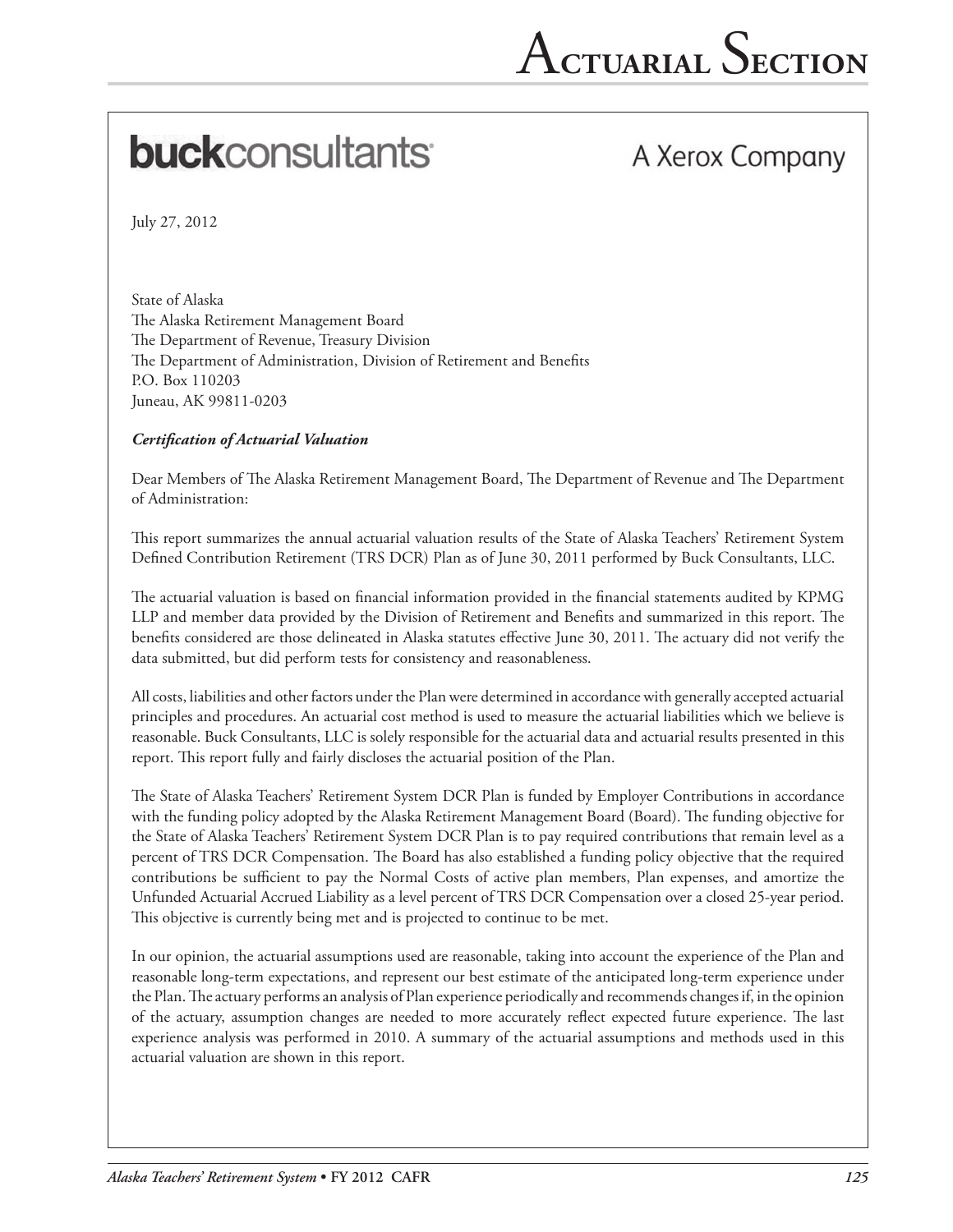# A**ctuarial** S**ection**

The assumptions and methods used to determine the Annual Required Contributions (ARC) of the Employers to the State of Alaska Teachers' Retirement System DCR Plan as outlined in this report and all supporting schedules meet the parameters and requirements for disclosure of Governmental Accounting Standards Board (GASB) Statements No. 25, Financial Reporting for Defined Benefit Pension Plans and Note Disclosures for Defined Contribution Plans, and No. 43, Financial Reporting for Postemployment Benefit Plans Other Than Pension Plans. Based on member data and asset information provided by the Division of Retirement and Benefits, we have prepared the Schedule of Funding Progress, Schedule of Employer Contributions, and trend data schedules under GASB Nos. 25 and 43 that are included in the Financial Section of the CAFR. We have also prepared the member data tables shown in this report for the Statistical Section of the CAFR, and the summary of actuarial assumptions and solvency test for the Actuarial Section of the CAFR.

The undersigned are Enrolled Actuaries, a Fellow and an Associate of the Society of Actuaries and Members of the American Academy of Actuaries and meet the Qualification Standards of the American Academy of Actuaries to render the actuarial opinions contained in this report. This report has been prepared in accordance with all Applicable Actuarial Standards of Practice. We are available to answer any questions on the material contained in the report, or to provide explanations or further details as may be appropriate.

Respectfully submitted,

BUCK CONSULTANTS, LLC

David H. Alschinsky

David H. Slishinsky, ASA, EA, MAAA Michael D. Mills, FSA, EA, MAAA Principal, Consulting Actuary **Director, Consulting Actuary** 

Mille D. Mills

The undersigned actuaries are responsible for all assumptions related to the average annual per capita health claims cost and the health care cost trend rates, and hereby affirms their qualification to render opinions in such matters, in accordance with the qualification standards of the American Academy of Actuaries.

Achie A. Bist

Melissa Bissett, FSA, MAAA Senior Consultant, Health & Productivity

# **buck**consultants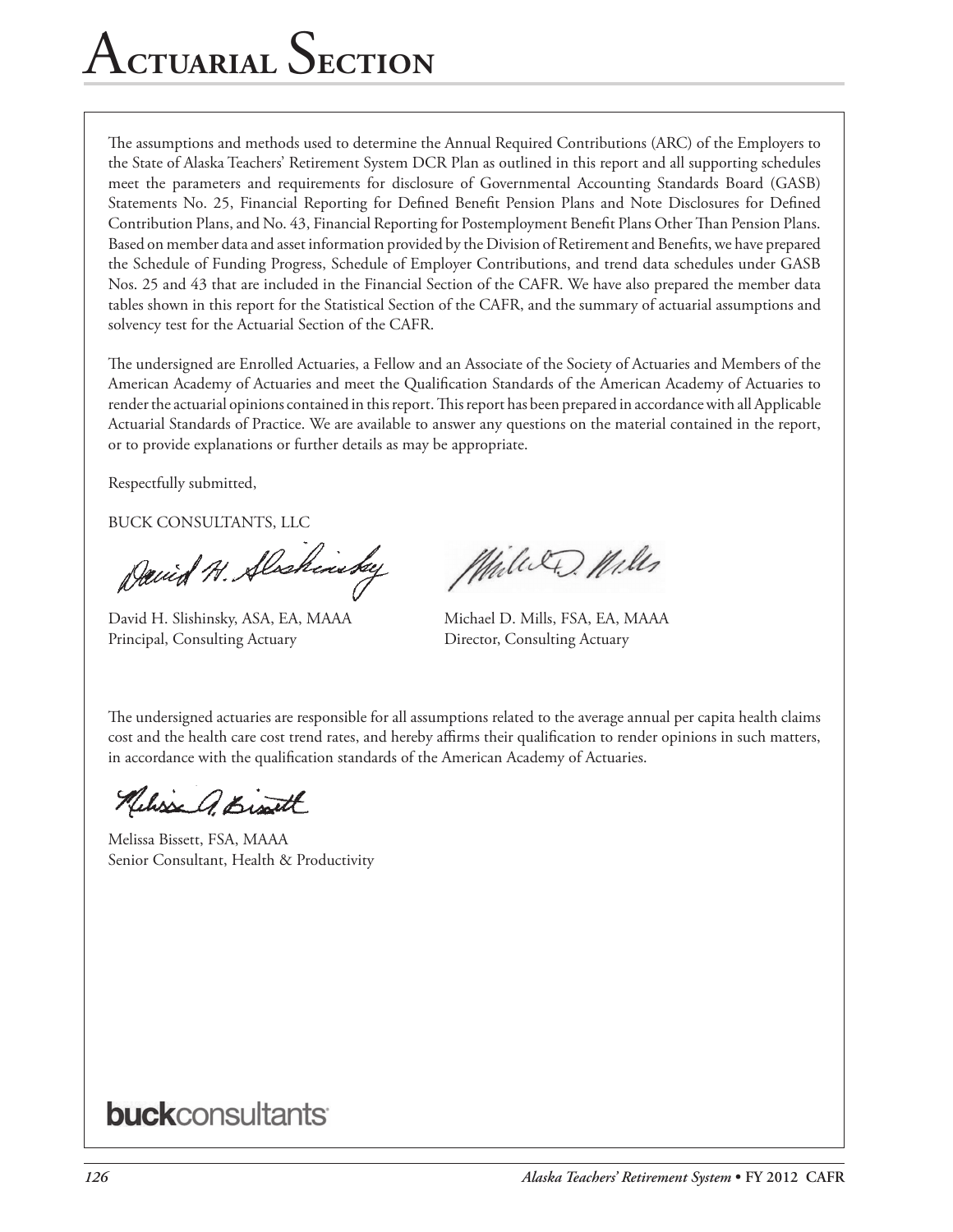# **STATE OF ALASKA Teachers' Retirement System Defined Contribution Retirement Plan Description of Actuarial Methods and Valuation Procedures**

The funding method used in this valuation was adopted by the Board in October 2006. The asset smoothing method used to determine valuation assets was implemented effective June 30, 2006.

Benefits valued are those delineated in Alaska State statutes as of the valuation date. Changes in State statutes effective after the valuation date are not taken into consideration in setting the assumptions and methods.

## **Valuation of Liabilities**

## **A. Actuarial Method –** Entry Age Actuarial Cost

Liabilities and contributions shown in the report are computed using the Entry Age Actuarial Cost method of funding. Any funding surpluses or unfunded accrued liability is amortized over 25 years as a level percentage of expected payroll. Payroll is assumed to increase by the payroll growth assumption per year for this purpose. However, in keeping with GASB requirements, the net amortization period will not exceed 30 years.

Cost factors designed to produce annual costs as a constant percentage of each member's expected compensation in each year for death and disability benefits (constant dollar amount for retiree medical benefits), from the assumed entry age to the last age with a future benefit were applied to the projected benefits to determine the normal cost (the portion of the total cost of the Plan allocated to the current year under the method). The normal cost is determined by summing intermediate results for active members and determining an average normal cost rate which is then related to the total DCR Plan payroll of active members. The actuarial accrued liability for active members (the portion of the total cost of the Plan allocated to prior years under the method) was determined as the excess of the actuarial present value of projected benefits over the actuarial present value of future normal costs.

The actuarial accrued liability for beneficiaries and disabled members currently receiving benefits (if any) was determined as the actuarial present value of the benefits expected to be paid. No future normal costs are payable for these members.

The actuarial accrued liability under this method at any point in time is the theoretical amount of the fund that would have been accumulated had annual contributions equal to the normal cost been made in prior years (it does not represent the liability for benefits accrued to the valuation date). The unfunded actuarial accrued liability is the excess of the actuarial accrued liability over the actuarial value of plan assets measured on the valuation date.

Under this method, experience gains or losses, i.e., decreases or increases in accrued liabilities attributable to deviations in experience from the actuarial assumptions, adjust the unfunded actuarial accrued liability.

#### **B. Valuation of Assets**

Effective June 30, 2006, the asset valuation method recognizes 20% of the investment gain or loss in each of the current and preceding four years. This method will be phased in over five years. Fair Value of Assets were \$0 as of June 30, 2006. All assets are valued at fair value. Assets are accounted for on an accrued basis and are taken directly from financial statements audited by KPMG LLP. Valuation assets are constrained to a range of 80% to 120% of the fair value of assets.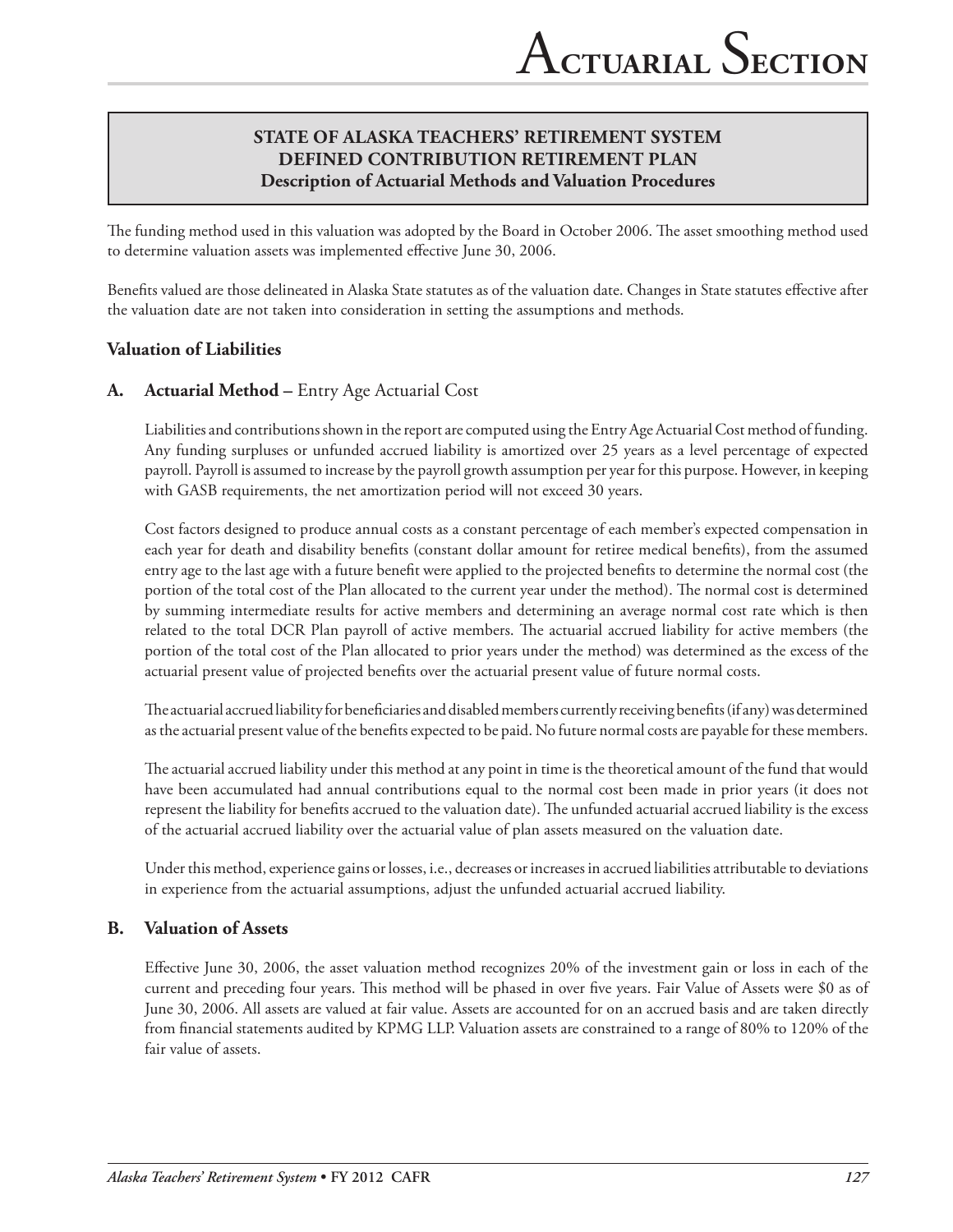# **STATE OF ALASKA Teachers' Retirement System Defined Contribution Retirement Plan Description of Actuarial Methods and Valuation Procedures**

# **C. Valuation of Retiree Medical Benefits**

The methodology used for the valuation of the retiree medical benefits is described in Section 6.2(c) of the State of Alaska Teachers' Retirement System Defined Benefit Plan Actuarial Valuation Report as of June 30, 2011.

Due to the lack of experience for the DCR Plan only, base claims costs are based on those described in the actuarial valuation as of June 30, 2011 for TRS with some adjustments. The claims costs were adjusted to reflect the differences between the DCR medical plan and the DB medical plan. These differences include different coverage levels and an indexing of the retiree out-of-pocket dollar amounts. To account for higher initial copays, deductibles and out-ofpocket limits, FY11 claims costs were reduced 5.9% for medical and 0.7% for prescription drugs. Retiree out-of-pocket amounts were indexed 4.8% each year to reflect the effect of the deductible leveraging on trend, putting the annual projected trend closer to the ultimate trend rate.

No implicit subsidies are assumed. Employees projected to retire with 30 years of service prior to Medicare are valued with commencement deferred to Medicare eligibility, as such participants will be required to pay the full plan premium. Explicit subsidies for disabled and normal retirement are determined using the plan-defined percentages of total projected plan costs, again with no implicit subsidy assumed.

#### **Healthcare Reform**

Healthcare Reform legislation passed on March 23, 2010 included several provisions with potential implications for the State of Alaska Retiree Health Plan liability. Buck evaluated the impact due to the following provisions; however, none of the impacts have been included in the valuation results.

Because the State plan is retiree-only, and was in effect at the time the legislation was enacted, not all provisions are required. Unlimited lifetime benefits and dependent coverage to age 26 are two of these provisions. We did look at the impact of including these provisions, but there was no decision made to adopt them, and no requirement to do so.

The Plan will be subject to the high cost plan excise tax (Cadillac tax). Based upon guidance available at the time of disclosure Buck estimated the year in which the tax would potentially affect Alaska to be sufficiently far into the future to produce a minimal impact. Buck determined the impact to be immaterial based on a blend of pre-Medicare and Medicare retirees.

We have not identified any other specific provisions of healthcare reform that would be expected to have a significant impact on the measured obligation. As additional guidance on the legislation is issued, we will continue to monitor any potential impacts.

#### **Changes in Methods From the Prior Valuation**

There have been no changes in methods since the prior valuation.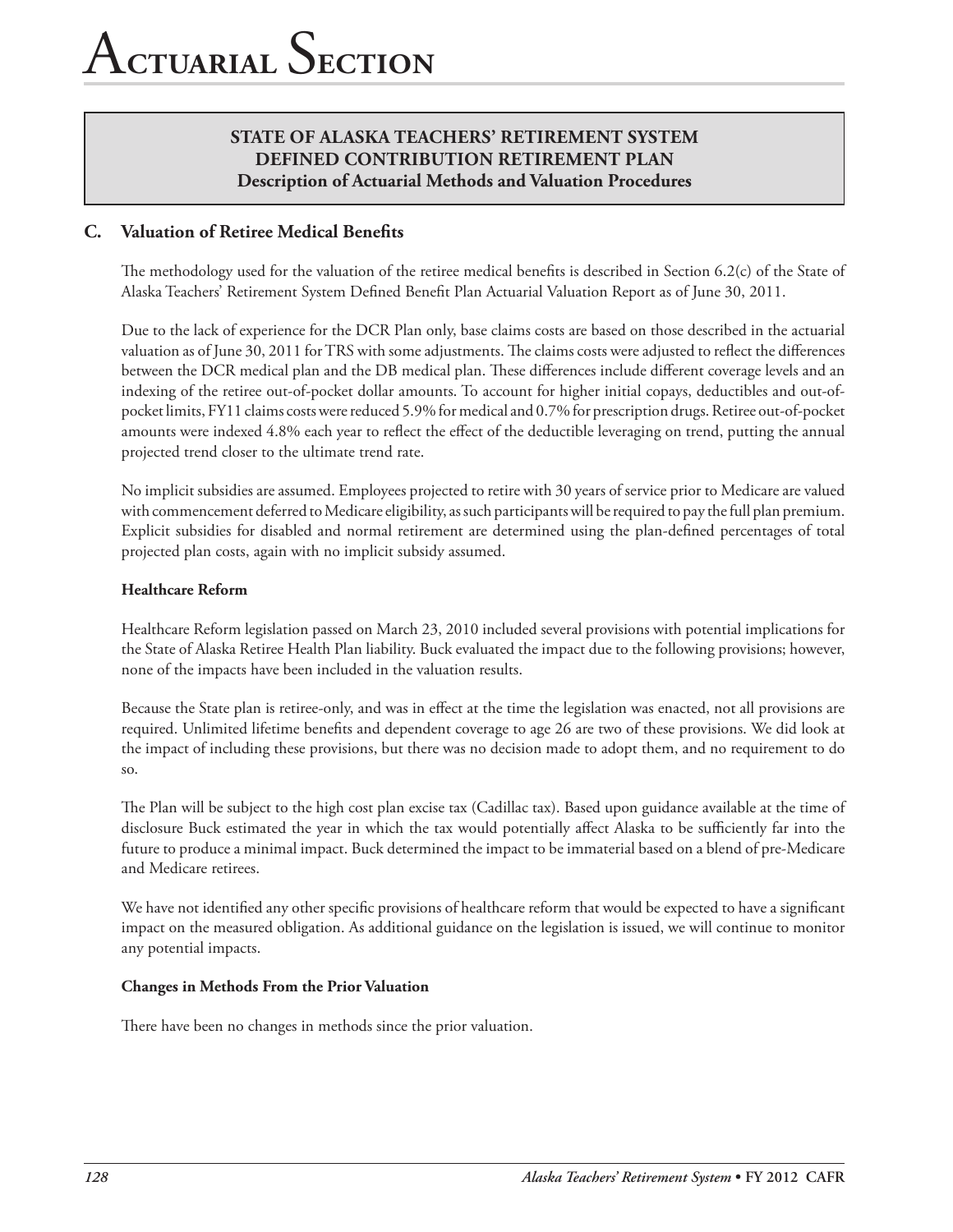The demographic and economic assumptions used in the June 30, 2011 valuation are described below. Unless noted otherwise, these assumptions were adopted by the Board in December 2010. These assumptions were the result of an experience study performed for the DB Plan as of June 30, 2009.

| Rate                             | 1. Investment Return / Discount 8.00% per year (geometric), compounded annually, net of expenses.                                                                                                                                                                                                                     |
|----------------------------------|-----------------------------------------------------------------------------------------------------------------------------------------------------------------------------------------------------------------------------------------------------------------------------------------------------------------------|
| 2. Salary Scale                  | Inflation $-3.12%$ per year.<br>Productivity $-0.5%$ per year.<br>See Table 1 for salary scale rates.                                                                                                                                                                                                                 |
| 3. Payroll Growth                | 3.62% per year.                                                                                                                                                                                                                                                                                                       |
| 4. Total Inflation               | Total inflation as measured by the Consumer Price Index for urban and<br>clerical workers for Anchorage is assumed to increase 3.12% annually.                                                                                                                                                                        |
| 5. Mortality (Pre-termination)*  | Based upon the 2005-2009 actual experience of the TRS DB Plan. (See<br>Table 2). 55% of the 1994 Group Annuity Mortality (GAM) Table,<br>1994 Base Year without margin projected to 2013 using Projection<br>Scale AA for females and 45% for males. 15% of deaths are assumed to<br>result from occupational causes. |
| 6. Mortality (Post-termination)* | Based upon the 2005-2009 actual experience of the TRS DB Plan. (See<br>Table 3). 3-year setback of the 1994 GAM Table, 1994 Base Year<br>without margin projected to 2013 using Projection Scale AA for females<br>and 4-year setback for males.                                                                      |
| 7. Turnover                      | Select rates were estimated and ultimate rates were set to the TRS DB<br>Plan's rates loaded by 10%. (See Table 4).                                                                                                                                                                                                   |
| 8. Disability                    | Incidence rates based upon the 2005-2009 actual experience of the TRS<br>DB Plan, in accordance with Table 5. Post-disability mortality in<br>accordance with the RP-2000 Disabled Retiree Mortality Table. 15% of<br>disabilities are assumed to result from occupational causes.                                    |
| 9. Retirement                    | Retirement rates were estimated in accordance with Table 6.                                                                                                                                                                                                                                                           |
| 10. Marriage and Age Difference  | Wives are assumed to be three years younger than husbands. 85% of<br>male members and 75% of female members are assumed to be married.                                                                                                                                                                                |
| 11. Part-time Status             | Part-time employees are assumed to earn 0.60 years of credited service<br>per year.                                                                                                                                                                                                                                   |

\*The mortality assumptions include an allowance for expected future mortality improvement. The mortality table used was set in 2010 with an Actual Deaths to Expected Deaths ratio of 117%.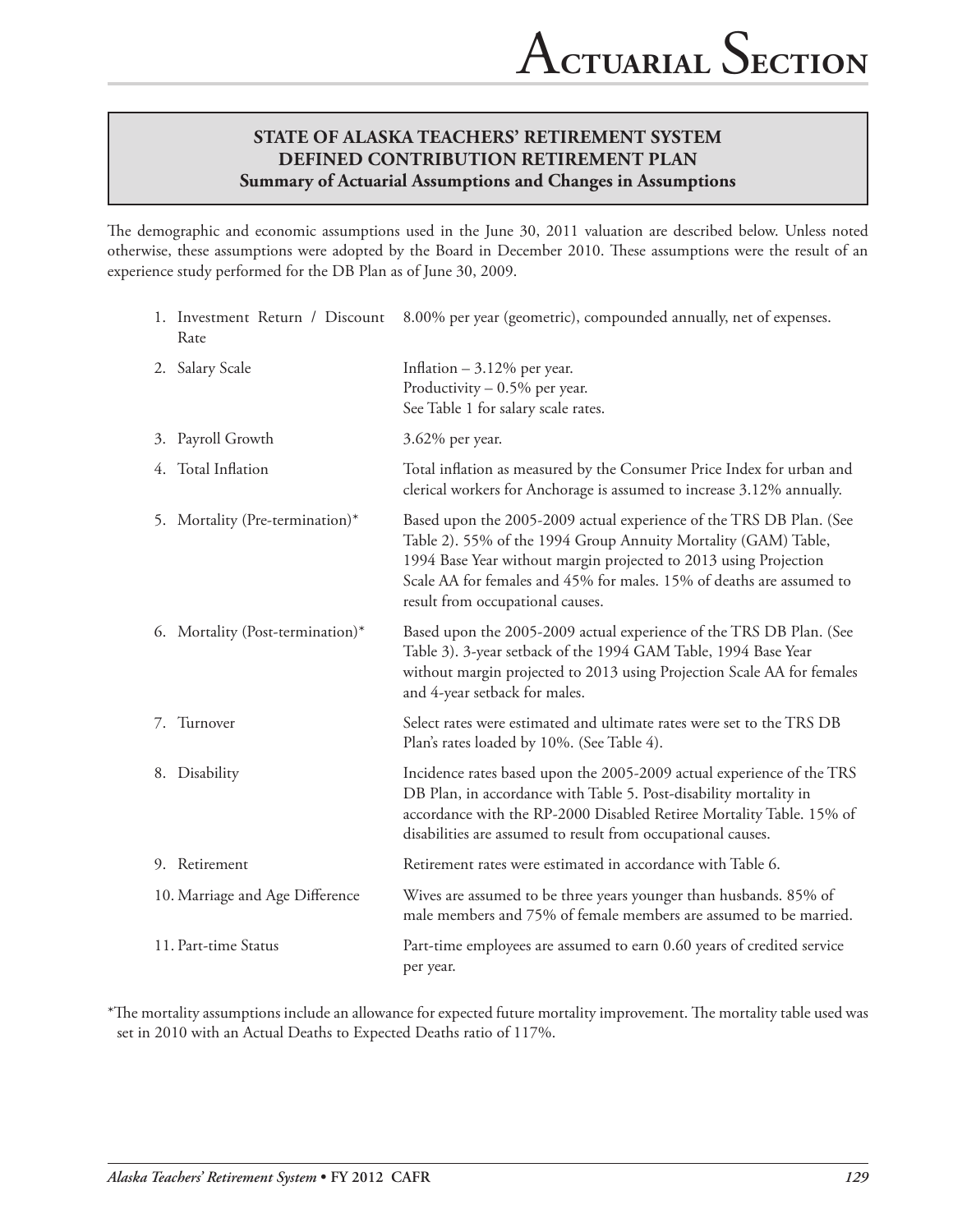| 12. Expenses                          | All expenses are net of the investment return assumption.                                                                                                                                                            |                                                                                 |                           |  |
|---------------------------------------|----------------------------------------------------------------------------------------------------------------------------------------------------------------------------------------------------------------------|---------------------------------------------------------------------------------|---------------------------|--|
| 13. Per Capita Claims Cost            | below:                                                                                                                                                                                                               | Sample claims cost rates adjusted to age 65 for FY12 medical benefits are shown |                           |  |
|                                       |                                                                                                                                                                                                                      | <b>Medical</b>                                                                  | <b>Prescription Drugs</b> |  |
|                                       | Pre-Medicare                                                                                                                                                                                                         | \$9,497                                                                         | \$2,799                   |  |
|                                       | Medicare Parts A & B                                                                                                                                                                                                 | 1,551                                                                           | 2,799                     |  |
|                                       | Medicare Part B Only                                                                                                                                                                                                 | 6,936                                                                           | 2,799                     |  |
|                                       | Medicare Part D                                                                                                                                                                                                      | N/A                                                                             | 534                       |  |
| 14. Third Party<br>Administrator Fees | \$162.47 per person per year; assumed trend rate of 5% per year.                                                                                                                                                     |                                                                                 |                           |  |
| 15. Base Claims Cost<br>Adjustments   | Due to higher initial copays, deductibles, out-of-pocket limits and member cost<br>sharing compared to the DB medical plan, the following cost adjustments are<br>applied to the per capita claims cost rates above: |                                                                                 |                           |  |
|                                       | • 0.941 for the medical plan.<br>• 0.993 for the prescription drug plan.<br>• 0.952 for the annual indexing of member cost sharing.                                                                                  |                                                                                 |                           |  |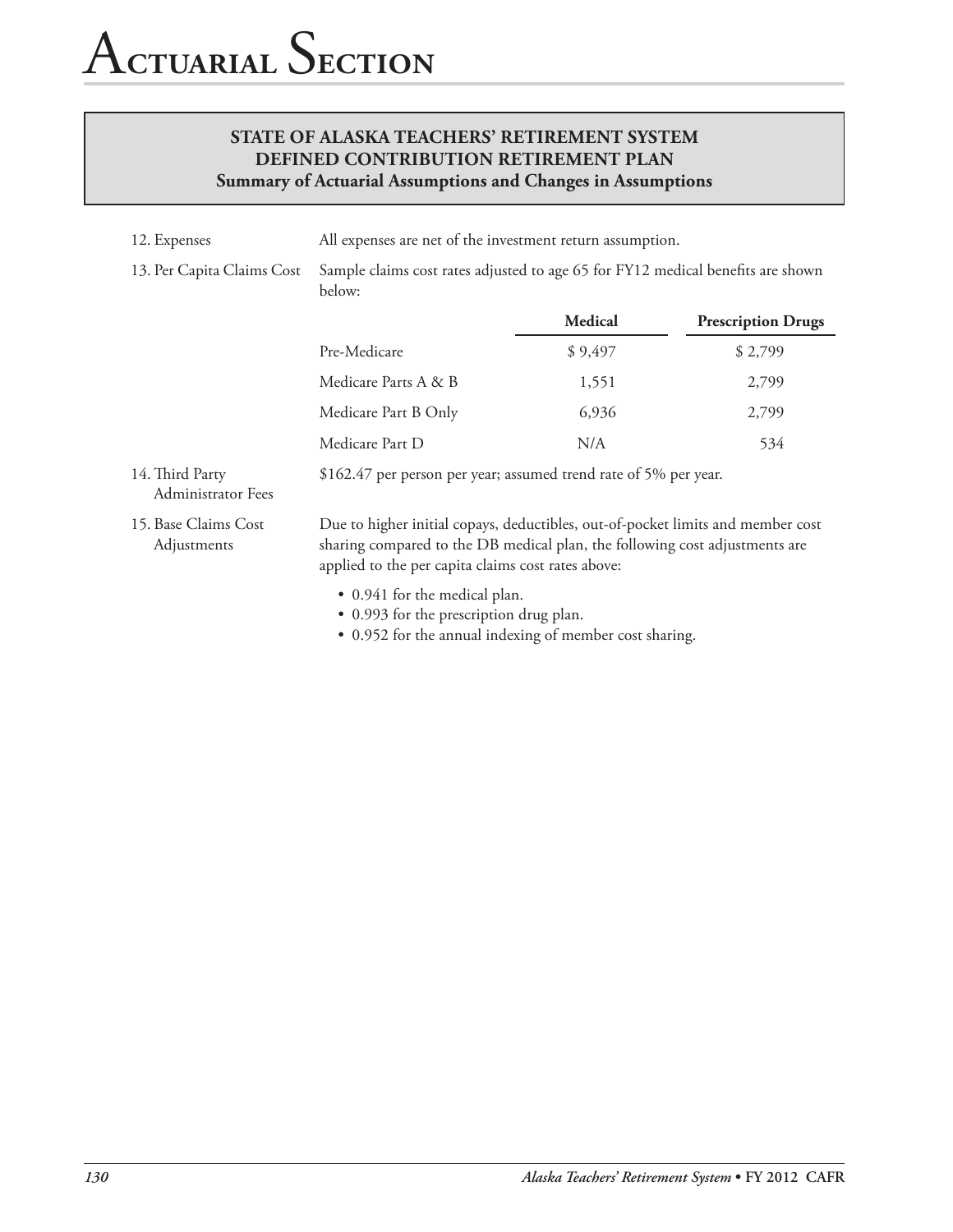16. Health Cost Trend The table below shows the rate used to project the cost from the shown fiscal year to the next fiscal year. For example, 6.4% is applied to the FY12 medical claims costs to get the FY13 medical claims costs.

|              | <b>Medical</b> | <b>Prescription Drugs</b> |
|--------------|----------------|---------------------------|
| <b>FY12</b>  | 6.4%           | 7.1%                      |
| FY13         | 5.9            | 5.9                       |
| <b>FY14</b>  | 5.9            | 5.9                       |
| <b>FY15</b>  | 5.9            | 5.9                       |
| <b>FY16</b>  | 5.9            | 5.9                       |
| <b>FY17</b>  | 5.9            | 5.9                       |
| <b>FY18</b>  | 5.9            | 5.9                       |
| <b>FY25</b>  | 5.8            | 5.8                       |
| <b>FY50</b>  | 5.7            | 5.7                       |
| <b>FY100</b> | 5.1            | 5.1                       |

For the June 30, 2008 valuation and later, the Society of Actuaries' Healthcare Cost Trend Model is used to project medical and prescription drug costs. This model effectively begins estimating trend amounts beginning in 2012 and projects out to 2100. The model has been populated with assumptions that are specific to the State of Alaska.

| 17. Aging Factors   | Age                     | Medical | <b>Prescription Drugs</b>    |
|---------------------|-------------------------|---------|------------------------------|
|                     | $0 - 44$                | 2.0%    | 4.5%                         |
|                     | 45-54                   | 2.5     | 3.5                          |
|                     | 55-64                   | 3.5     | 3.0                          |
|                     | 65-73                   | 4.0     | 1.5                          |
|                     | 74-83                   | 1.5     | 0.5                          |
|                     | 84-93                   | 0.5     |                              |
|                     | $94+$                   |         |                              |
| 18. Retiree Medical | <b>Years of Service</b> |         | <b>Percent Participation</b> |
| Participation       | $10-14$                 |         | 75%                          |
|                     | 15-19                   |         | 80                           |
|                     | $20 - 24$               |         | 85                           |
|                     | $25-29$                 |         | 95                           |
|                     | $30+$                   |         | 100                          |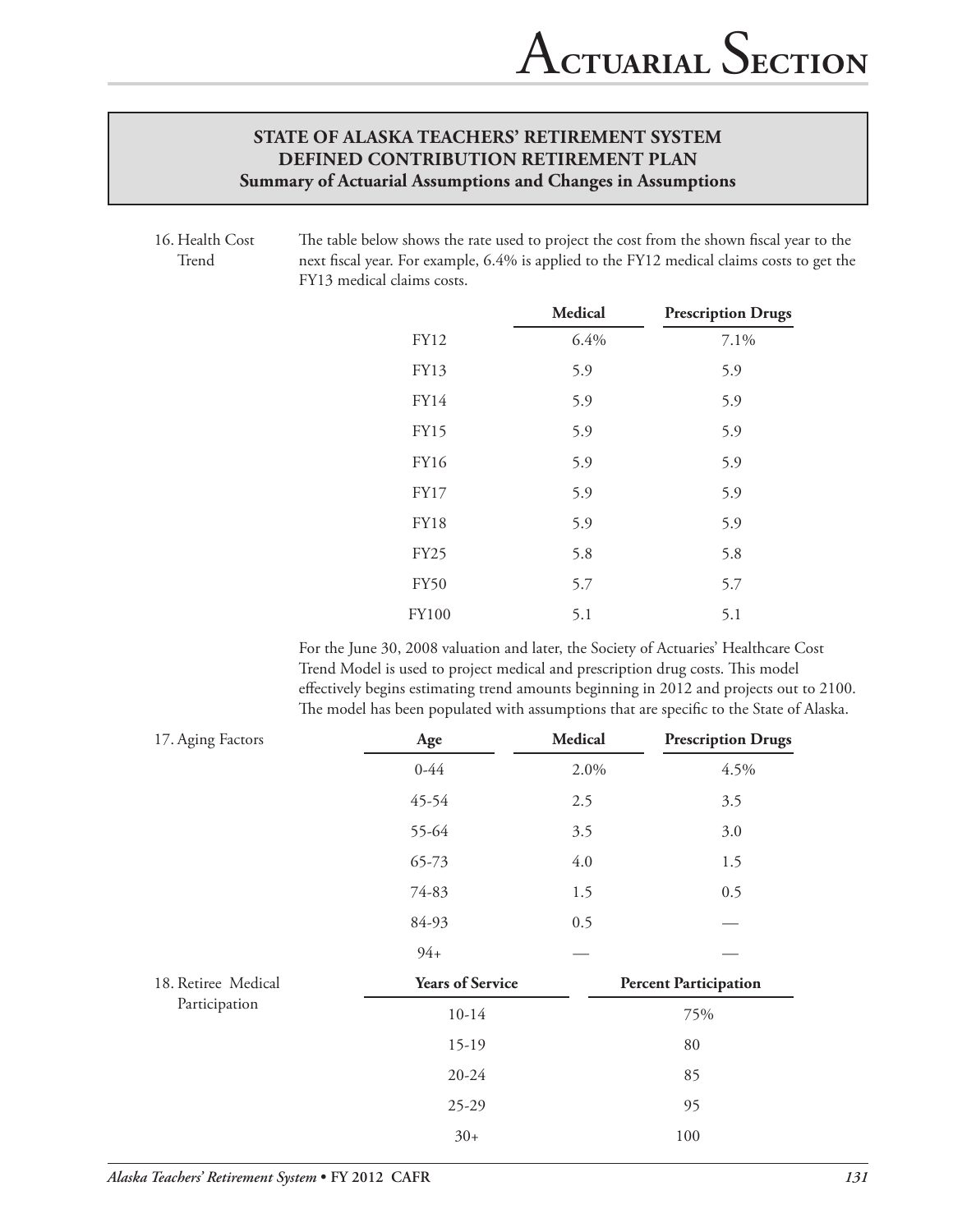| <b>Salary Scale</b> |                     |  |  |
|---------------------|---------------------|--|--|
| Year of Employment  | <b>Unisex Rates</b> |  |  |
| $1-6$               | 6.11%               |  |  |
| 7                   | 5.94                |  |  |
| 8                   | 5.78                |  |  |
| 9                   | 5.61                |  |  |
| 10                  | 5.44                |  |  |
| 11                  | 5.28                |  |  |
| 12                  | 5.11                |  |  |
| 13                  | 4.94                |  |  |
| 14                  | 4.78                |  |  |
| 15                  | 4.61                |  |  |
| 16                  | 4.45                |  |  |
| 17                  | 4.28                |  |  |
| 18                  | 4.11                |  |  |
| 19                  | 3.95                |  |  |
| 20                  | 3.78                |  |  |
| $21+$               | 3.62                |  |  |

# **Table 1 Alaska TRS DCR Plan**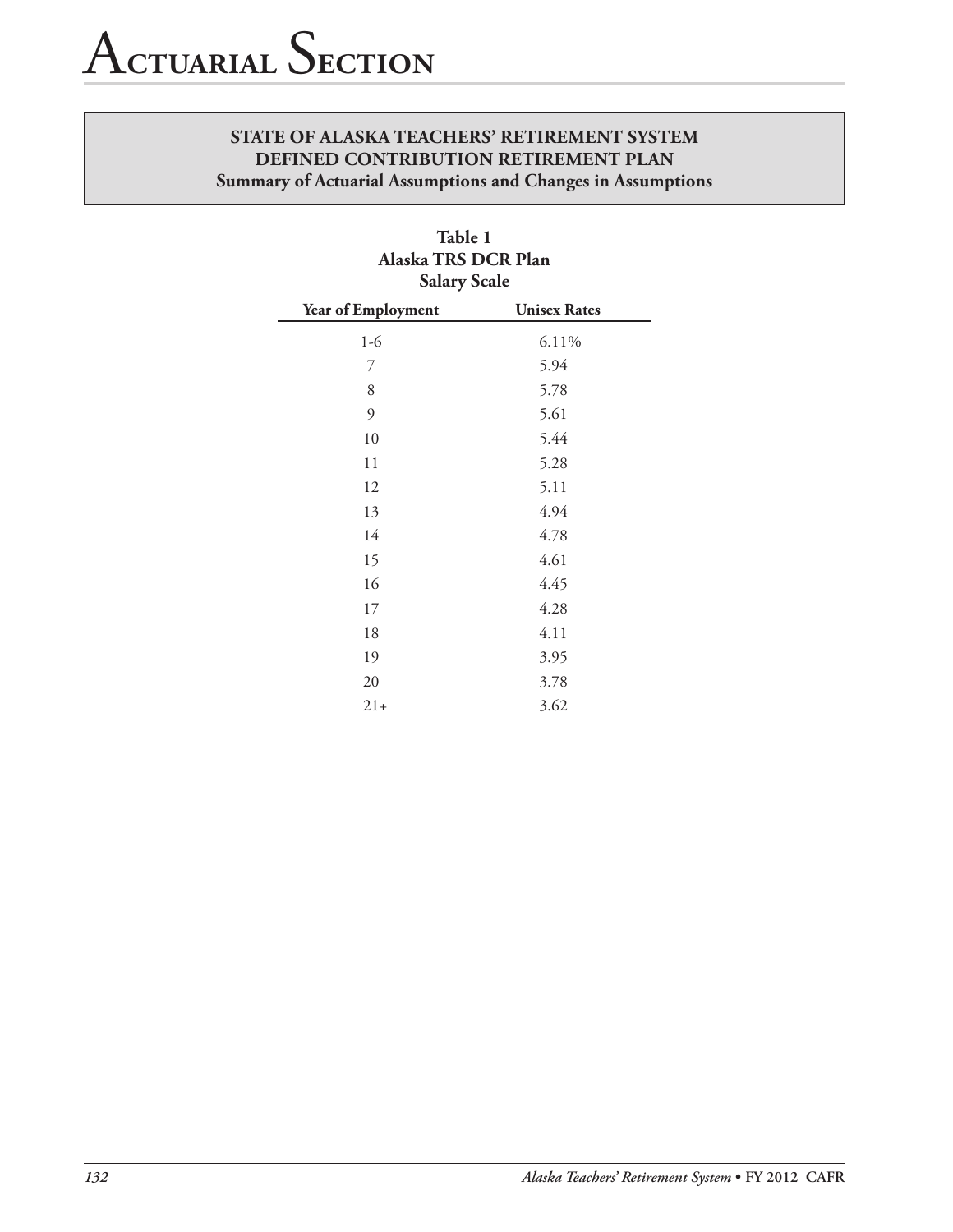| Mortality lable (Pre-termination) |              |              |  |  |  |
|-----------------------------------|--------------|--------------|--|--|--|
| Age                               | Male         | Female       |  |  |  |
| 20                                | .017%        | .012%        |  |  |  |
| 21                                | .018         | .012         |  |  |  |
| 22                                | .019         | .012         |  |  |  |
| 23                                | .021         | .013         |  |  |  |
| 24                                | .024         | .013         |  |  |  |
| 25                                | .026         | .013         |  |  |  |
| 26                                | .030         | .014         |  |  |  |
| $27\,$                            | .032         | .014         |  |  |  |
| 28                                | .033         | .015         |  |  |  |
| 29                                | .034         | .016         |  |  |  |
| 30                                | .035         | .017         |  |  |  |
| 31                                | .036         | .019         |  |  |  |
| 32                                | .037         | .020         |  |  |  |
| 33                                | .037         | .021         |  |  |  |
| 34                                | .037         | .022         |  |  |  |
| $\overline{35}$                   | .037         | .023         |  |  |  |
| 36                                | .038         | .024         |  |  |  |
| 37                                | .039         | .025         |  |  |  |
| 38                                | .041         | .027         |  |  |  |
| 39                                | .042         | .029         |  |  |  |
| $40\,$                            | .045         | .032         |  |  |  |
| 41                                | .047         | .034         |  |  |  |
| 42                                | .050         | .037         |  |  |  |
| 43                                | .053         | .039         |  |  |  |
| 44<br>45                          | .056<br>.060 | .041<br>.042 |  |  |  |
| 46                                | .064         | .044         |  |  |  |
| 47                                | .069         | .047         |  |  |  |
| 48                                | .075         | .051         |  |  |  |
| 49                                | .081         | .055         |  |  |  |
| 50                                | .088         | .061         |  |  |  |
| 51                                | .097         | .068         |  |  |  |
| 52                                | .106         | .078         |  |  |  |
| 53                                | .118         | .090         |  |  |  |
| 54                                | .131         | .102         |  |  |  |
| $\overline{55}$                   | .149         | .116         |  |  |  |
| 56                                | .170         | .135         |  |  |  |
| 57                                | .195         | .157         |  |  |  |
| 58                                | .224         | .181         |  |  |  |
| 59                                | .253         | .208         |  |  |  |
| 60                                | .284         | .239         |  |  |  |
| 61                                | .326         | .274         |  |  |  |
| 62                                | .368         | .314         |  |  |  |
| 63                                | .425         | .359         |  |  |  |
| 64                                | .479         | .410         |  |  |  |

# **Table 2 Alaska TRS DCR Plan Mortality Table (Pre-termination)**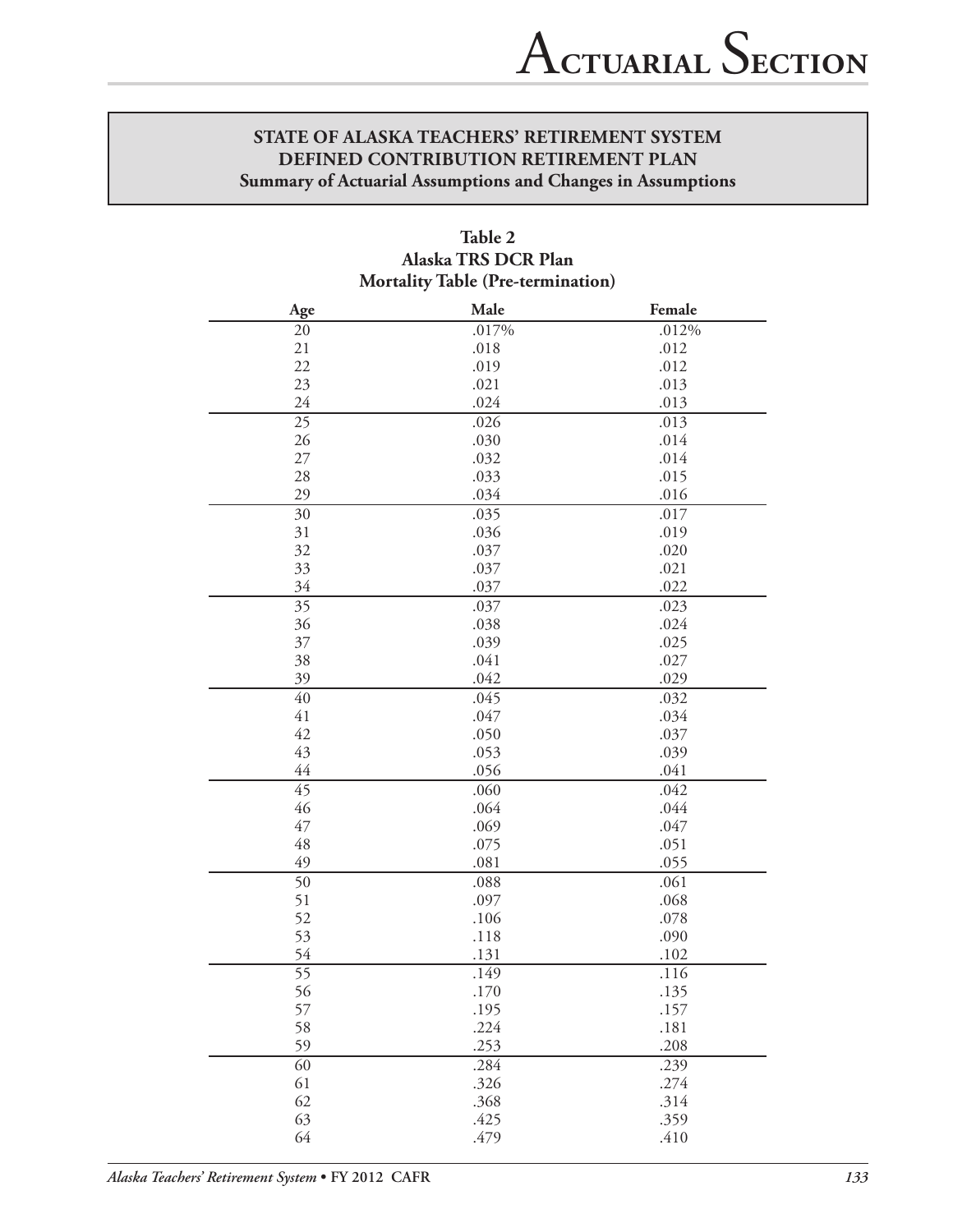| Age | Male  | Female |
|-----|-------|--------|
| 50  | .142% | .085%  |
| 51  | .153  | .092   |
| 52  | .166  | .100   |
| 53  | .181  | .111   |
| 54  | .196  | .124   |
| 55  | .215  | .143   |
| 56  | .235  | .163   |
| 57  | .263  | .185   |
| 58  | .291  | .212   |
| 59  | .331  | .246   |
| 60  | .377  | .285   |
| 61  | .433  | .328   |
| 62  | .499  | .378   |
| 63  | .561  | .434   |
| 64  | .631  | .498   |
| 65  | .725  | .570   |
| 66  | .819  | .653   |
| 67  | .944  | .745   |
| 68  | 1.064 | .844   |
| 69  | 1.196 | .948   |
| 70  | 1.362 | 1.052  |
| 71  | 1.512 | 1.150  |
| 72  | 1.634 | 1.242  |
| 73  | 1.787 | 1.342  |
| 74  | 1.915 | 1.434  |
| 75  | 2.094 | 1.583  |
| 76  | 2.298 | 1.726  |
| 77  | 2.518 | 1.918  |
| 78  | 2.748 | 2.094  |
| 79  | 3.061 | 2.338  |
| 80  | 3.361 | 2.669  |
| 81  | 3.788 | 2.985  |
| 82  | 4.292 | 3.327  |
| 83  | 4.868 | 3.707  |
| 84  | 5.510 | 4.136  |
| 85  | 6.214 | 4.625  |

**Table 3 Alaska TRS DCR Plan Mortality Table (Post-termination)**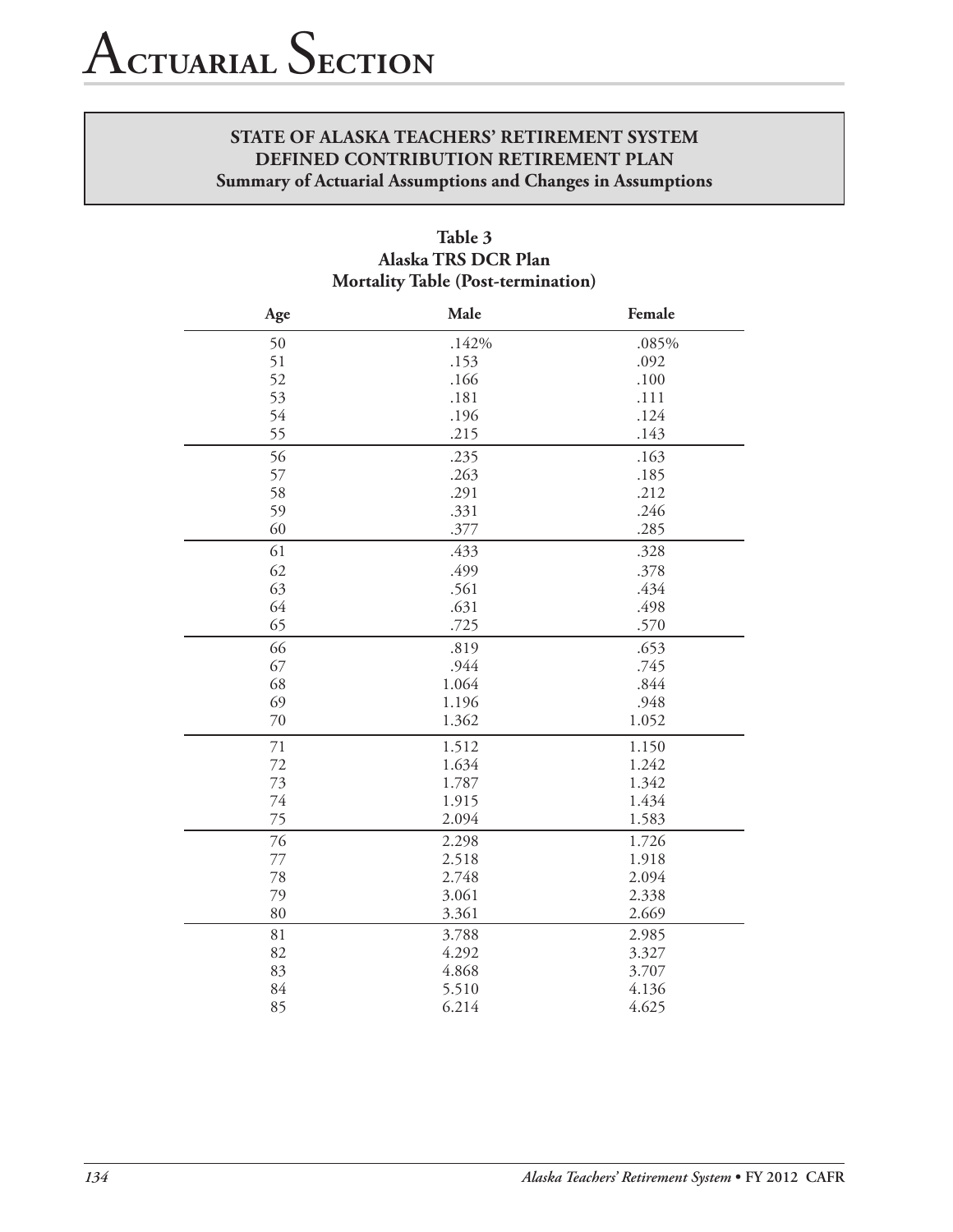# **Table 4 Alaska TRS DCR Plans Turnover Assumptions**

#### **Select Rates of Turnover During the First 5 Years of Employment:**

| <u>Year of Employment</u> | <b>Unisex Rate</b> |
|---------------------------|--------------------|
|                           | 18.00%             |
|                           | 17.00              |
|                           | 14.00              |
| 3                         | 12.00              |
|                           | 10.00              |

# **Ultimate Rates of Turnover After the First 5 Years of Employment**

| Age | Male    | Female  | Age         | Male    | Female  |
|-----|---------|---------|-------------|---------|---------|
| 15  | 4.9042% | 4.8122% | $40\,$      | 4.7508% | 4.6924% |
| 16  | 4.8981  | 4.8085  | 41          | 4.7372  | 4.6815  |
| 17  | 4.8931  | 4.8061  | 42          | 4.7199  | 4.6706  |
| 18  | 4.8882  | 4.8049  | 43          | 4.7038  | 4.6609  |
| 19  | 4.8857  | 4.8037  | $44\,$      | 4.6827  | 4.6488  |
| 20  | 4.8474  | 4.7686  | 45          | 4.6593  | 4.6343  |
| 21  | 4.8448  | 4.7686  | 46          | 4.6345  | 4.6210  |
| 22  | 4.8399  | 4.7674  | 47          | 4.6035  | 4.6028  |
| 23  | 4.8362  | 4.7674  | $\sqrt{48}$ | 4.5676  | 4.5823  |
| 24  | 4.8300  | 4.7662  | 49          | 4.5306  | 4.5617  |
| 25  | 4.8250  | 4.7662  | 50          | 4.4884  | 4.5375  |
| 26  | 4.8201  | 4.7650  | 51          | 4.4389  | 4.5097  |
| 27  | 4.8151  | 4.7638  | 52          | 4.3808  | 4.4770  |
| 28  | 4.8102  | 4.7601  | 53          | 4.3164  | 4.4383  |
| 29  | 4.8052  | 4.7565  | 54          | 4.2447  | 4.3971  |
| 30  | 4.8015  | 4.7529  | 55          | 4.1630  | 4.3475  |
| 31  | 4.7991  | 4.7505  | 56          | 4.0640  | 4.2834  |
| 32  | 4.7953  | 4.7456  | 57          | 3.9427  | 4.2011  |
| 33  | 4.7929  | 4.7420  | 58          | 3.8103  | 4.1080  |
| 34  | 4.7916  | 4.7372  | 59          | 3.6507  | 3.9894  |
| 35  | 4.7892  | 4.7323  | 60          | 3.4713  | 3.8551  |
| 36  | 4.7854  | 4.7251  | 61          | 3.2720  | 3.7050  |
| 37  | 4.7805  | 4.7190  | 62          | 3.0406  | 3.5344  |
| 38  | 4.7718  | 4.7105  | 63          | 2.7770  | 3.3396  |
| 39  | 4.7619  | 4.7021  | 64          | 2.4912  | 3.1279  |
|     |         |         | $65+$       | 4.9500  | 4.8400  |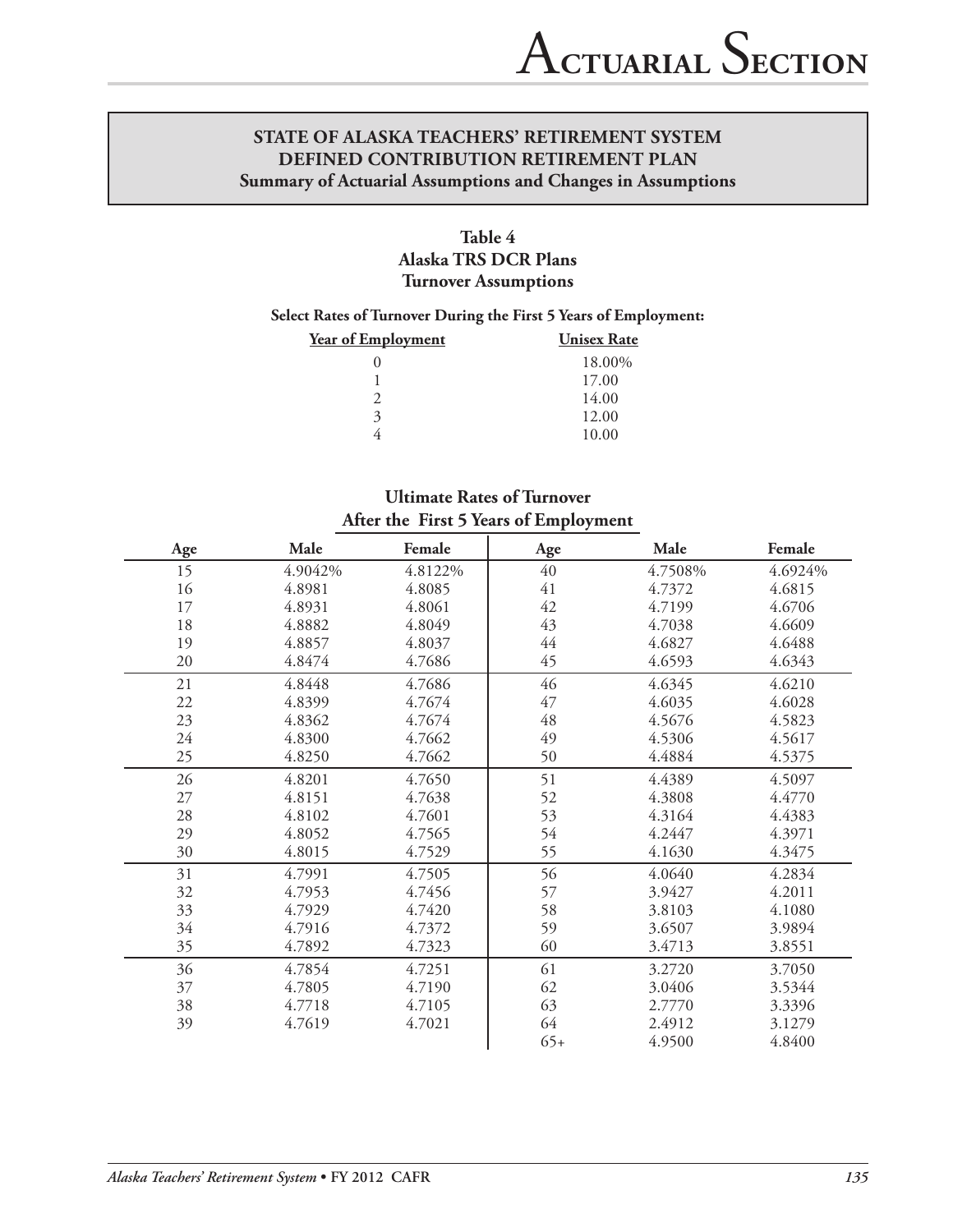| Plan Disability Table |       |        |  |  |
|-----------------------|-------|--------|--|--|
| Age                   | Male  | Female |  |  |
| 20                    | .022% | .020%  |  |  |
| 21                    | .022  | .020   |  |  |
| 22                    | .023  | .021   |  |  |
| 23                    | .023  | .021   |  |  |
| 24                    | .024  | .022   |  |  |
| 25                    | .024  | .022   |  |  |
| 26                    | .024  | .022   |  |  |
| $27\,$                | .025  | .022   |  |  |
| 28                    | .026  | .023   |  |  |
| 29                    | .026  | .024   |  |  |
| 30                    | .027  | .025   |  |  |
| 31                    | .027  | .025   |  |  |
| 32                    | .028  | .025   |  |  |
| 33                    | .029  | .026   |  |  |
| 34                    | .030  | .027   |  |  |
| 35                    | .030  | .027   |  |  |
| 36                    | .032  | .029   |  |  |
| $37\,$                | .033  | .030   |  |  |
| 38                    | .034  | .031   |  |  |
| 39                    | .035  | .032   |  |  |
| 40                    | .037  | .033   |  |  |
| 41                    | .038  | .035   |  |  |
| 42                    | .041  | .037   |  |  |
| 43                    | .043  | .039   |  |  |
| 44                    | .047  | .043   |  |  |
| 45                    | .052  | .047   |  |  |
| 46                    | .056  | .050   |  |  |
| 47                    | .061  | .055   |  |  |
| 48                    | .066  | .060   |  |  |
| 49                    | .071  | .064   |  |  |
| 50                    | .077  | .069   |  |  |
| $\overline{51}$       | .083  | .075   |  |  |
| 52                    | .091  | .082   |  |  |
| 53                    | .102  | .091   |  |  |
| 54                    | .114  | .102   |  |  |
| 55                    | .128  | .115   |  |  |
| 56                    | .147  | .133   |  |  |
| 57                    | .171  | .154   |  |  |
| 58                    | .195  | .176   |  |  |
| 59                    | .230  | .207   |  |  |
| 60                    | .270  | .243   |  |  |
| 61                    | .312  | .281   |  |  |
| 62                    | .362  | .325   |  |  |
| 63                    | .418  | .376   |  |  |
| 64                    | .477  | .429   |  |  |

# **Table 5 Alaska TRS DCR Plan Disability Table**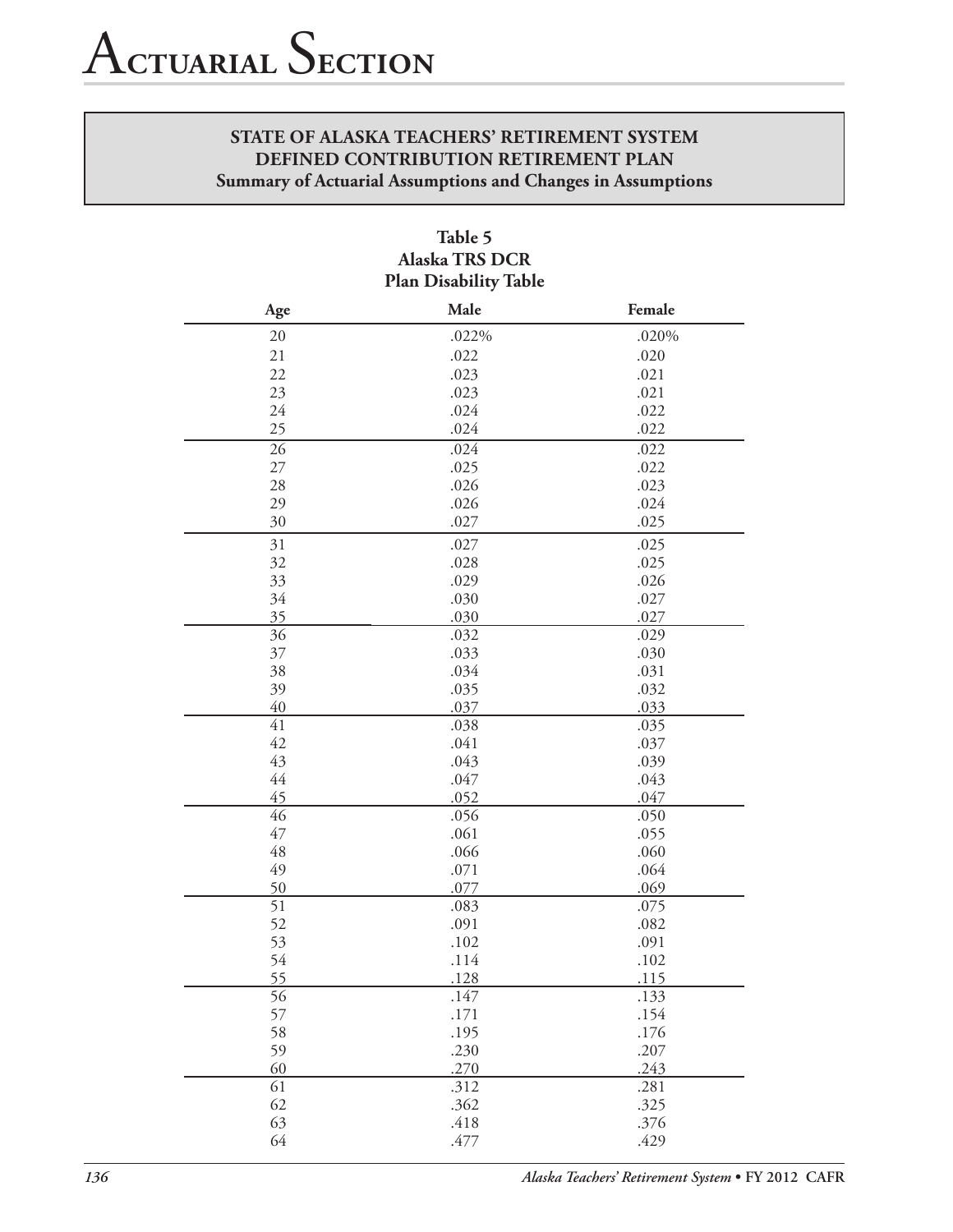| Table 6<br>Alaska TRS DCR Plan<br><b>Retirement Table</b> |     |  |  |  |
|-----------------------------------------------------------|-----|--|--|--|
| Rate<br>Age                                               |     |  |  |  |
| < 55                                                      | 2%  |  |  |  |
| 55-59                                                     | 3   |  |  |  |
| 60                                                        | 5   |  |  |  |
| 61                                                        | 5   |  |  |  |
| 62                                                        | 10  |  |  |  |
| 63                                                        | 5   |  |  |  |
| 64                                                        | 5   |  |  |  |
| 65                                                        | 25  |  |  |  |
| 66                                                        | 25  |  |  |  |
| 67                                                        | 25  |  |  |  |
| 68                                                        | 20  |  |  |  |
| 69                                                        | 20  |  |  |  |
| 70                                                        | 100 |  |  |  |

## **Changes in Actuarial Assumptions Since the Prior Valuation**

There have been no changes in assumptions since the prior valuation, except for the assumption regarding Medicare Part B only participation for pre-65 retirees and active members. We now determine the Part B only status based on number of quarters worked since date of hire or re-hire where applicable.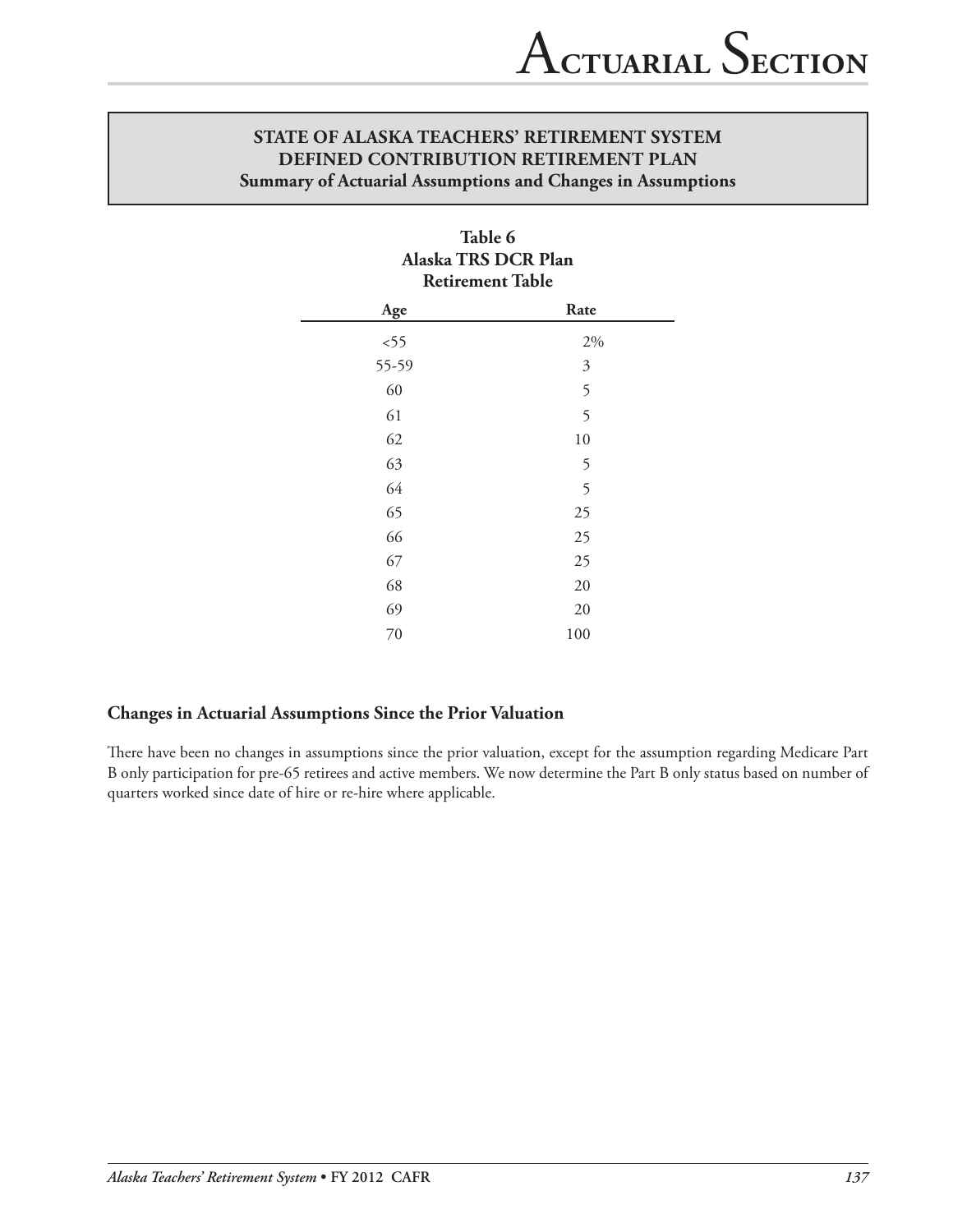# A**ctuarial** S**ection**

| <b>Teachers' Retirement System</b><br><b>Defined Contribution Retirement Plan</b><br>For Occupational Death and Disability and Retiree Medical Benefits<br><b>Funding Excess/(Unfunded Liability)</b><br>(In thousands)         |                      |       |       |         |  |
|---------------------------------------------------------------------------------------------------------------------------------------------------------------------------------------------------------------------------------|----------------------|-------|-------|---------|--|
| <b>Total</b><br>Actuarial<br><b>Retiree</b><br><b>Valuation Year</b><br><b>Occupational Death</b><br><b>Funding Excess/</b><br>(Unfunded Liability)<br>and Disability<br>Medical<br><b>Funded Ratio</b><br><b>Ended June 30</b> |                      |       |       |         |  |
| 2008                                                                                                                                                                                                                            | $\mathcal{S}$<br>376 | \$551 | \$927 | 215.73% |  |
| 2009                                                                                                                                                                                                                            | 1,057                | 907   | 1,964 | 234.5   |  |
| 2010                                                                                                                                                                                                                            | 1,559                | 1,465 | 3,024 | 223.5   |  |
| 2011                                                                                                                                                                                                                            | 2,136                | 1,572 | 3,708 | 196.1   |  |



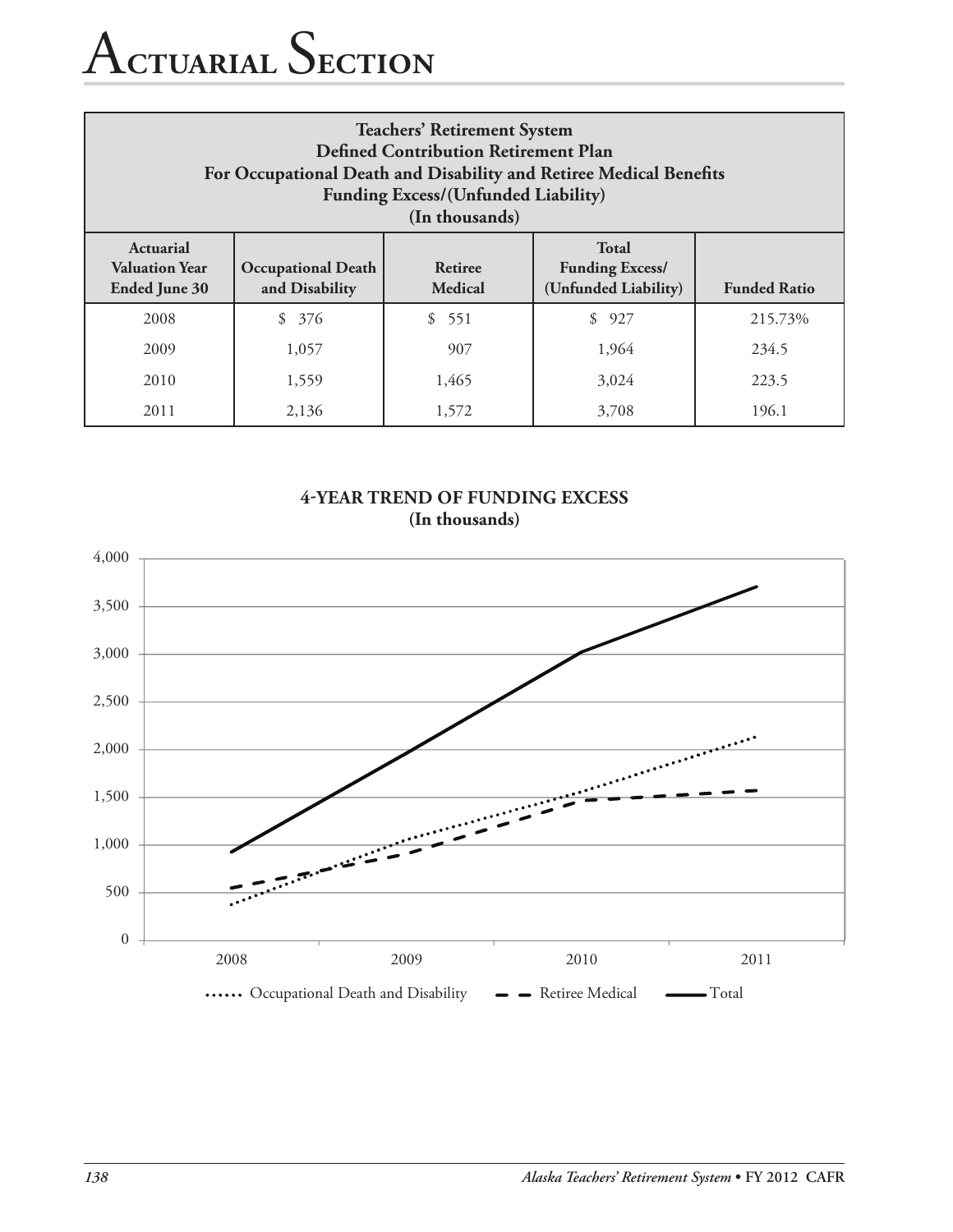| <b>Teachers' Retirement System</b><br><b>Defined Contribution Retirement Plan</b><br>For Occupational Death and Disability and Retiree Medical Benefits<br><b>Employer Contribution Rates</b> |                                                            |                                                |                                  |                                 |         |
|-----------------------------------------------------------------------------------------------------------------------------------------------------------------------------------------------|------------------------------------------------------------|------------------------------------------------|----------------------------------|---------------------------------|---------|
| Fiscal<br>Year                                                                                                                                                                                | Actuarial<br><b>Valuation Year</b><br><b>Ended June 30</b> | Occupational<br>Death and<br><b>Disability</b> | <b>Retiree</b><br><b>Medical</b> | <b>Total Annual</b><br>Required | Adopted |
| 2007                                                                                                                                                                                          | N/A                                                        | N/A                                            | 1.75%                            | 1.75%                           | 1.75%   |
| 2008                                                                                                                                                                                          | N/A                                                        | $0.56\%$                                       | 0.99                             | 1.55                            | 1.55    |
| 2009                                                                                                                                                                                          | N/A                                                        | 0.62                                           | 0.99                             | 1.61                            | 1.61    |
| 2010                                                                                                                                                                                          | 2007                                                       | 0.32                                           | 1.03                             | 1.35                            | 1.35    |
| 2011                                                                                                                                                                                          | 2008                                                       | 0.28                                           | 0.68                             | 0.96                            | 0.96    |
| 2012                                                                                                                                                                                          | 2009                                                       |                                                | 0.58                             | 0.58                            | 0.58    |
| 2013                                                                                                                                                                                          | 2010                                                       |                                                | 0.49                             | 0.49                            | 0.49    |
| 2014                                                                                                                                                                                          | 2011                                                       |                                                | 0.47                             | 0.47                            | 0.47    |
| Valuations are used to set contribution rates in future years.                                                                                                                                |                                                            |                                                |                                  |                                 |         |

| <b>Teachers' Retirement System</b><br><b>Defined Contribution Retirement Plan</b><br>For Occupational Death and Disability and Retiree Medical Benefits<br><b>Schedule of Active Member Valuation Data</b> |               |                                                   |                                         |      |    |
|------------------------------------------------------------------------------------------------------------------------------------------------------------------------------------------------------------|---------------|---------------------------------------------------|-----------------------------------------|------|----|
| <b>Valuation</b><br>Date                                                                                                                                                                                   | <b>Number</b> | Annual<br>Earnings <sup>1</sup><br>(In thousands) | Number of<br>Participating<br>Employers |      |    |
| June 30, 2011                                                                                                                                                                                              | 2,708         | \$151,269                                         | \$55,860                                | 5.6% | 58 |
| June 30, 2010                                                                                                                                                                                              | 2,246         | 118,813                                           | 52,900                                  | 5.7  | 58 |
| June 30, 2009                                                                                                                                                                                              | 1,792         | 89,708                                            | 50,061                                  | 6.4  | 58 |
| June 30, 2008                                                                                                                                                                                              | 1,198         | 56,369                                            | 47,053                                  | 6.2  | 58 |
| June 30, 2007                                                                                                                                                                                              | 641           | 28,410                                            | 44,322                                  |      | 58 |
| 58<br>June 30, 2006                                                                                                                                                                                        |               |                                                   |                                         |      |    |
| <sup>1</sup> Annual earnings are the annualized earnings for the fiscal year ending on the valuation date.                                                                                                 |               |                                                   |                                         |      |    |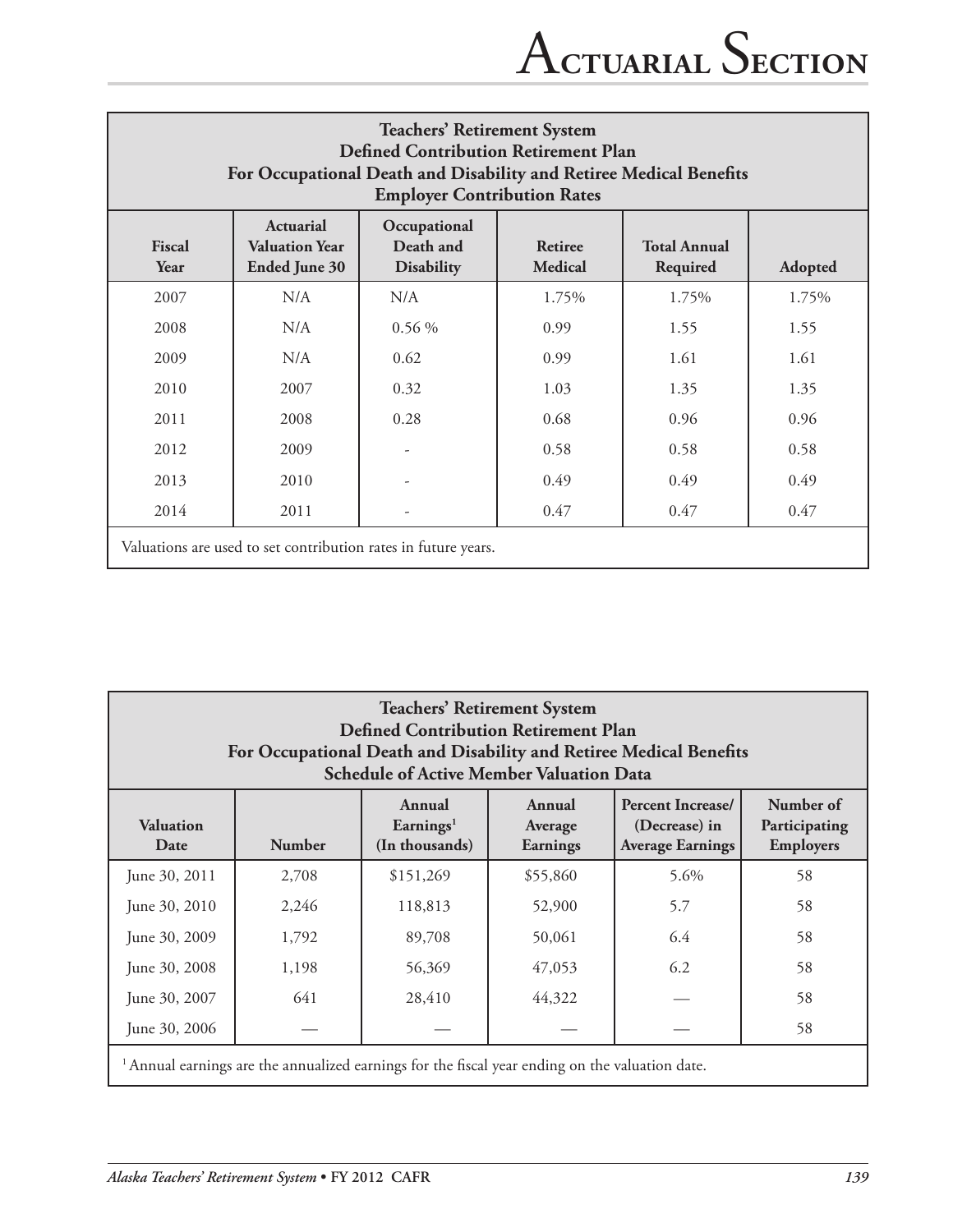# A**ctuarial** S**ection**

| <b>Teachers' Retirement System</b><br><b>Defined Contribution Retirement Plan</b><br><b>Occupational Death and Disability Solvency Test</b><br>(In thousands) |                                                                                     |                                          |                                                                       |                                                                              |        |                                                                    |        |  |
|---------------------------------------------------------------------------------------------------------------------------------------------------------------|-------------------------------------------------------------------------------------|------------------------------------------|-----------------------------------------------------------------------|------------------------------------------------------------------------------|--------|--------------------------------------------------------------------|--------|--|
|                                                                                                                                                               | <b>Occupational Death and Disability</b><br><b>Aggregate Accrued Liability For:</b> |                                          |                                                                       |                                                                              |        | <b>Portion of Accrued Liabilities</b><br><b>Covered by Assets:</b> |        |  |
| Valuation<br>Date                                                                                                                                             | (1)<br>Active<br>Member<br>Contributions                                            | (2)<br><b>Inactive</b><br><b>Members</b> | (3)<br>Active<br><b>Members</b><br>(Employer-<br>Financed<br>Portion) | Occupational<br>Death and<br><b>Disability</b><br>Valuation<br><b>Assets</b> | (1)    | (2)                                                                | (3)    |  |
| June 30, 2011                                                                                                                                                 | $\oint$ -                                                                           | $\oint$ –                                | \$57                                                                  | \$2,193                                                                      | 100.0% | 100.0%                                                             | 100.0% |  |
| June $30, 20101$                                                                                                                                              |                                                                                     |                                          | 18                                                                    | 1,577                                                                        | 100.0  | 100.0                                                              | 100.0  |  |
| June 30, 2009 <sup>1</sup>                                                                                                                                    |                                                                                     |                                          | 14                                                                    | 1,071                                                                        | 100.0  | 100.0                                                              | 100.0  |  |
| June 30, 2008                                                                                                                                                 |                                                                                     |                                          | 44                                                                    | 420                                                                          | 100.0  | 100.0                                                              | 100.0  |  |
| June 30, 2007                                                                                                                                                 |                                                                                     |                                          | 16                                                                    |                                                                              | 100.0  | 100.0                                                              | 0.0    |  |
| June 30, 2006                                                                                                                                                 |                                                                                     |                                          |                                                                       |                                                                              | N/A    | N/A                                                                | N/A    |  |
| Change in Assumptions                                                                                                                                         |                                                                                     |                                          |                                                                       |                                                                              |        |                                                                    |        |  |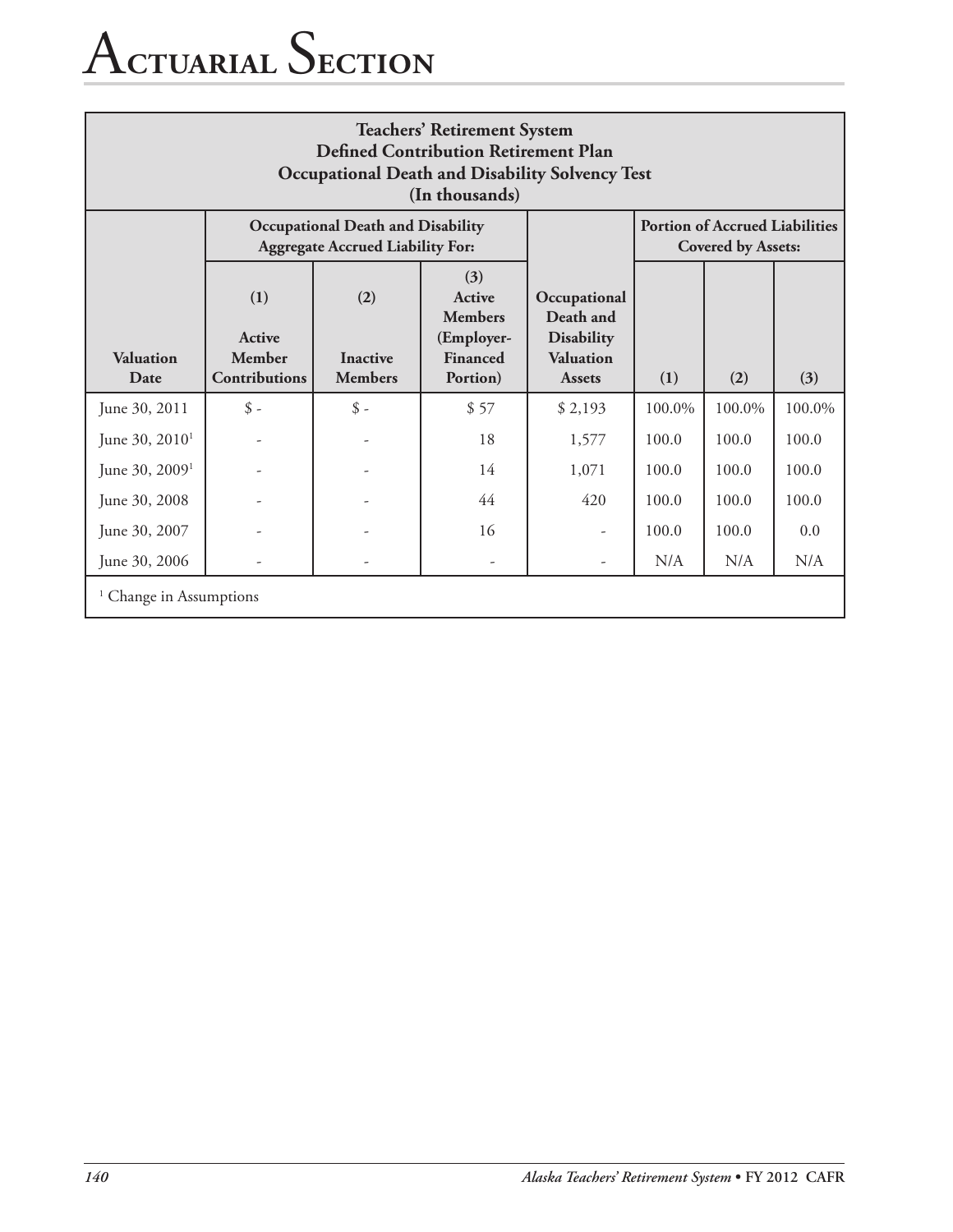| <b>Teachers' Retirement System</b><br><b>Defined Contribution Retirement Plan</b><br><b>Retiree Medical Solvency Test</b><br>(In thousands) |                                          |                                          |                                                                       |                                                                |                                                                    |        |        |
|---------------------------------------------------------------------------------------------------------------------------------------------|------------------------------------------|------------------------------------------|-----------------------------------------------------------------------|----------------------------------------------------------------|--------------------------------------------------------------------|--------|--------|
| <b>Retiree Medical</b><br><b>Aggregate Accrued Liability For:</b>                                                                           |                                          |                                          |                                                                       |                                                                | <b>Portion of Accrued Liabilities</b><br><b>Covered by Assets:</b> |        |        |
| <b>Valuation</b><br>Date                                                                                                                    | (1)<br>Active<br>Member<br>Contributions | (2)<br><b>Inactive</b><br><b>Members</b> | (3)<br>Active<br><b>Members</b><br>(Employer-<br>Financed<br>Portion) | <b>Retiree</b><br>Medical<br><b>Valuation</b><br><b>Assets</b> | (1)                                                                | (2)    | (3)    |
| June 30, 2011                                                                                                                               | $\oint$ -                                | $\hat{\mathcal{S}}$ -                    | \$3,801                                                               | \$5,373                                                        | 100.0%                                                             | 100.0% | 100.0% |
| June $30, 20101$                                                                                                                            |                                          |                                          | 2,430                                                                 | 3,895                                                          | 100.0                                                              | 100.0  | 100.0  |
| June 30, 2009 <sup>1</sup>                                                                                                                  |                                          |                                          | 1,446                                                                 | 2,353                                                          | 100.0                                                              | 100.0  | 100.0  |
| June $30, 20081$                                                                                                                            |                                          |                                          | 757                                                                   | 1,308                                                          | 100.0                                                              | 100.0  | 100.0  |
| June 30, 2007                                                                                                                               |                                          |                                          | 358                                                                   | 597                                                            | 100.0                                                              | 100.0  | 100.0  |
| June 30, 2006                                                                                                                               |                                          |                                          |                                                                       | $\overline{\phantom{a}}$                                       | N/A                                                                | N/A    | N/A    |

Retiree medical liabilities are calculated using the funding assumptions (i.e., funding investment return and net of Medicare Part D subsidy).

<sup>1</sup> Change in Assumptions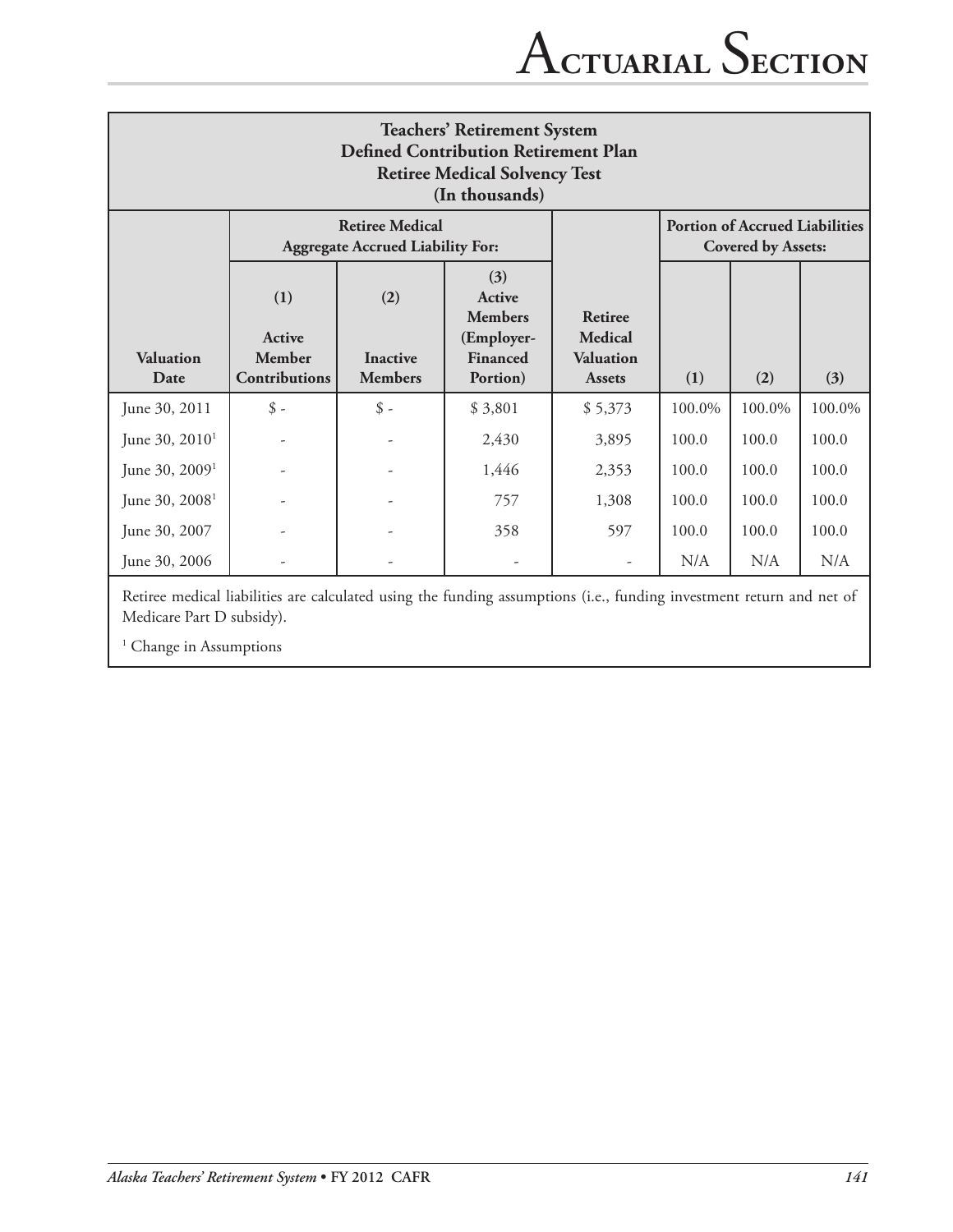# **STATE OF ALASKA Teachers' Retirement System Defined Contribution Retirement Plan Summary of Plan Provisions and Changes in Plan Provisions**

## **(1) Effective Date**

July 1, 2006, with amendments through June 30, 2011.

#### **(2) Administration of Plan**

The Commissioner of Administration or the Commissioner's designee is the administrator of the Plan. The Attorney General of the state is the legal counsel for the Plan and shall advise the administrator and represent the Plan in legal proceedings.

The Alaska Retirement Management Board prescribes policies, adopts regulations, invests the funds, and performs other activities necessary to carry out the provisions of the Plan.

#### **(3) Employers Included**

Currently there are 58 employers participating in the TRS DCR Plan, including the State of Alaska, 53 school districts, and four other eligible organizations.

#### **(4) Membership**

An employee of a participating employer who first enters service on or after July 1, 2006, or a member of the defined benefit plan who works for an employer who began participation on or after July 1, 2006, and meets the following criteria is a participant in the Plan:

- • Permanent full-time or part-time elementary or secondary teachers, school nurses, or a person in a position requiring a teaching certificate as a condition of hire in a public school of the State of Alaska, the Department of Education and Early Development or in the Department of Labor and Workforce Development.
- • Full-time or part-time teachers at the University of Alaska or persons occupying full-time administrative positions requiring academic standing who are not in the University's Optional Retirement Plan.

Members can convert to the DCR Plan if they are an eligible nonvested member of the TRS defined benefit plan whose employer consents to transfers to the defined contribution plan and they elect to transfer his or her account balance to the TRS DCR Plan.

#### **(5) Member Contributions**

There are no member contributions for the occupational death & disability and retiree medical benefits.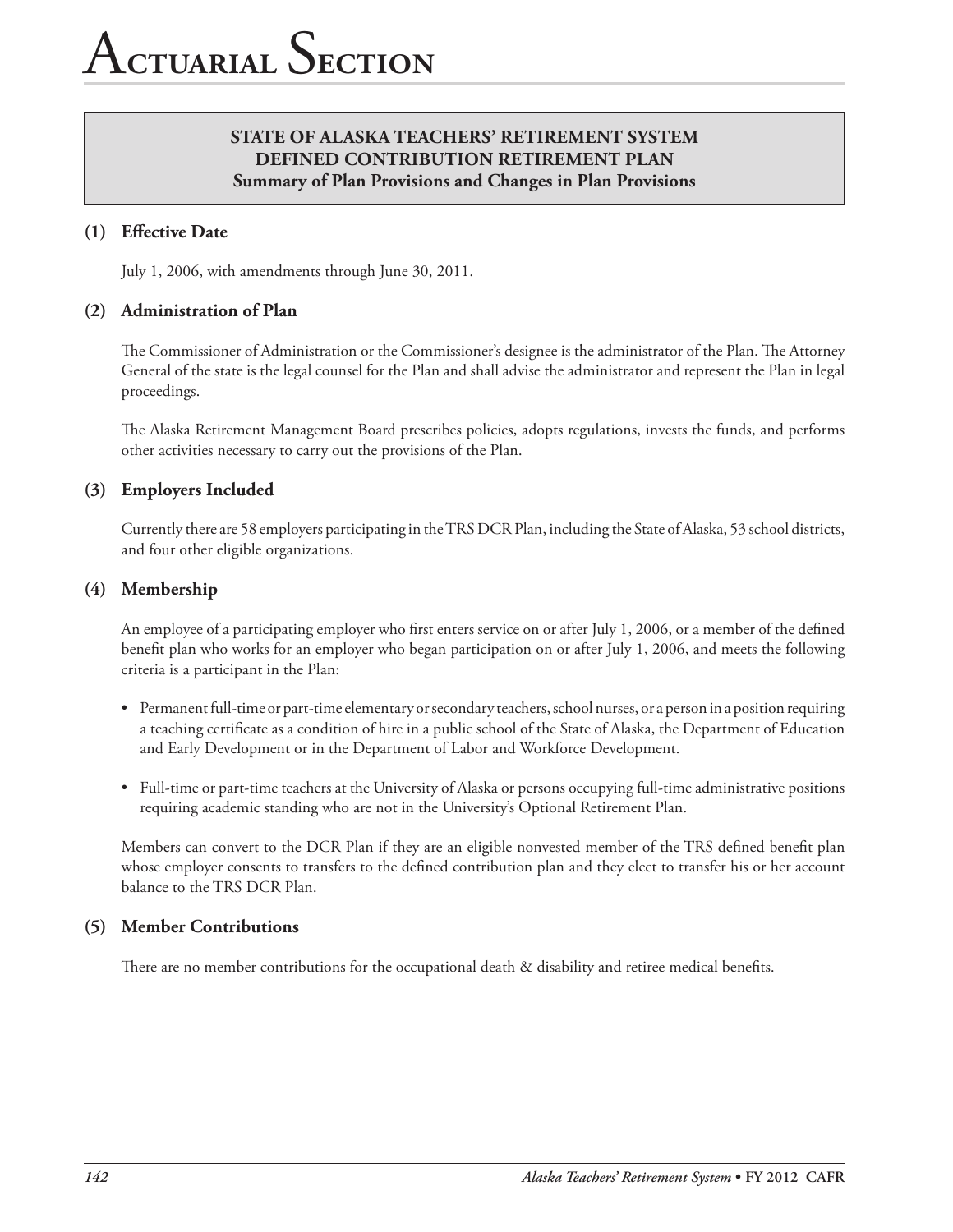# **STATE OF ALASKA Teachers' Retirement System Defined Contribution Retirement Plan Summary of Plan Provisions and Changes in Plan Provisions**

# **(6) Retiree Medical**

- • Member must retire directly from the plan to be eligible for retiree medical coverage. Normal retirement eligibility is the earlier of a) 30 years of service or b) Medicare eligible and 10 years of service.
- • No retiree medical benefits are provided until normal retirement eligibility. The member's premium is 100% until they are Medicare eligible.
- • Coverage cannot be denied except for failure to pay premium.
- • Members who are receiving disability benefits or survivors who are receiving monthly survivor benefits are not eligible until the member meets, or would have met if he/she had lived, the normal retirement eligibility requirements.
- • The plan's coverage is supplemental to Medicare.
- • The Medicare-eligible premium will be based on the member's years of service. The percentage of premium paid by the member is as follows:

| <b>Years of</b><br><b>Service</b> | <b>Percent of Premium</b><br><b>Paid by Member</b> |
|-----------------------------------|----------------------------------------------------|
| Less than 15 years                | 30%                                                |
| $15 - 19$                         | 25                                                 |
| $20 - 24$                         | 20                                                 |
| $25 - 29$                         | 15                                                 |
| 30 years or more                  | 10                                                 |

## **(7) Occupational Disability Benefits**

- Benefit is 40% of salary at date of disability.
- There is no increase in the benefit after commencement.
- Member earns service while on occupational disability.
- • Benefits cease when the member becomes eligible for normal retirement at Medicare-eligible age and 10 years of service, or at any age with 30 years of service.
- • No retiree medical benefits are provided until normal retirement eligibility. The member's premium is 100% until they are Medicare eligible. Medicare-eligible premiums follow the service-based schedule above.